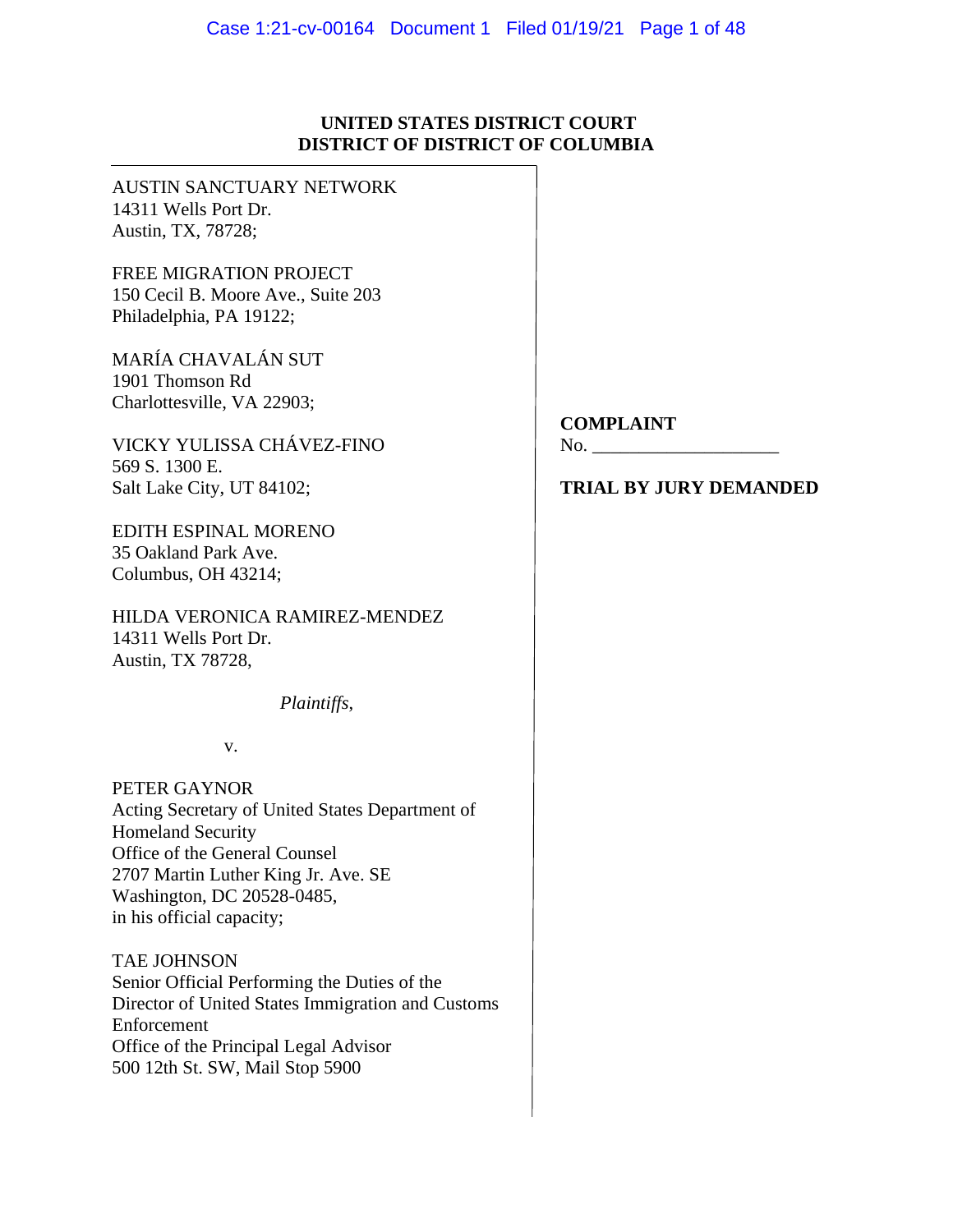Washington, DC 20536-5900, in his official capacity;

JANE OR JOHN DOES 1-6 Officers of United States Department of Homeland Security, in their official and individual capacities;

JANE OR JOHN DOES 7-12 Officers of United States Immigration and Customs Enforcement, in their official and individual capacities;

UNITED STATES DEPARTMENT OF HOMELAND SECURITY Office of the General Counsel 2707 Martin Luther King Jr. Ave. SE Washington, DC 20528-0485;

UNITED STATES IMMIGRATION AND CUSTOMS ENFORCEMENT Office of the Principal Legal Advisor 500 12th St. SW, Mail Stop 5900 Washington, DC 20536-5900,

*Defendants*.

# **PRELIMINARY STATEMENT**

1. Plaintiffs Austin Sanctuary Network ("ASN"), Free Migration Project ("FMP"), (together, the "Organizational Plaintiffs"), María Chavalán Sut, Vicky Yulissa Chávez-Fino, Edith Espinal Moreno, and Hilda Veronica Ramirez-Mendez (collectively, "Individual Plaintiffs"),<sup>1</sup> bring this action pursuant to the First and Eighth Amendments to the Constitution and the Religious Freedom Restoration Act seeking declaratory relief and injunctive relief against Defendants U.S. Department of Homeland Security ("DHS"), its subcomponent U.S. Immigration and Customs Enforcement ("ICE"), Acting DHS Secretary Peter Gaynor, and Acting ICE Director Tae Johnson;

<sup>&</sup>lt;sup>1</sup> The Organizational Plaintiffs and Individual Plaintiffs together are referred to as "Plaintiffs."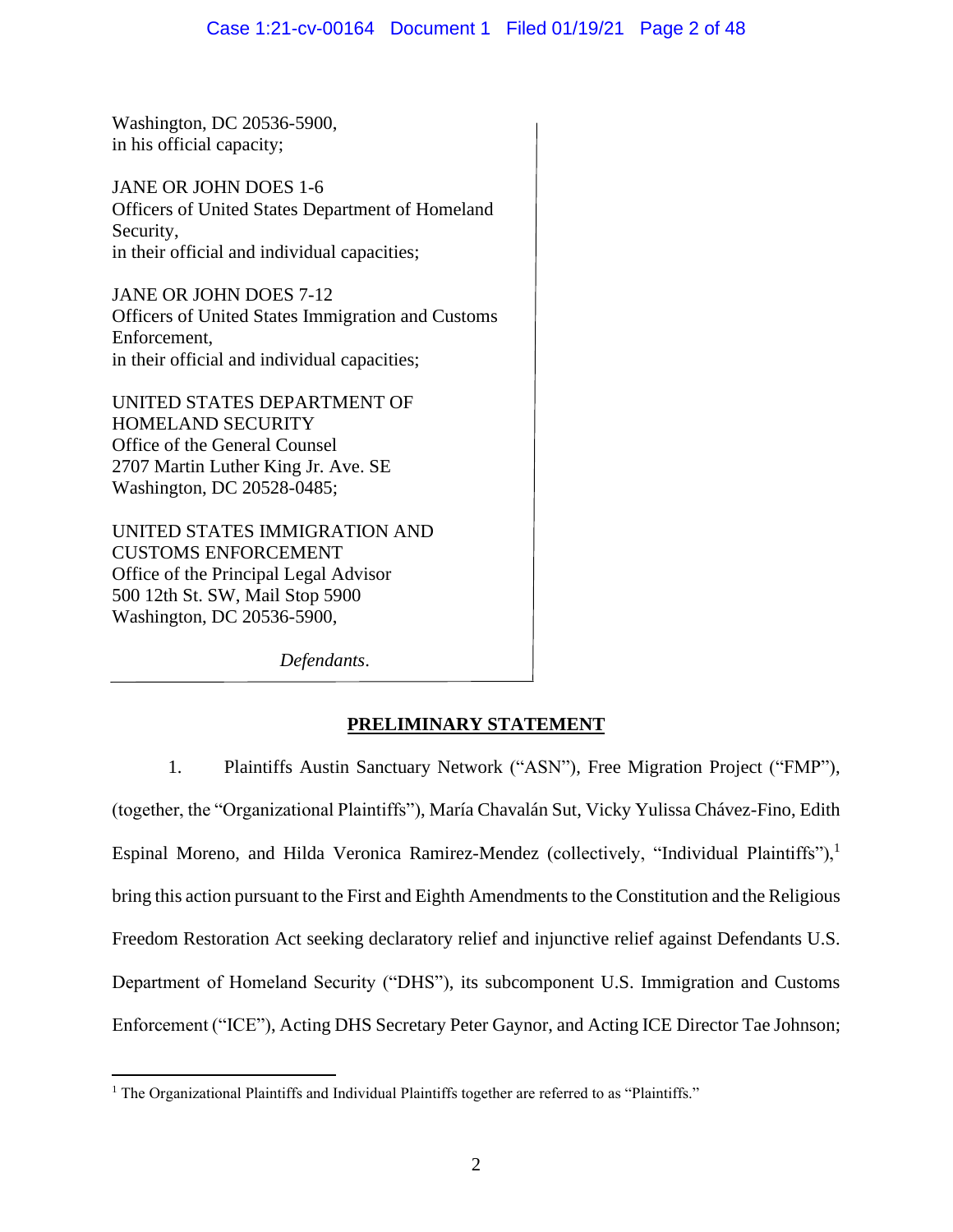#### Case 1:21-cv-00164 Document 1 Filed 01/19/21 Page 3 of 48

and similar equitable relief as well as damages against DHS officials "Jane and John Doe 1-6" and ICE officials "Jane and John Doe 7-12" (collectively, "Defendants"). These claims arise because Defendants have targeted Individual Plaintiffs and selectively issued them exorbitant civil immigration fines as leaders of the sanctuary movement ("sanctuary leaders") because they have taken sanctuary from unjust and punitive orders of deportation in houses of worship in the U.S. and advocate for sanctuary policies based on their deeply held religious beliefs. Trump Administration officials have selectively targeted Individual Plaintiffs—all of whom are indigent women who came to the U.S. seeking asylum from persecution—with fines of approximately \$60,000 each in order to punish them for objecting to the government's inhuman deportation practices with their faith communities. In order to respond to these Trump Administration practices against sanctuary leaders, the Organizational Plaintiffs have had to divert resources and alter their missions.

2. Although the Immigration and Nationality Act ("INA") has authorized the use of civil immigration fines for failing to depart the U.S. since  $1952$ , the United States, through these Defendants, only began enforcing these provisions against Plaintiffs after President Donald J. Trump signed Executive Order No. 13768 in 2017, calling on the Secretary of Homeland Security to "ensure the assessment and collection of all fines and penalties . . . from aliens unlawfully present in the United States and from those who facilitate their presence in the United States."<sup>3</sup> President Trump's Senior Advisor Stephen Miller expressed early interest in the use of civil

<sup>2</sup> *See, e.g.*, INA § 274D, 8 U.S.C. § 1324d.

<sup>3</sup> Executive Order No. 13768, 82 Fed. Reg. 8799 (Jan. 25, 2017).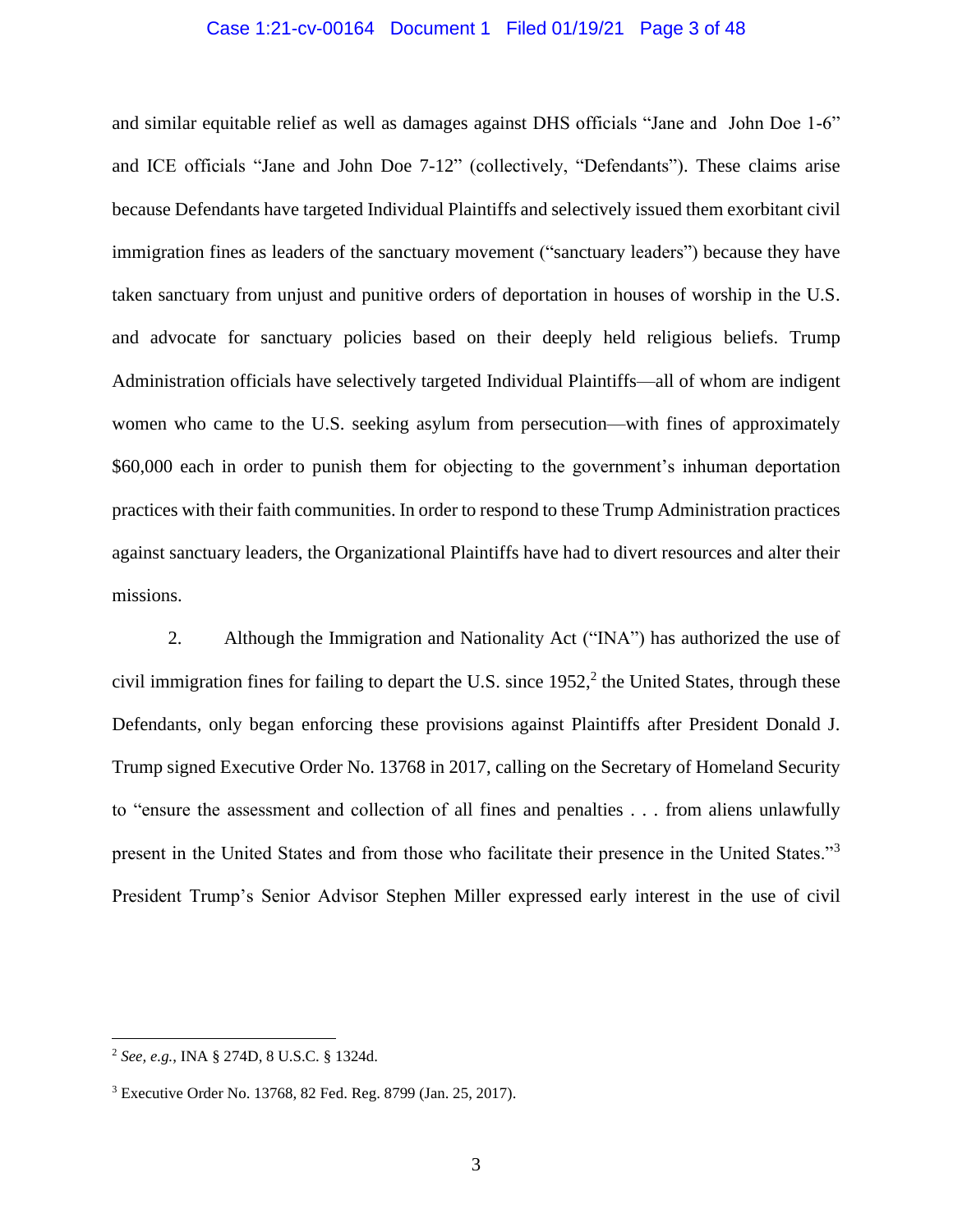## Case 1:21-cv-00164 Document 1 Filed 01/19/21 Page 4 of 48

immigration fines. <sup>4</sup> President Trump's first ICE Director Thomas Homan issued Directive 10088.1, which set forth the agency's policy regarding the assessment and collection of civil immigration fines.<sup>5</sup> In executing the policy, Trump Administration officials became fixated on sanctuary leadership because of their open and religious objection to the immorality of its xenophobic and cruel immigration policies, and targeted them for ridicule and punishment.

3. Defendants, including a series of unnamed ICE officials tasked with identifying people to fine, proceeded to enforce the new directive selectively—targeting several sanctuary leaders whose activism received widespread public attention with the most exorbitant fines, initially ranging from roughly \$200,000 to \$500,000 dollars. <sup>6</sup> Defendants subsequently rescinded some of the fines in order to issue new notices requiring sanctuary leaders to report to ICE for

<sup>6</sup> *See, e.g.,* Elizabeth Dias, *Ordered Deported, Then Sent a \$497,777 Fine From ICE*, N.Y. TIMES, July 4, 2019, https://www.nytimes.com/2019/07/04/us/migrants-deportation-fines.html; Stephanie Ebbs and Anne Flaherty, *ICE Issuing Fines to Immigrants Who Have Taken Sanctuary in Churches*, ABC NEWS, July 2, 2019, https://abcnews.go.com/Politics/ice-issuing-fines-immigrants-sanctuary-churches/story?id=64094018; Saja Hindi, *Colorado Immigrant Seeking Sanctuary Imposed Penalty for not Leaving the United States*, DENVER POST, July 3, 2019, https://www.denverpost.com/2019/07/03/colorado-immigrant-sanctuary-ingrid-encalada-latorre-ice/; Franco Ordoñez, *Trump Administration Hits Some Immigrants In U.S. Illegally With Fines Up To \$500,000*, NATIONAL PUBLIC RADIO, July 2, 2019, https://www.npr.org/2019/07/02/738059913/trump-administration-sends-out-noticesof-500-000-fines-for-those-in-u-s-illegal; Christine Bolaños, *Mother and Son In Church Sanctuary For 3-Plus Years Prevail Amid Increasing Fines, Deportation Threats*, LATINO USA, July 31, 2019,

<sup>4</sup> *See* AMERICAN OVERSIGHT, *In The Documents: Stephen Miller Emails With Justice Department Official About Anti-Immigration Measures*, July 23, 2020, https://www.americanoversight.org/in-the-documents-stephen-milleremail.

<sup>5</sup> U.S. IMMIGRATION AND CUSTOMS ENFORCEMENT, Directive 10088.1: Fines and Penalties for Civil Violations of Immigration Law, DO-01-2018 (June 19, 2018),

https://ccrjustice.org/sites/default/files/attach/2020/10/Sanctuary%20FOIA%20Doc%202%20- %20Homan%20Directive%20on%20ICE%20Procedures%20for%20Implementing%20Civil%20Fines.pdf.

https://www.latinousa.org/2019/07/31/motherandson/; Russ Bowen, *Immigrant taking sanctuary at Chapel Hill church among many nationwide facing hefty fines*, CBS 17, Aug. 26, 2019, https://www.cbs17.com/news/localnews/orange-county-news/immigrant-taking-sanctuary-at-chapel-hill-church-among-many-facing-hefty-fines/; Regina Garcia Cano, *Immigrants taking sanctuary in churches hit with huge fines*, THE ASSOCIATED PRESS, July 30, 2019*,* https://www.apnews.com/e8ff5f53c5ed4c24a2a533d56e910771; Yonat Shimron, *Sanctuary churches say fines against immigrants meant to sow fear*, RELIGION NEWS, July 3, 2019,

https://religionnews.com/2019/07/03/sanctuary-churches-say-fines-against-immigrants-meant-to-sow-fear/; Teo Armus, *She took refuge in a Chapel Hill church from ICE. Now, she could be fined \$314,000*, CHARLOTTE OBSERVER, July 17, 2019, https://www.charlotteobserver.com/news/state/north-carolina/article232462202.html.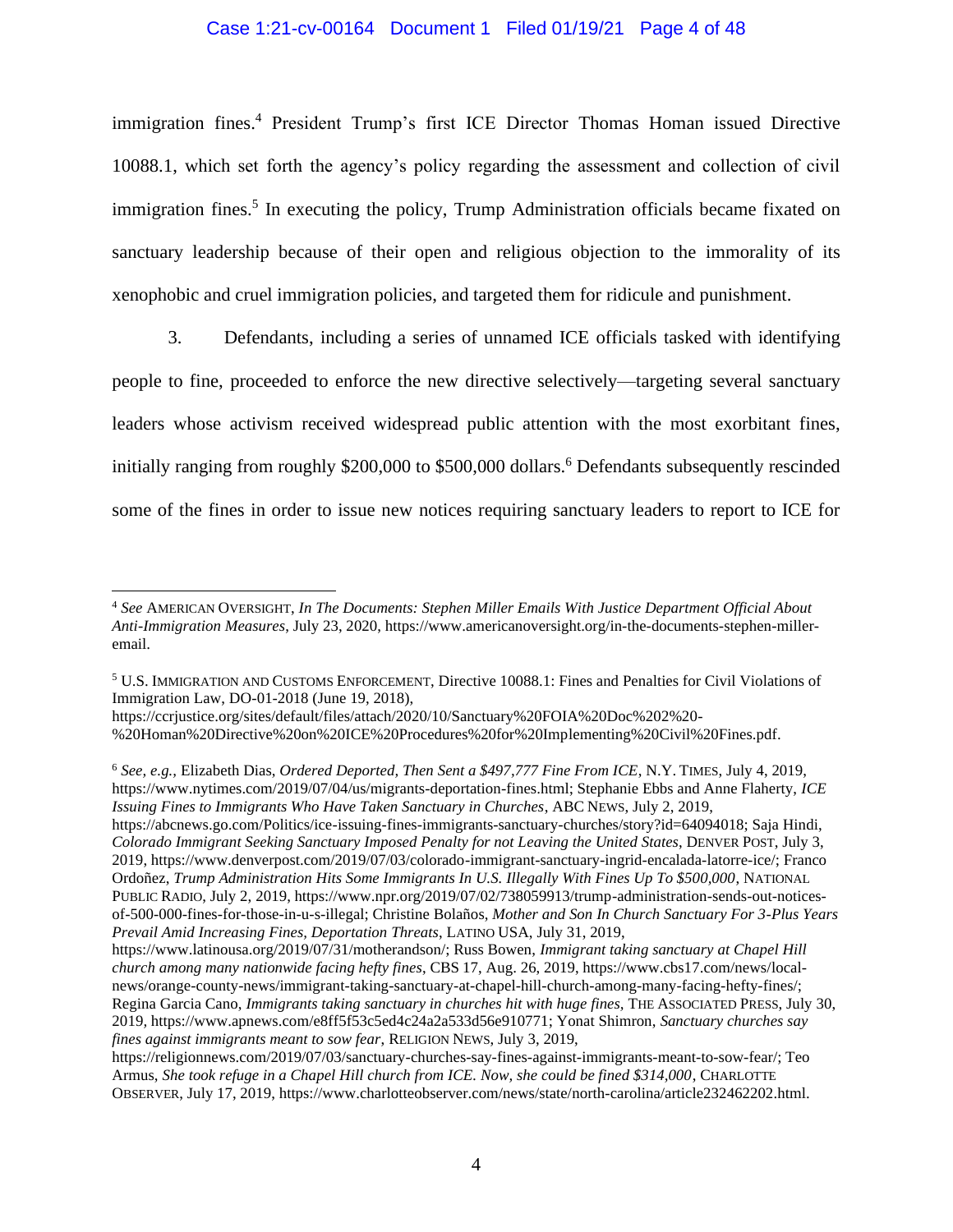#### Case 1:21-cv-00164 Document 1 Filed 01/19/21 Page 5 of 48

supervision and deportation and—as sanctuary leaders' condemnation of the fines made headlines—re-issued fine notices against the sanctuary leaders<sup>7</sup> in a publicized campaign that pressured the Plaintiffs to leave sanctuary.<sup>8</sup>

4. Defendants' actions have injured Individual Plaintiffs Ms. Chavalán Sut, Ms. Chávez, Ms. Espinal, and Ms. Ramirez, sanctuary leaders against whom ICE has issued fines. Before ICE issued its first civil fines, Individual Plaintiffs had taken sanctuary in houses of worship, were advocating for sanctuary policies with their faith communities, and were organizing other faith communities to join in these efforts, based on their deeply held religious beliefs. Individual Plaintiffs believe that they have a religious duty to welcome the stranger (Matthew 25:35 "I was a stranger and you welcomed me.") and to participate collectively to prevent vulnerable human beings and their families from being sent back to countries and conditions that would threaten their lives or wellbeing. As such, they believe that they have a religious duty to participate in the sanctuary movement and advocate individually and collectively on behalf of themselves and their families, and for immigrant rights broadly. Defendants' actions have had a chilling effect on the protected speech and associational rights of Individual Plaintiffs, have burdened the exercise of their faith, and have impeded their ability to organize other faith

<sup>7</sup> At least one person "self-departed" after receiving one of the initial, exorbitant fines and before the new notices of intent to fine were reissued. Stephen Dinan, EXCLUSIVE: ICE revives six-figure fines against illegal immigrants living in sanctuary, WASHINGTON TIMES, Dec. 7, 2019,

https://www.washingtontimes.com/news/2019/dec/7/exclusive-ice-moves-revive-six-figure-fines-agains/. Another individual subsequently won her immigration case.

<sup>8</sup> *ICE withdraws big fines for immigrants taking sanctuary in churches*, NATIONAL BROADCASTING COMPANY, Oct. 24, 2019, https://www.nbcnews.com/news/latino/ice-withdraws-big-fines-immigrants-taking-sanctuary-churchesn1071236; Stephen Dinan, EXCLUSIVE: *ICE revives six-figure fines against illegal immigrants living in sanctuary*, WASHINGTON TIMES, Dec. 7, 2019, https://www.washingtontimes.com/news/2019/dec/7/exclusive-ice-movesrevive-six-figure-fines-agains/.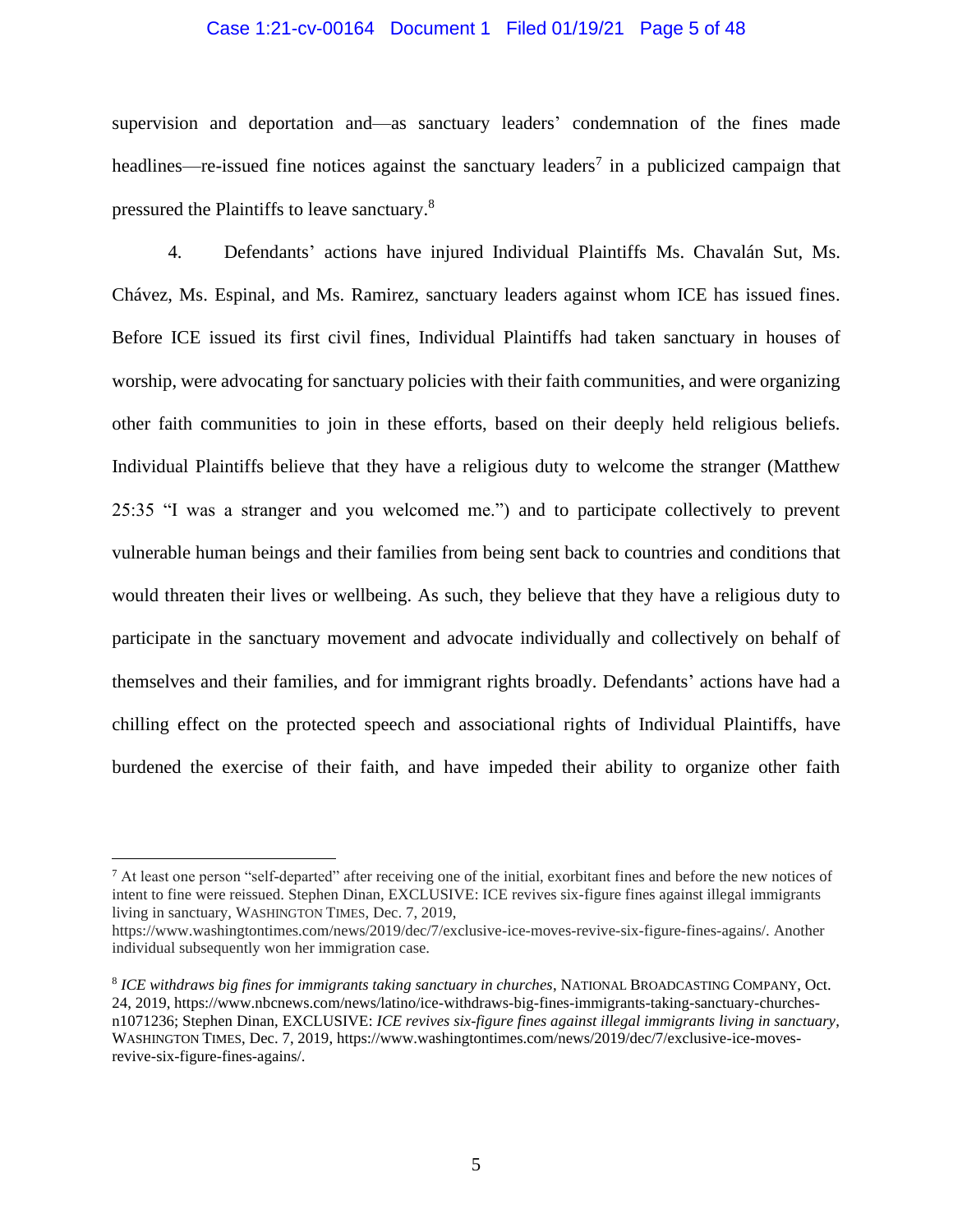#### Case 1:21-cv-00164 Document 1 Filed 01/19/21 Page 6 of 48

communities and families who are frightened from speaking out due to Defendants' aggressive efforts.

5. Defendants' actions have also injured Organizational Plaintiffs Austin Sanctuary Network ("ASN") and Free Migration Project ("FMP"). ASN is a faith-based coalition that supports immigrants and participates in the broader, religiously grounded sanctuary movement. FMP is a nonprofit organization that provides legal and strategic support to undocumented organizers fighting for immigrant rights. As part of their missions, ASN and FMP support the National Sanctuary Collective, a group of sanctuary leaders including Individual Plaintiffs, along with other immigrant organizers, attorneys, and allies in faith communities across the country who seek to transform U.S. immigration policies. Due to Defendants' retaliatory and punitive issuance of exorbitant civil fines against several sanctuary leaders who participate in the National Sanctuary Collective, ASN and FMP have been forced to divert scarce resources away from supporting the Collective's broader policy work in order to coordinate sanctuary leaders' civil fines public advocacy and legal defense strategy.

6. The intentional targeting of sanctuary leaders, the vast majority of whom are asylum-seeking women, for punitive immigration fines violates Plaintiffs' First Amendment right to Free Speech and Association and Organizational Plaintiff ASN's and Individual Plaintiffs' First Amendment right to Free Exercise of Religion. Because the fines impose a substantial burden on Plaintiffs' religious beliefs absent a narrowly tailored and compelling government interest, the fines also violate Organizational Plaintiff ASN's and Individual Plaintiffs' religious beliefs rights under the Religious Freedom Restoration Act (RFRA) entitling them to an injunction and damages. Finally, because the fines are punitive, retaliatory and wildly disproportionate to any legitimate government interest, they violate the prohibition on Excessive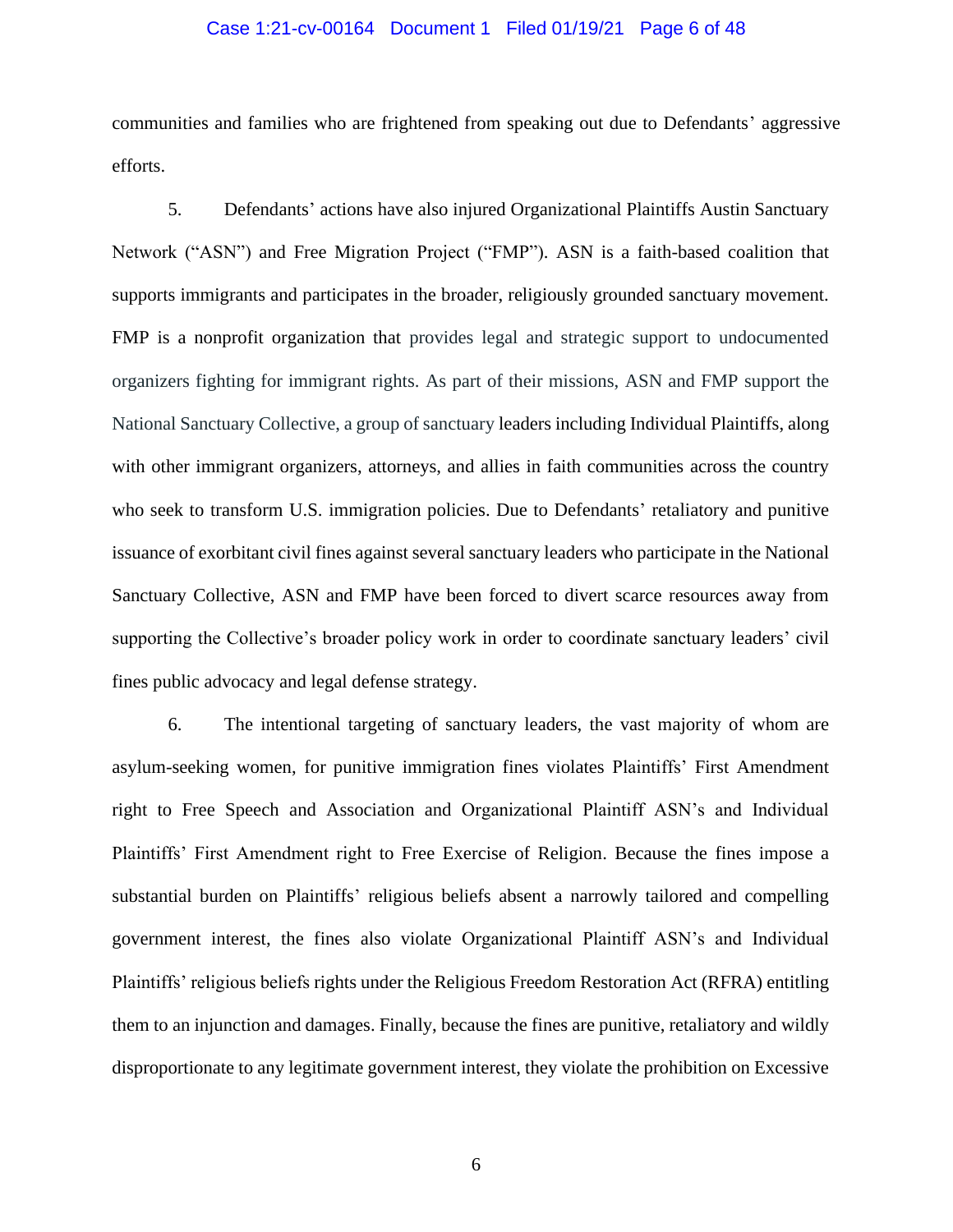#### Case 1:21-cv-00164 Document 1 Filed 01/19/21 Page 7 of 48

Fines in the Eighth Amendment. Plaintiffs seek a declaratory judgment that such fines are unlawful and an injunction against the official capacity Defendants nullifying the unlawful fines, and they seek damages under RFRA against the John or Jane Does in their individual capacities for their roles in imposing religiously burdensome fines.

#### **JURISDICTION AND VENUE**

7. This Court has subject matter jurisdiction over this action under Article III and the First Amendment of the U.S. Constitution, 28 U.S.C. § 1331. This Court has the authority to grant declaratory relief pursuant to the Declaratory Judgment Act, 28 U.S.C. §§ 2201 and 2202, and the Religious Freedom Restoration Act (RFRA), 42 U.S.C. § 2000bb-1(c), and may issue monetary damages pursuant to RFRA, 42 U.S.C. § 2000bb-1(c).

8. Venue is proper under 28 U.S.C. § 1391(b)(2) and § 1391(e)(1) because a substantial part of the events giving rise to Plaintiffs' claims occurred in this district and Defendants Gaynor and Johnson reside in this district.

#### **PARTIES**

9. Plaintiff ASN is a nonprofit coalition of twenty-five faith congregations and social justice organizations, immigrants, and other community members of civil society and organizations based in and around Austin, Texas, that support immigrants fleeing violence or in danger of deportation as part of their religious practice and in keeping with their religious beliefs. ASN believes that sanctuary is a place where love and protection are living realities. Among other activities, ASN and its members educate the faith community and the community as a whole about the refugee crisis and mass migration, partnering with other educators and multi-faith groups who approach the crisis from ethical and theological perspectives. ASN and its members work closely with the National Sanctuary Collective. After ICE imposed civil immigration fines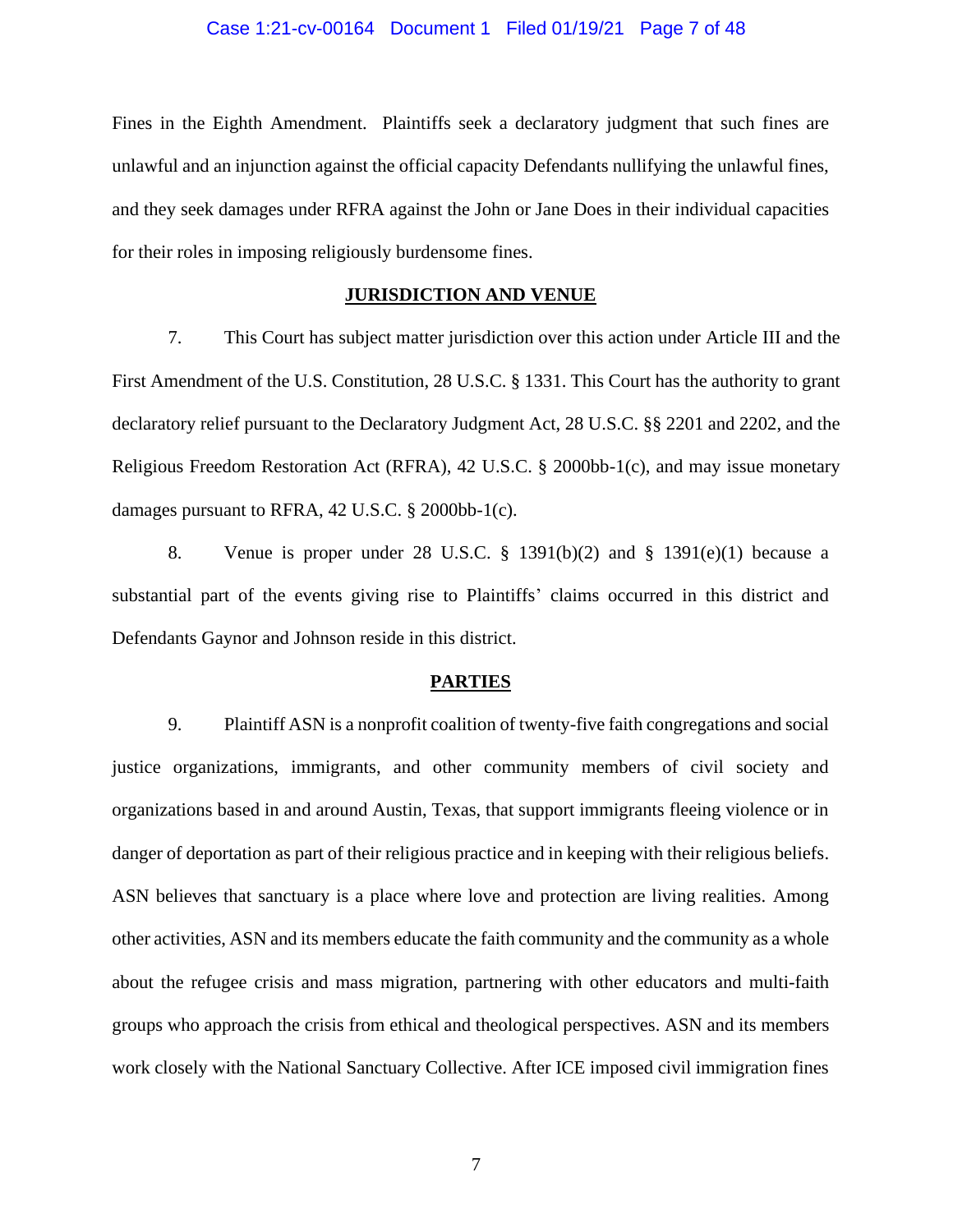#### Case 1:21-cv-00164 Document 1 Filed 01/19/21 Page 8 of 48

on sanctuary leaders, ASN and its members began to worked closely with leaders to formulate organizing and legal responses to the fines. ASN had planned to devote significant time to educating more congregations outside of Austin to join their work but was forced to abandon these plans in order to spend time supporting sanctuary leaders who received fine notices. ASN also suffered financial losses as a result of Defendants' conduct. While ASN is a predominantly volunteer-run organization, the added work of responding to Defendants' targeting of sanctuary leaders required ASN to hire a paid organizer. ASN went from having no paid organizer in 2018 to paying one \$6,400 in 2019 and \$23,600 in 2020. ASN also incurred additional medical, legal, and simultaneous interpretation costs associated with supporting targeted sanctuary leaders. Their simultaneous interpretation costs went up from approximately \$4,680 in 2018 to \$7,000 in 2019 and \$7,733 in 2020. ASN's address is 14311 Wells Port Dr., Austin, TX, 78728.

10. Plaintiff FMP is a nonprofit organization headquartered in Philadelphia, Pennsylvania. FMP represents immigrant clients—including individuals in sanctuary—in their legal proceedings, provides legal support and training to organizers and advocates, engages in public education and outreach, litigates in the public interest, and advocates for fair and open immigration laws. FMP works with grassroots community groups to elevate individual removal defense cases into public campaigns; educates and informs the public about the widespread benefits of open migration policies; and organizes public forums, workshops, and panel events to provide a platform for scholars, advocates, and activists to challenge status quo ideas about migration. Starting in 2018, and despite being a small organization with just two full-time staff members, FMP reoriented its work to coordinate the legal efforts in support of sanctuary leaders across the country. As part of this shift in priorities, FMP works closely with the National Sanctuary Collective, a group of sanctuary leaders, their faith communities, advocates and allies.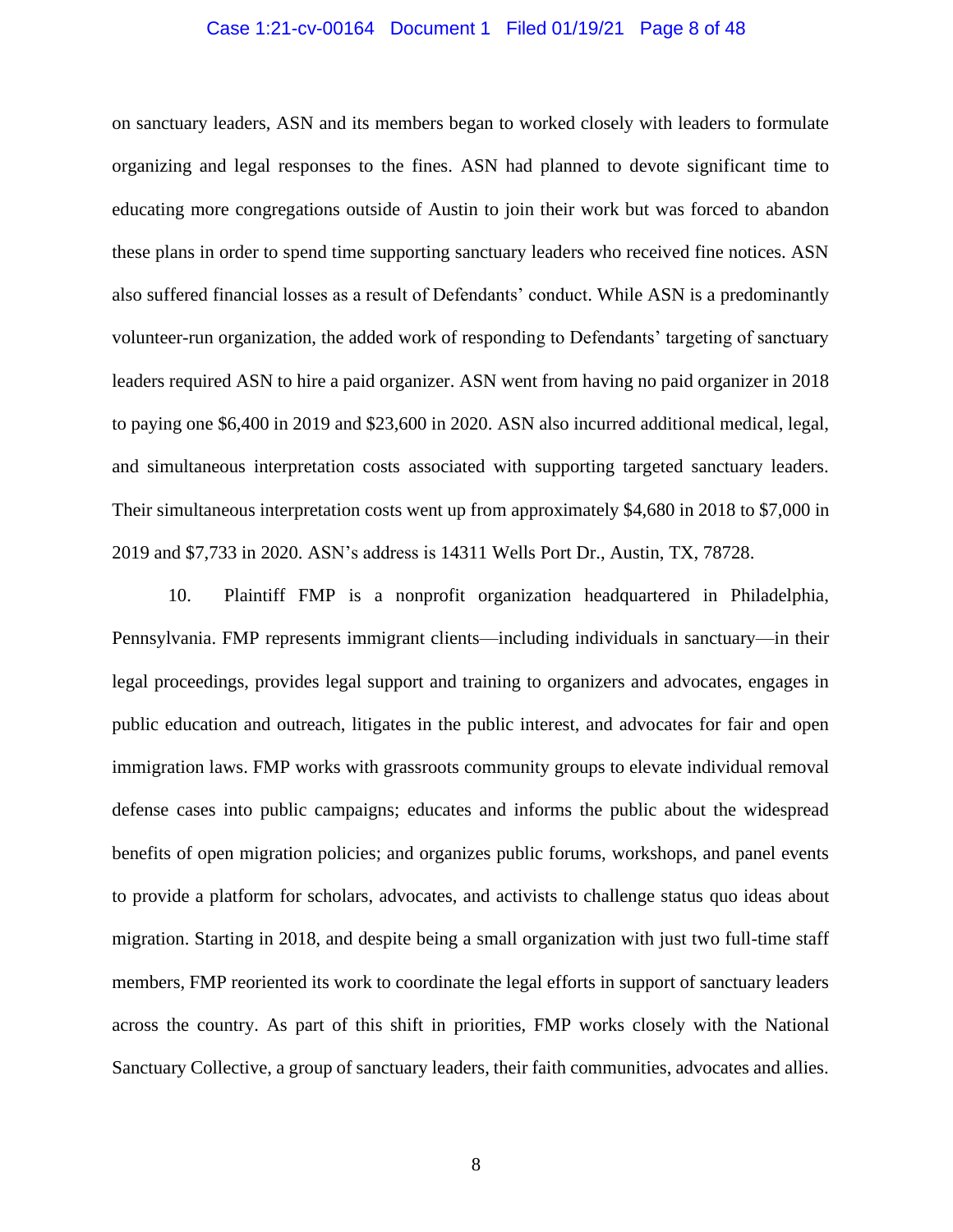#### Case 1:21-cv-00164 Document 1 Filed 01/19/21 Page 9 of 48

After ICE issued notices of civil immigration fines on sanctuary leaders in 2019, FMP devoted substantial time and energy to understanding the administrative process governing civil immigration fines and organized its work to become the lead coordinator of sanctuary leaders' civil fines legal defense before ICE and the Board of Immigration Appeals ("BIA"). FMP is also currently responsible for Ms. Chávez's defense in administrative proceedings. In addition to their legal work, FMP works with sanctuary leaders and other organizations, including ASN, to publicly advocate against Defendants' targeting of immigrants in sanctuary. ASN and FMP have co-drafted and published press releases, responded to media inquiries, coordinated social media outreach, and helped coordinate multiple Congressional visits as part of this advocacy. FMP diverted significant time away from its other programs, including altering its prior level of direct client representation, to engage in legal and advocacy work in response to Defendants' conduct. FMP's address is 150 Cecil B. Moore Ave, Suite 203, Philadelphia, PA 19122.

11. Both ASN and FMP have devoted staff and volunteer time and resources to researching, investigating, and advising sanctuary leaders and their churches about the civil immigration fines process; supporting the sanctuary leaders in addressing their fears and mental anguish at being targeting; coordinating responses to the notices for associated ICE check-ins; and assisting sanctuary leaders in organizing rallies and events to address the public and press about this issue.

12. Plaintiff María Chavalán Sut resides in Charlottesville, Virginia. Ms. Chavalán Sut has been in sanctuary since 2018, at the Wesley Memorial United Methodist Church. Ms. Chavalán Sut grew up practicing many religious traditions including Mayan traditions as well as the Roman Catholic Faith. She has a deep faith in God and seeks to live in accordance with her faith, by participating in social justice work and advocating for the sanctuary movement and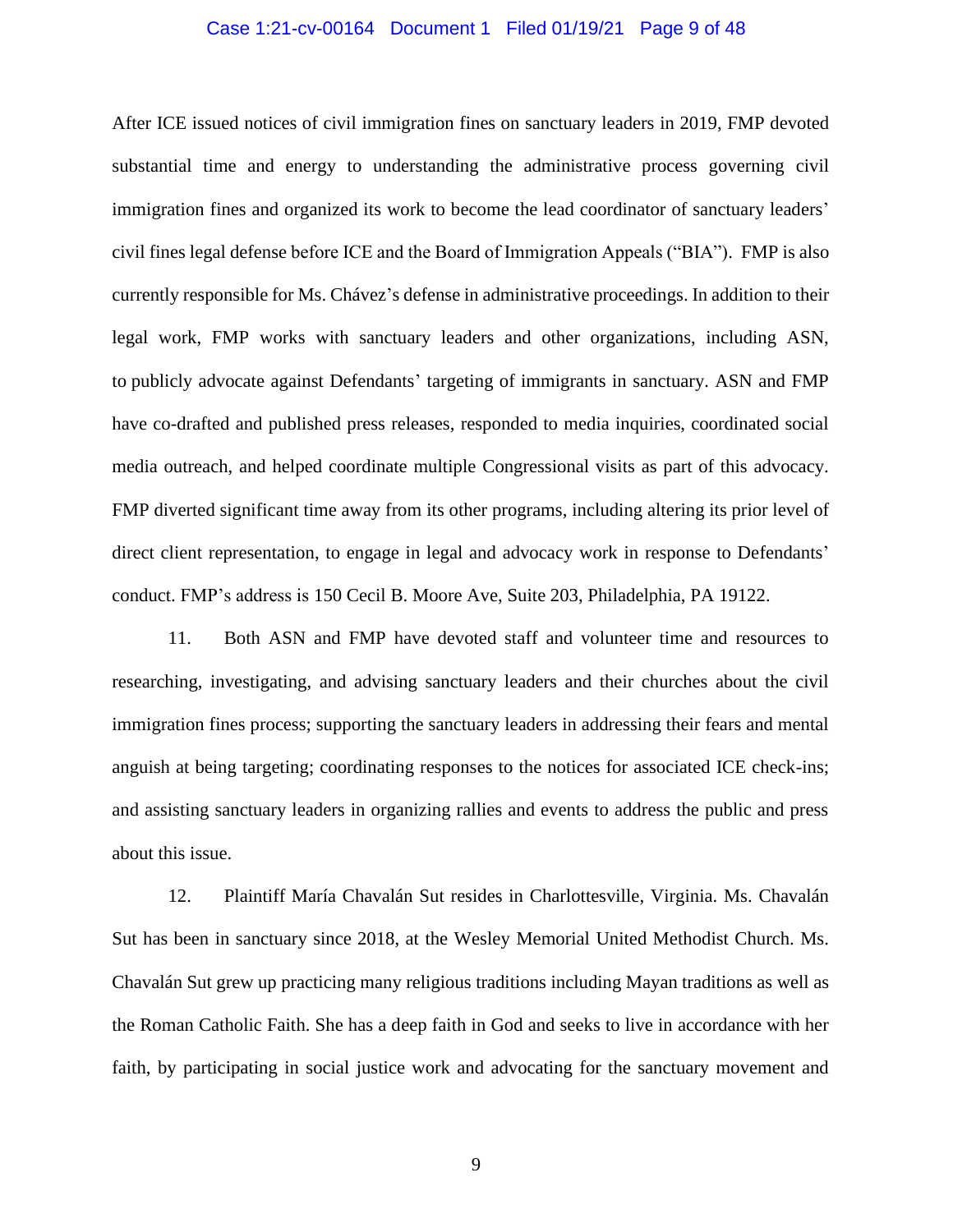#### Case 1:21-cv-00164 Document 1 Filed 01/19/21 Page 10 of 48

immigrants' rights. As someone whose family has survived generations of anti-indigenous violence and oppression, Ms. Chavalán Sut views her participation in the sanctuary movement as a search for justice under God's divine mandate. Before the COVID-19 pandemic she attended services at Wesley Memorial United Methodist Church. Currently, Ms. Chavalán Sut is a part of the church's sanctuary ministry. Ms. Chavalán Sut participates in the National Sanctuary Collective to advocate for families, communities, and immigrants nationwide. Her address is 1901 Thomson Rd, Charlottesville, VA 22903.

13. Plaintiff Vicky Yulissa Chávez-Fino resides in Salt Lake City, Utah. Ms. Chávez has been in sanctuary since 2018, at the First Unitarian Church of Salt Lake City. Ms. Chávez has been a practicing Evangelical Christian since childhood, as her grandmother taught her, and seeks to live in accordance with her faith, by participating in social justice work and advocating for the sanctuary movement and immigrants' rights. Ms. Chávez has integrated her religious practice into the services and activities of the First Unitarian Church. Ms. Chávez belongs to the church choir and sings at services once a month. She attends the weekly service, unless she is needed to watch the children of other parishioners. Ms. Chávez is both a student and teacher in various groups that convene at the church, including English classes and classes on knitting and making tamales. In early 2019, the church held a vigil to honor her first year in sanctuary*.* The group prayed, sang, and lit candles*.* Ms. Chávez believes it was an act of faith of the First Unitarian Church to offer sanctuary to her, and an act of faith on her part to accept. Ms. Chávez participates in the National Sanctuary Collective to advocate for families, communities, and immigrants nationwide. Her address is 569 S. 1300 E., Salt Lake City, UT 84102.

14. Plaintiff Edith Espinal resides in Columbus, Ohio. Ms. Espinal has been in sanctuary since 2017, at the Columbus Mennonite Church. Ms. Espinal was raised Catholic, but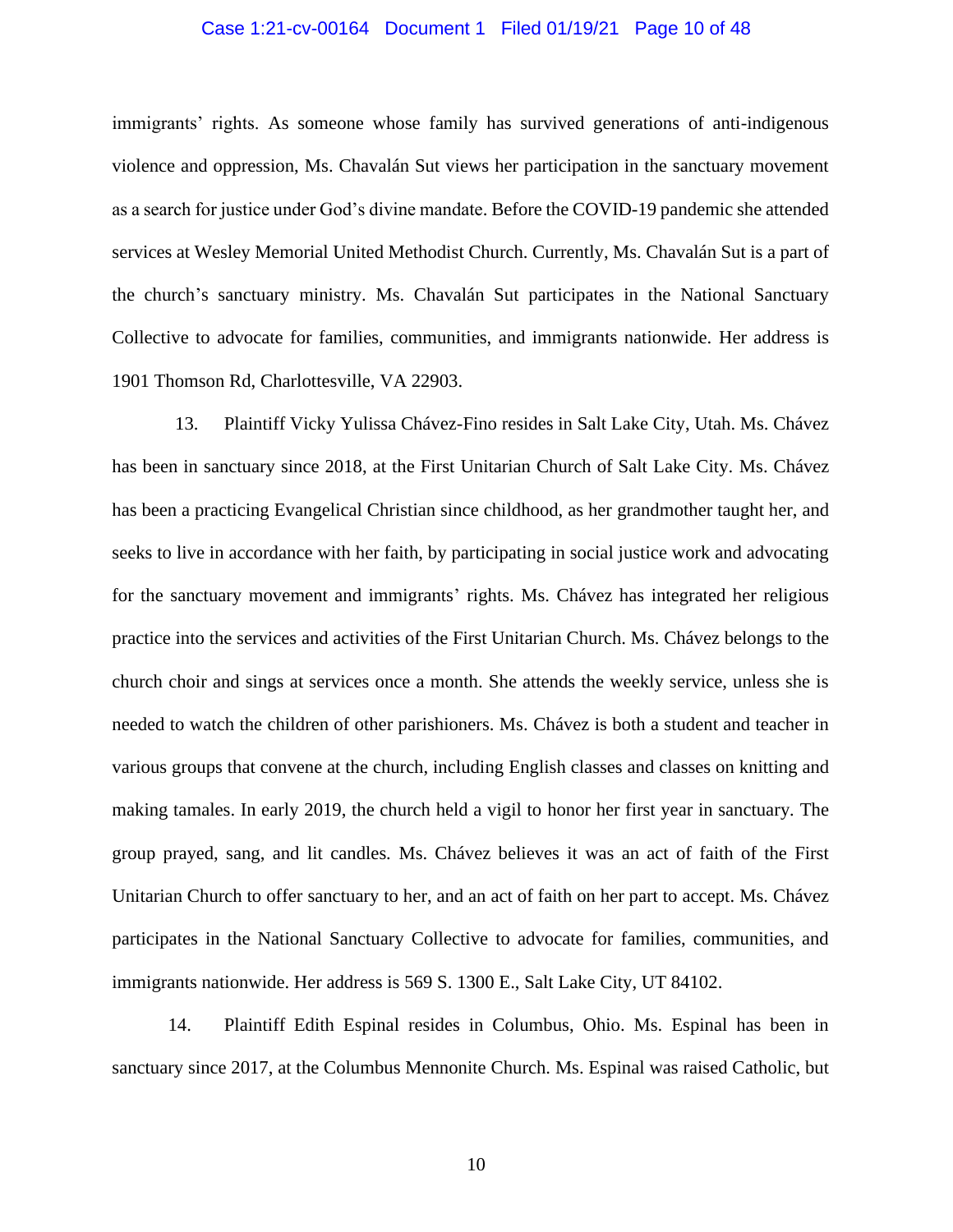#### Case 1:21-cv-00164 Document 1 Filed 01/19/21 Page 11 of 48

has been deeply involved in the Mennonite community since taking sanctuary. She attends weekly services, cooks for the congregation on the first Sunday of each month, makes quilts for refugees with other members of the church, and more. Ms. Espinal has learned that fighting for justice, peace, and keeping families safe is at the center of Mennonite teachings. Ms. Espinal shares the Mennonite Church's beliefs that it is critical to provide sanctuary for those who are persecuted. Ms. Espinal's congregation has been active in the sanctuary movement since the 1980s, and its members traveled to the Netherlands in 2019 to pray and participate in a religious service for a family living in sanctuary there to create international solidarity for families like Ms. Espinal's. Ms. Espinal feels a strong connection to the Mennonite faith because, like her own family, Mennonites came to the U.S. many years ago to flee violent persecution. Ms. Espinal participates in the National Sanctuary Collective to advocate for families, communities, and immigrants nationwide. Her address is 35 Oakland Park Ave, Columbus, OH 43214.

15. Plaintiff Hilda Veronica Ramirez-Mendez resides in Austin, Texas. Ms. Ramirez has been in sanctuary since 2016, at St. Andrew's Presbyterian Church. Ms. Ramirez is an Evangelical Baptist but has embraced the Presbyterian faith community since taking sanctuary at St. Andrew's. Ms. Ramirez sees the sanctuary movement as a place of love and peace that is fundamentally grounded in faith. She has found in this faith community a sense of safety, respect, and harmony. She seeks to live in accordance with her faith, by participating in social justice work and advocating for the sanctuary movement and immigrants' rights. Ms. Ramirez participates in the National Sanctuary Collective to advocate for families, communities, and immigrants nationwide. Her address is 14311 Wells Port Dr, Austin, TX 78728.

16. Defendant Peter Gaynor is the Acting Secretary of DHS. As the Acting Secretary of DHS, he is responsible for the administration and enforcement of the immigration laws of the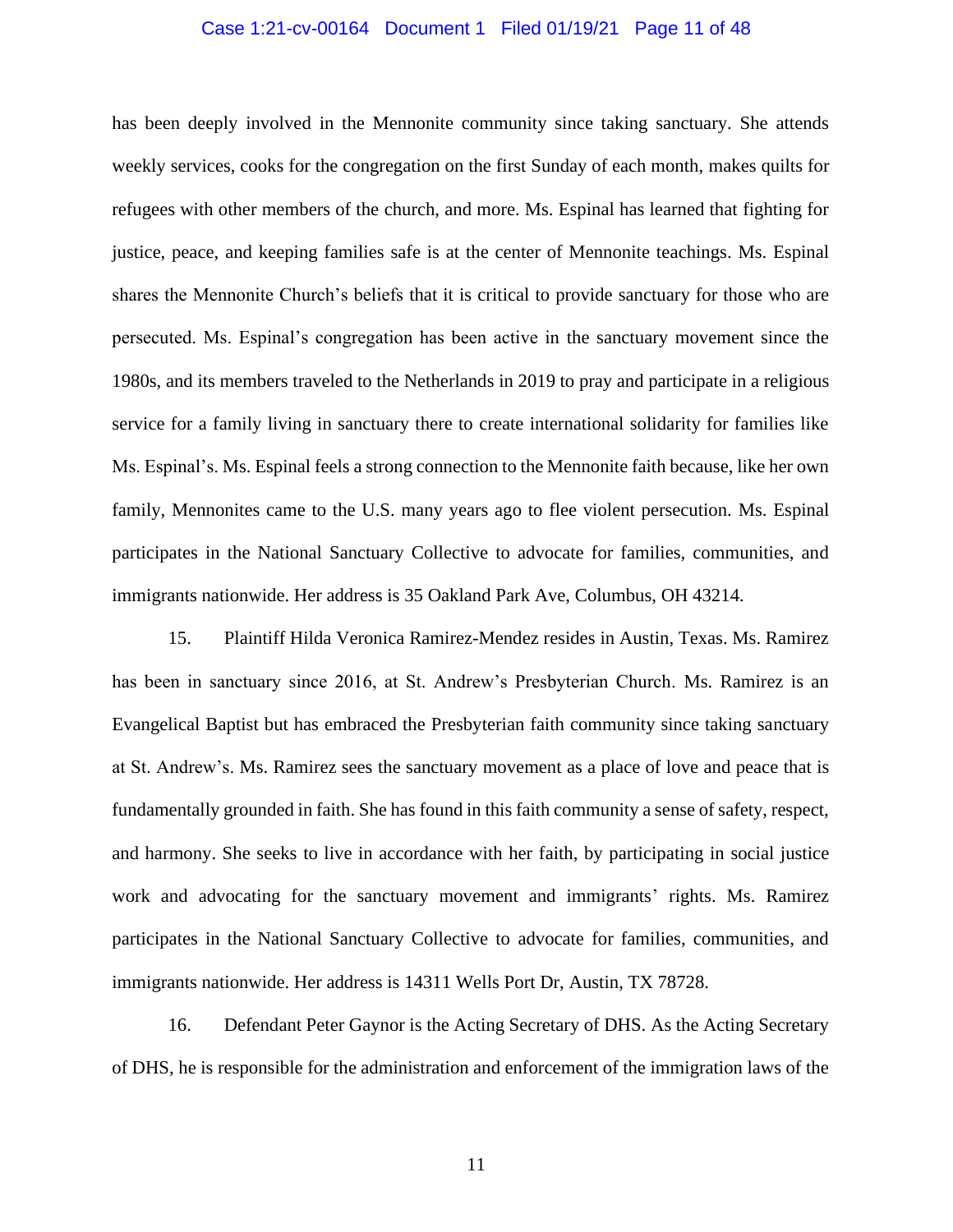#### Case 1:21-cv-00164 Document 1 Filed 01/19/21 Page 12 of 48

United States. He is sued in his official capacity for injunctive and declaratory relief. His address is DHS, Office of the General Counsel, 2707 Martin Luther King Jr. Ave. SE, Washington, DC 20528-0485.

17. Defendant Tae Johnson is the Senior Official Performing the Duties of the Director of ICE. As the Senior Official Performing the Duties of the Director of ICE, he is responsible for the administration and enforcement of the immigration laws of the United States. He is sued in his official capacity for injunctive and declaratory relief. His address is ICE, Office of the Principal Legal Advisor, 500 12th St. SW, Mail Stop 5900, Washington, DC 20536-5900.

18. Defendants Jane or John Does 1-6 are officers employed by Defendant DHS at all times relevant to the incidents complained of in the lawsuit. These Defendants are directly responsible for directing, selecting, and/or enforcing the civil immigration fines provision against Plaintiffs Ms. Chavalán Sut, Ms. Chávez, Ms. Espinal, and Ms. Ramirez. Plaintiffs are unaware of the true names of Defendants Jane or John Does 1-6 and therefore sue these Defendants under such fictitious names. Defendants Jane or John Does 1-6 are sued in their official capacity for equitable relief and in their individual capacity for damages under RFRA. Plaintiffs will amend their complaint to state those Defendants' full names once they have been ascertained.

19. Defendants Jane or John Does 7-12 are officers employed by Defendant ICE at all times relevant to the incidents complained of in the lawsuit. These Defendants are directly responsible for directing, selecting, and/or enforcing the civil immigration fines provision against Plaintiffs Ms. Chavalán Sut, Ms. Chávez, Ms. Espinal, and Ms. Ramirez. Plaintiffs are unaware of the true names of Defendants John or Jane Does 7-12 and therefore sue these Defendants under such fictitious names. Defendants Jane or John Does 7-12 are sued in their official capacity for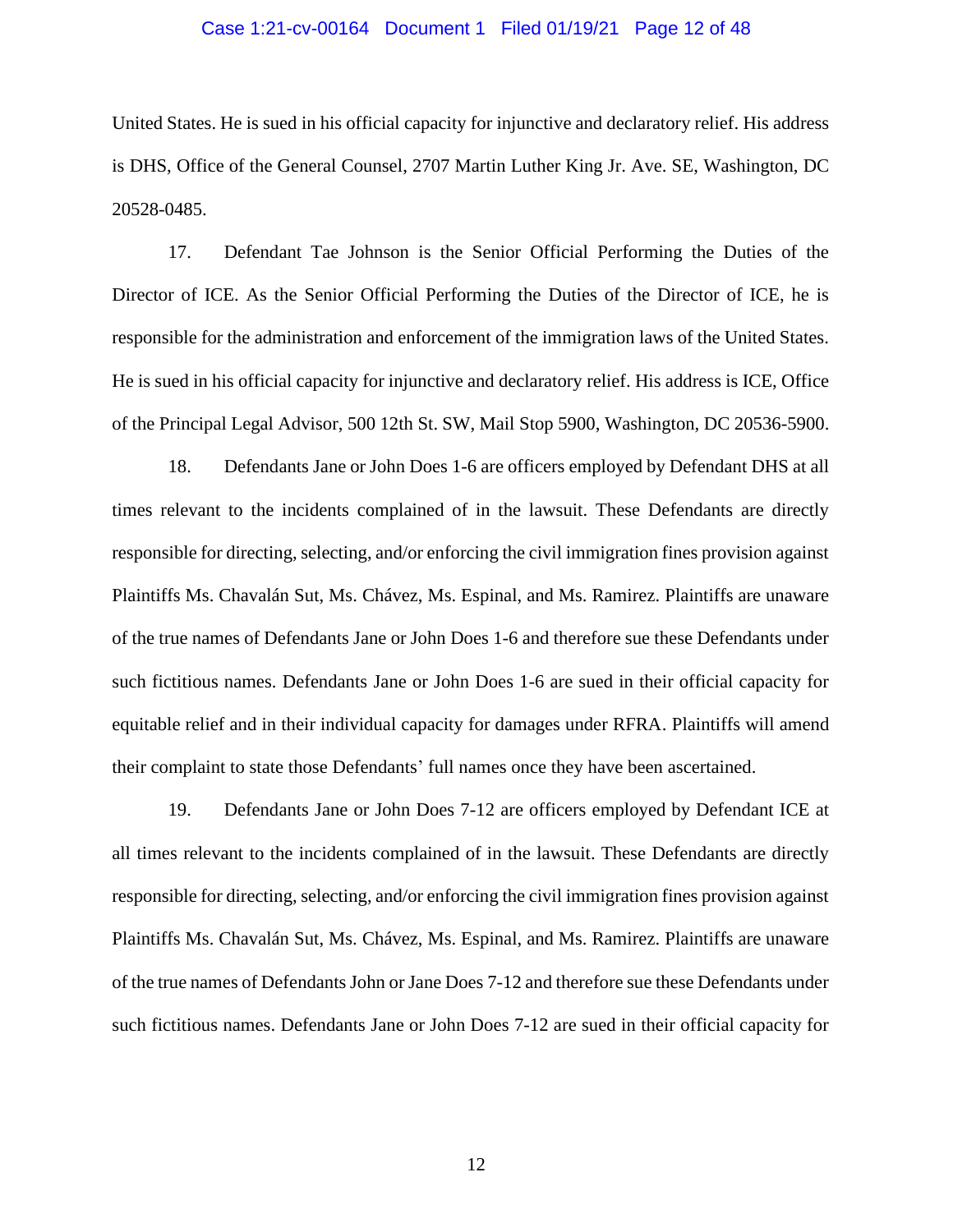#### Case 1:21-cv-00164 Document 1 Filed 01/19/21 Page 13 of 48

equitable relief and in their individual capacity for damages under RFRA. Plaintiffs will amend their complaint to state those Defendants' full names once they have been ascertained.

20. Defendant DHS is an agency that supervises and directs subcomponents to enforce immigration and customs law, including civil immigration fines enforcement, and is responsible for the detention and deportation of immigrants. It has offices in all 50 states. It is headquartered at Office of the General Counsel, 2707 Martin Luther King Jr. Ave. SE, Washington, DC 20528-0485.

21. Defendant ICE is a component of the Department of Homeland Security that enforces immigration and customs law, including civil immigration fines enforcement, and is responsible for the detention and removal of immigrants. It has offices in all 50 states. It is headquartered at Office of the Principal Legal Advisor, 500 12th St. SW, Mail Stop 5900, Washington, DC 20536-5900.

#### **STATEMENT OF FACTS**

22. All statements herein are made upon information and belief except where basis of knowledge is specified.

## **The Sanctuary Movement Is Rooted in Religiously-Based Resistance to Government Retaliation.**

23. During the early 1980s, hundreds of thousands of Central Americans arrived in the U.S. seeking asylum from brutal civil wars, severe political repression, and mass killings and other forms of extreme violence. Despite the enactment of the 1980 Refugee Act, which provided for humanitarian protection to individuals fleeing these types of conditions, ICE's predecessor, the Department of Justice Immigration and Naturalization Service (INS), specifically targeted Central American refugees for deportation. Viewing these actions as immoral, racist, and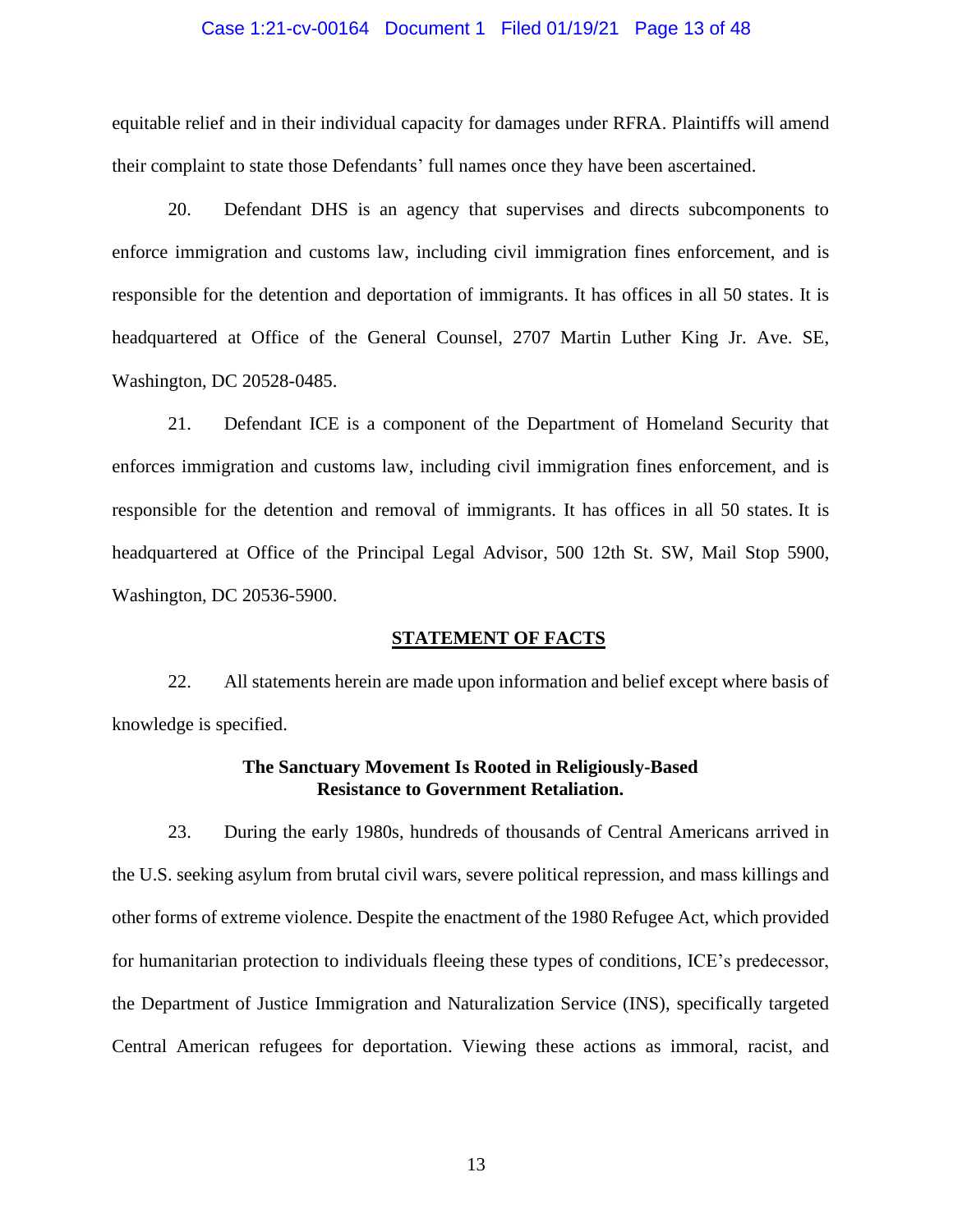## Case 1:21-cv-00164 Document 1 Filed 01/19/21 Page 14 of 48

motivated by the U.S.' backing of military regimes in Central America, communities across the country responded in what would become a religious movement.<sup>9</sup>

24. Calling themselves "sanctuaries," communities and houses of worship began building networks of support to assist the growing number of refugees. They opened their doors to provide physical shelter, as well as food, medical care, employment, and legal representation within their sacred spaces. They spoke out about the immorality of U.S. immigration policy and partnered with families to highlight the hardship each had faced. By 1985, the sanctuary movement had grown to over 500 member-sites across the United States.<sup>10</sup>

25. By the mid-1980s, the INS retaliated against sanctuary movement members in full force, hoping to "disband" what they viewed as a modern "underground railroad" by sending paid informants to infiltrate, record, and monitor them under "Operation Sojourner."<sup>11</sup> These undercover agents, posing as congregants and clergy, attended and taped worship services and other church gatherings and documented license plate numbers, which culminated in a series of high-profile show trials in Texas and Arizona, also known as the "Sanctuary Trials."<sup>12</sup> Legal scholars at the time criticized this disturbing phenomenon as part and parcel of a "spotty American tradition of subjecting supposedly treasonous political and social movements to

<sup>9</sup> *See, e.g.,* Gary MacEoin, *A Brief History of the Sanctuary Movement, in* SANCTUARY: A RESOURCE GUIDE FOR UNDERSTANDING AND PARTICIPATING IN THE CENTRAL AMERICAN REFUGEES' STRUGGLE 14 (G. MacEoin ed., 1985).

<sup>&</sup>lt;sup>10</sup> Puck Lo, *Inside the New Sanctuary Movement That's Protecting Immigrants From ICE*, THE NATION, May 6, 2015, https://www.thenation.com/article/archive/inside-new-sanctuary-movement-thats-protecting-immigrants-ice/.

<sup>11</sup> Kristina M. Cambell, *Operation Sojourner: The Government Infiltration of the Sanctuary Movement in the 1980's and its Legacy on the Modern Central American Refugee Crisis*, 13(3) UNIV. OF ST. THOMAS L. J. 474, 480 (2017).

<sup>12</sup> *Id.* at 480-482*.*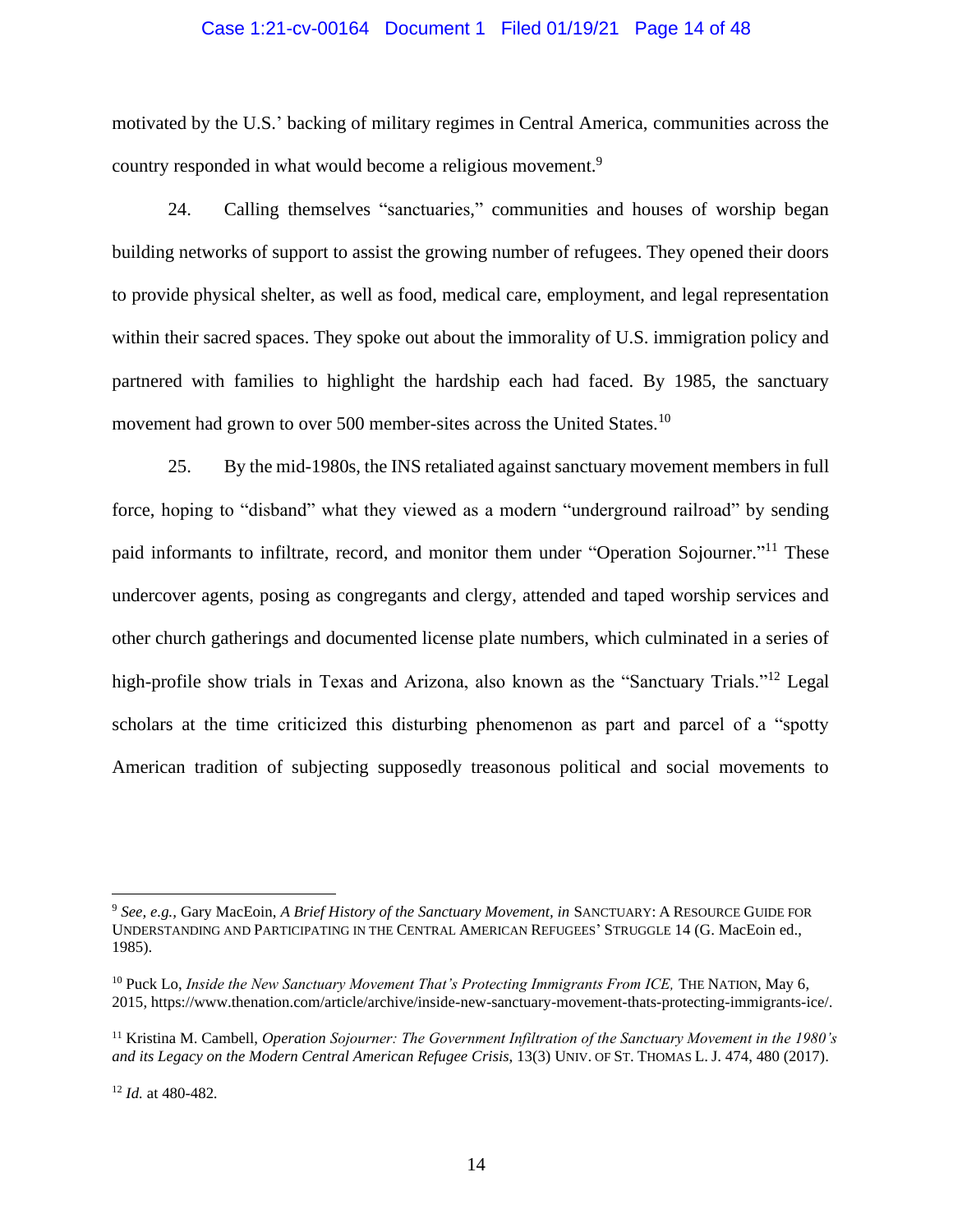## Case 1:21-cv-00164 Document 1 Filed 01/19/21 Page 15 of 48

ordeals of harassment and prosecution."<sup>13</sup> While these prosecutions resulted in the felony convictions of eight sanctuary leaders, none of the eight ended up serving time in jail.<sup>14</sup>

26. The 1980s sanctuary movement galvanized public outrage over the government's wrongful retaliation against asylum seekers of faith, giving rise to landmark legislation and court decisions. In 1990, Congress passed legislation allowing for Temporary Protected Status to immigrants from certain countries.<sup>15</sup> The following year, the settlement agreement in *American Baptist Churches v. Thornburgh* resulted in stays of removal and new asylum procedures that allowed many Salvadorans and Guatemalans to remain in the U.S.<sup>16</sup> In 1997, Congress passed The Nicaraguan Adjustment and Central American Relief Act, which allowed for suspension or cancellation of removal for many asylum seekers from Central America and former Soviet bloc countries.<sup>17</sup>

27. The sanctuary movement reignited in the 2000s through a network of over 800 Christian, Jewish, Muslim, Hindu, Sikh, Baha'i, and Buddhist houses of worship that opened their doors to immigrants at risk of deportation, amidst a steady rise in anti-immigrant rhetoric and the criminalization, detention, and deportation of immigrants.<sup>18</sup> Much like their 1980s

<sup>13</sup> *Id.* at 384; *see also* Peter Applebome, *Sanctuary Movement: New Hopes After Trial*, N.Y. TIMES, May 6, 1986, https://www.nytimes.com/1986/05/06/us/sanctuary-movement-new-hopes-after-trial.html.

<sup>&</sup>lt;sup>14</sup> Barbara Bezdek, *Religious Outlaws: Narratives of Legality and the Politics of Citizen Interpretation*, 62 TENN. L. REV. 899, 906 n.21 (1994-1995).

<sup>15</sup> Immigration Act of 1990, Pub. L. 101–649, 104 Stat. 4978 (1990).

<sup>16</sup> *American Baptist Churches v. Thornburgh* 760 F. Supp. 796 (N.D. Cal. 1991).

<sup>&</sup>lt;sup>17</sup> Nicaraguan Adjustment and Central American Relief Act of 1997 (NACARA), Pub. L. No. 105-100, 111 Stat. 2193 (1997).

<sup>&</sup>lt;sup>18</sup> In 2005, the U.S. House of Representatives passed an anti-immigrant bill that would dramatically increase the criminalization of undocumented immigrants. *See,* Border Protection, Antiterrorism, and Illegal Immigration Control Act of 2005, H.R. 4437, 109 CONG. (2005). "This bill and rampant anti-immigrant sentiment clashed with the values and beliefs of members of many religious communities across the country, sparking the New Sanctuary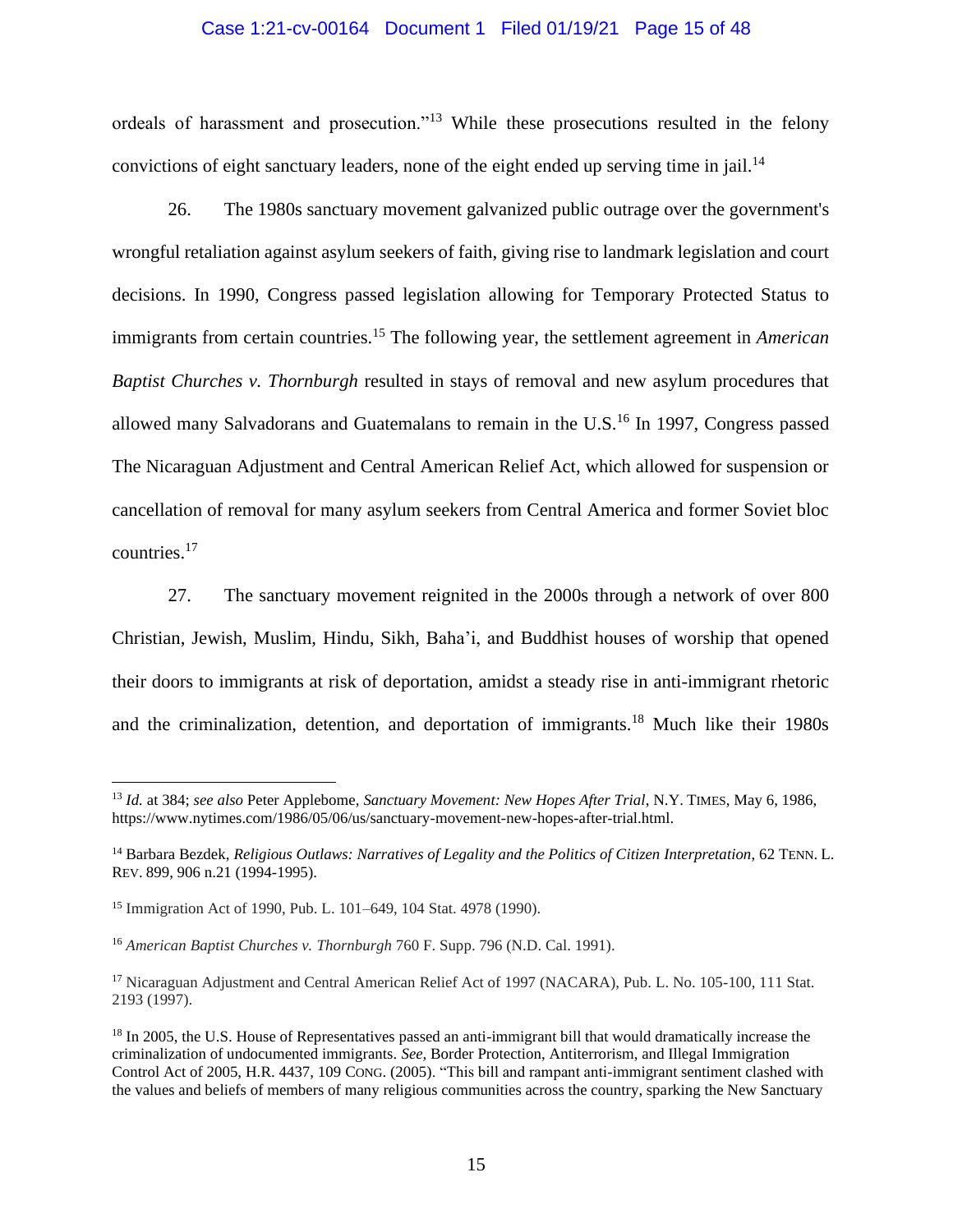#### Case 1:21-cv-00164 Document 1 Filed 01/19/21 Page 16 of 48

predecessors, these faith communities pledged to protect and stand with immigrants by providing legal, emotional, and practical support, including in some cases physical shelter, so that they may continue to fight for their right to live and remain in the U.S., as a testament of faith in action.<sup>19</sup> Their advocacy and actions have spurred legislative changes at the local and state levels, as localities have adopted "sanctuary" measures to welcome and protect immigrant residents.<sup>20</sup>

## **Taking Sanctuary and Participating in the Sanctuary Movement are Religious Acts**

28. Individual Plaintiffs' religious beliefs are deeply intertwined with the sanctuary movement. For them, taking sanctuary and participating in the sanctuary movement are religious acts.

29. Ms. Chavalán Sut believes that her participation in the sanctuary movement is a core part of her search for justice. She believes that taking sanctuary and advocating for herself and others in sanctuary is part of God's divine mandate. As an indigenous Maya woman, Ms. Chavalán Sut's deep faith has sustained her through her decision to take sanctuary and to continue to speak out for the rights of sanctuary leaders, immigrants, indigenous people, and women. As described above, Ms. Chavalán Sut is an active member of the Wesley Memorial United Methodist Church where she lives in sanctuary, attending services until the COVID-19 pandemic and taking part in the church's sanctuary ministry.

30. Ms. Chávez believes that as a person of faith, she must participate in the sanctuary movement and speak out on behalf of herself, her young children, and immigrants

Movement." *Fighting Injustice: The New Sanctuary Movement*, LATIN AMERICA WORKING GROUP, https://www.lawg.org/fighting-injustice-the-new-sanctuary-movement/.

<sup>19</sup> Sharon Otterman, *Hindu Temple in Queens Joins Sanctuary Movement*, N. Y. TIMES, May 7, 2017, https://www.nytimes.com/2017/05/07/nyregion/a-lonely-stand-hindu-temple-in-queens-joins-sanctuarymovement.html.

<sup>20</sup> *See, e.g*., Christopher N. Lasch et al., *Understanding "Sanctuary Cities*," 59 B.C.L. REV. 1703 (2018).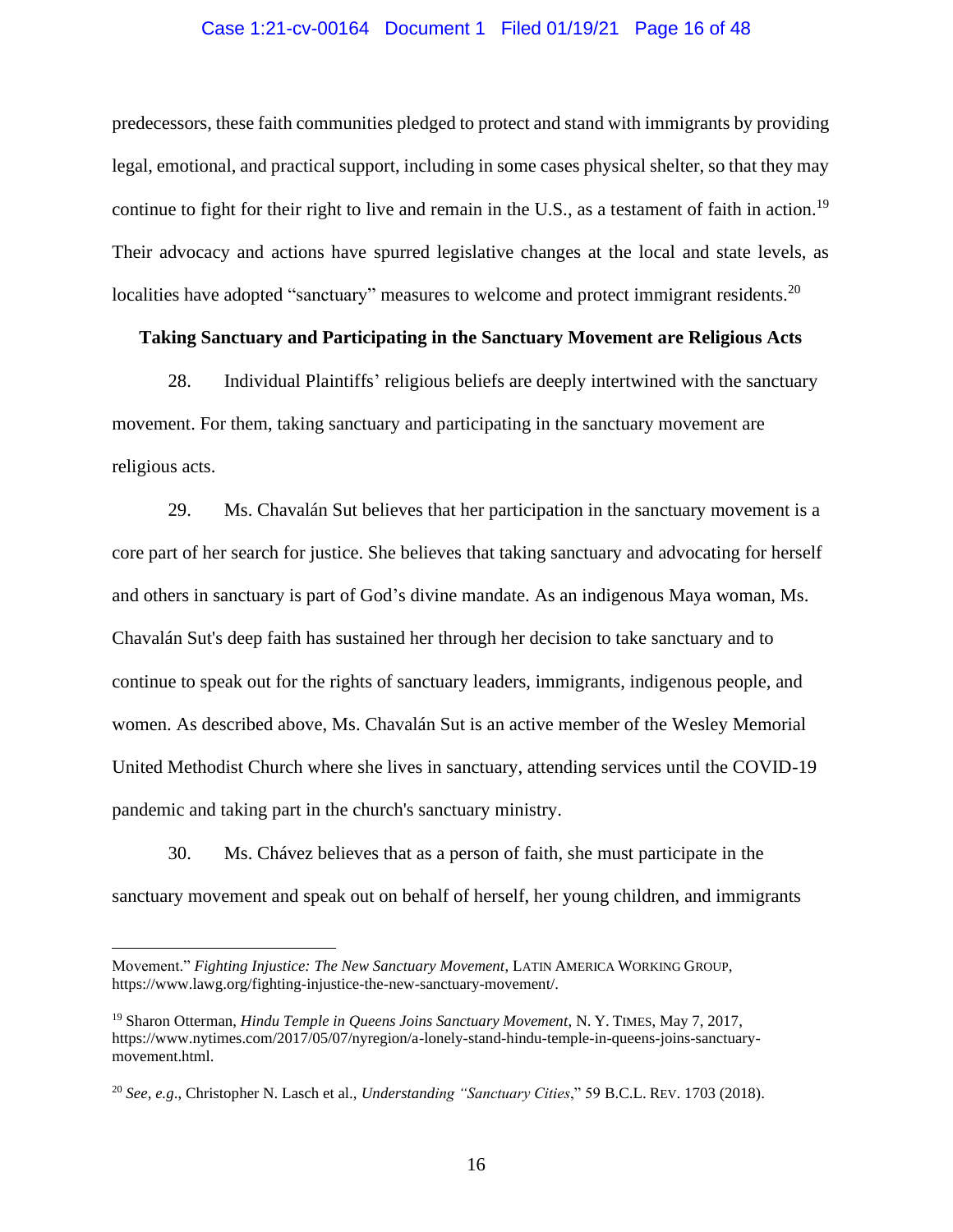#### Case 1:21-cv-00164 Document 1 Filed 01/19/21 Page 17 of 48

more broadly. She believes that no mother should have to make the impossible decision to leave her children behind or take them into harm's way. She knows ICE's policies that separate families and send children into dangerous situations affect not just her, but thousands of other families in the U.S. Ms. Chávez believes it was an act of faith of the First Unitarian Church to offer sanctuary to her, and an act of faith on her part to accept.

31. Ms. Espinal believes that, that no matter how difficult life can be, fighting for justice, peace, and what is right is at the center of Mennonite teachings. The Mennonite Church's less hierarchical structure appeals to Ms. Espinal because it makes it easier for the church's members to stand in solidarity with the most vulnerable and to fight for justice. Ms. Espinal also shares the Mennonite Church's beliefs that keeping the family safe is the most important thing in the world and that it is critical to provide sanctuary for those who are persecuted. Ms. Espinal's congregation has been active in the sanctuary movement since the 1980s, and its members traveled to the Netherlands in 2019 to pray and participate in a religious service for a family living in sanctuary there to create international solidarity for families like Ms. Espinal's. Ms. Espinal feels a strong connection to the Mennonite faith because, like her own family, Mennonites came to the U.S. many years ago to flee violent persecution.

32. Ms. Ramirez sees the sanctuary movement as a place of love and peace that is fundamentally grounded in faith. She has found in this religious community a sense of safety, respect, and harmony. Ms. Ramirez seeks to live in accordance with her faith, by participating in social justice work and advocating for the sanctuary movement and immigrants' rights. Ms. Ramirez's participation in the sanctuary movement flows from this faith, since her religious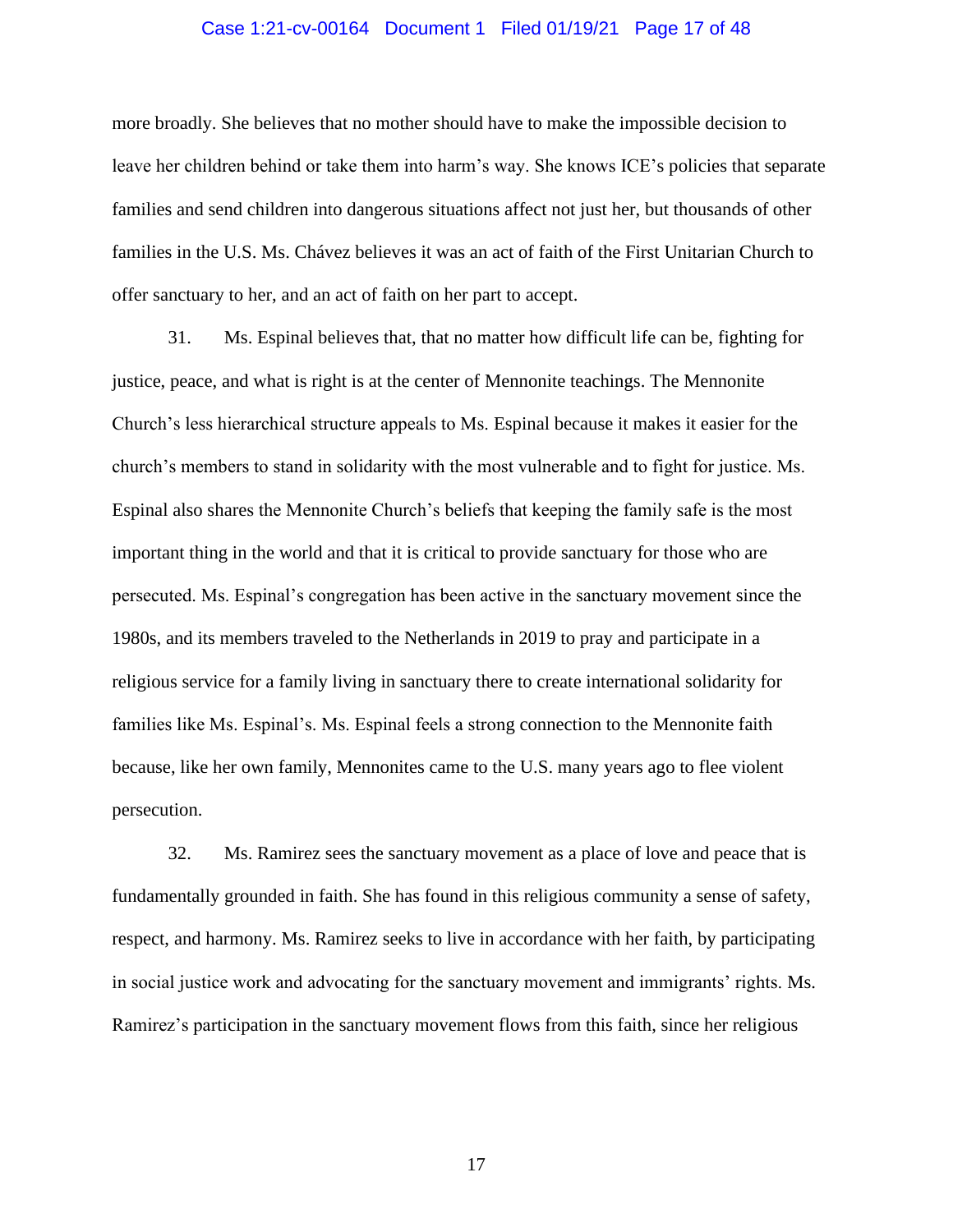beliefs center the importance of family unity, justice, protecting those in need, and standing up for what is right.

## **The Trump Administration Has Targeted the Modern Sanctuary Movement and Nonwhite Immigrants for Retaliation and Punishment.**

33. The Trump Administration has used its authority to target sanctuary efforts, as part of President Trump's broader campaign to limit immigration. Federal immigration officials have targeted sanctuary movement leaders, members, and clergy, along with other immigrant rights advocates, for deportation and surveillance, both within the U.S. and at the border. $21$ President Donald J. Trump has often spoken disparagingly of today's sanctuary movement<sup>22</sup> portraying advocates, particularly noncitizens, who call for sanctuary as his administration's 'political enemies.'<sup>23</sup> Despite a standing 2011 memorandum issued by the Obama Administration's Director of ICE instructing agents not to pursue enforcement actions at

<sup>21</sup> *See, e.g.,* Adolfo Flores, *A Pastor Who Was Put On A Watch List After Working With Immigrants Is Suing The US*, BUZZFEED, July 8, 2019, https://www.buzzfeednews.com/article/adolfoflores/pastor-watchlist-immigrantslawsuit; Nick Pinto, *No Sanctuary*, THE INTERCEPT, Jan. 19, 2018, https://theintercept.com/2018/01/19/ice-newsanctuary-movement-ravi-ragbir-deportation/; Maria Sacchetti and Davie Weigel, *ICE has detained or deported prominent immigration activists*, WASH. POST, JAN. 19, 2018, https://www.washingtonpost.com/powerpost/ice-hasdetained-or-deported-foreigners-who-are-also-immigration-activists/2018/01/19/377af23a-fc95-11e7-a46ba3614530bd87\_story.html; Gaby Del Valle, *ICE Keeps Arresting Prominent Immigration Activists. They Think They're Being Targeted.*, VICE, Aug. 24, 2019, https://www.vice.com/en\_us/article/ywady5/ice-keeps-arrestingprominent-immigration-activists-they-think-theyre-being-targeted; Jimmy Tobias, *Exclusive: ICE Has Kept Tabs on 'Anti-Trump ' Protesters in New York City*, THE NATION, Mar. 6, 2019, https://www.thenation.com/article/iceimmigration-protest-spreadsheet-tracking/.

<sup>22</sup> *See, e.g.,* The Associated Press, *Trump Administration Gets Court Victory in Sanctuary Cities Case*, N.Y. TIMES, July 12, 2019, https://www.nytimes.com/2019/07/12/us/sanctuary-cities-ruling.html; Erik Slobe, *DOJ blocked from restricting federal grants to 'sanctuary cities'*, JURIST, Oct. 8, 2018, https://www.jurist.org/news/2018/10/dojblocked-from-restricting-federal-grants-to-sanctuary-cities/; Mike Pearl, *What Are 'Sanctuary Cities ' and Why Does Trump Hate Them So Much?*, VICE, Sept. 2, 2016, https://www.vice.com/en\_us/article/yvevqy/sanctuarycities-donald-trump-immigration-plan.

<sup>23</sup> *See, e.g.,* Noah Bierman, *Trump kicks off a new campaign reprising his old themes,* L.A. TIMES, June 18, 2019, https://www.latimes.com/politics/la-na-pol-trump-reelection-kickoff-rally-arena-immigration-orlando-20190618 story.html; Philip Rucker, '*How do you stop these people?': Trump's anti-immigrant rhetoric looms over El Paso massacre,* WASH. POST, August 4, 2019, https://www.washingtonpost.com/politics/how-do-you-stop-these-peopletrumps-anti-immigrant-rhetoric-looms-over-el-paso-massacre/2019/08/04/62d0435a-b6ce-11e9-a091- 6a96e67d9cce\_story.html.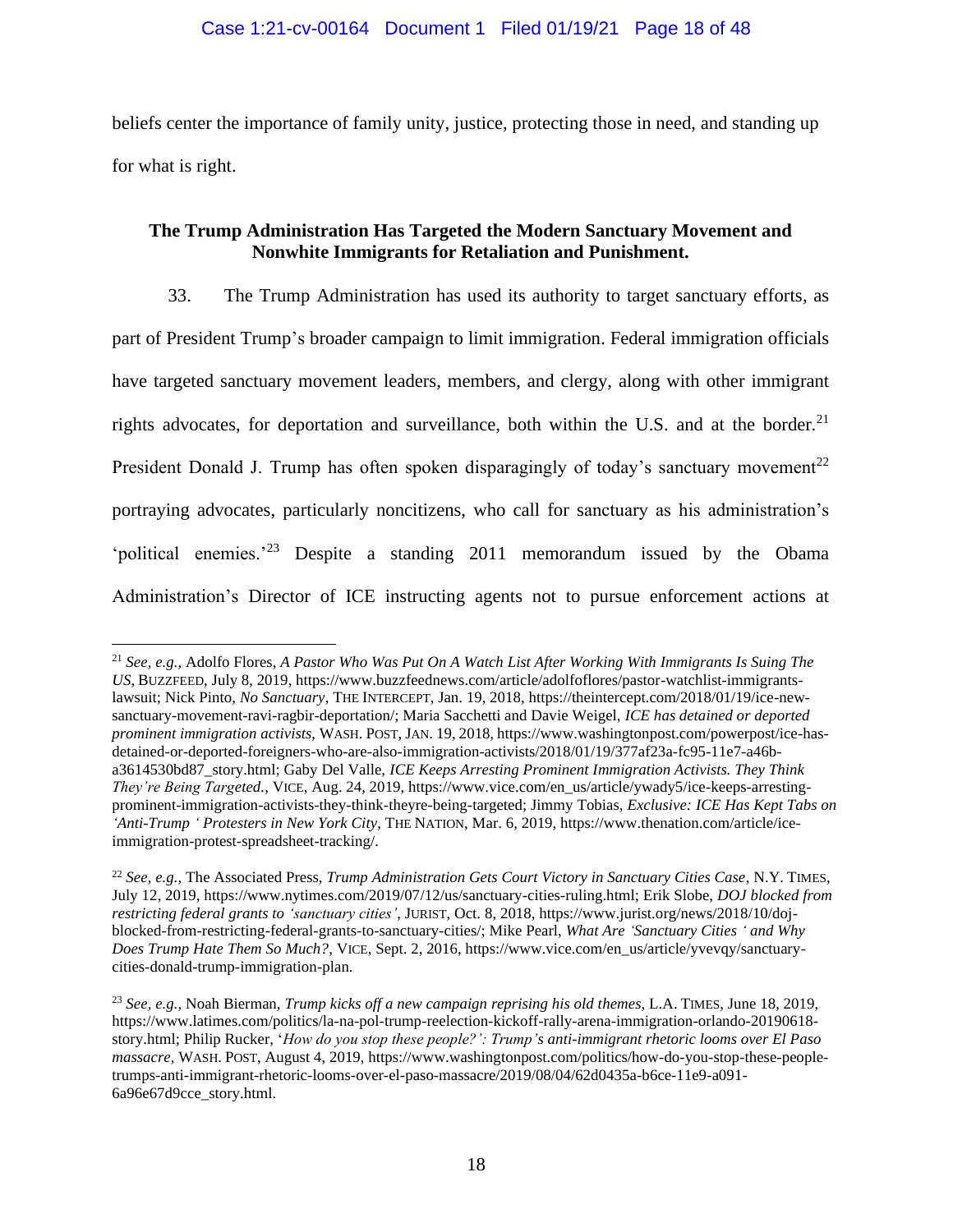#### Case 1:21-cv-00164 Document 1 Filed 01/19/21 Page 19 of 48

"sensitive locations" such as churches, schools, and courthouses, recent reports have documented numerous incidents of Trump Administration ICE officials entering such locations, including churches that are providing sanctuary to noncitizens.<sup>24</sup>

34. The targeting of sanctuary leaders has been a critical piece of President Trump's immigration agenda since he took office in 2017. That year, as one of his first official actions as President, Trump signed Executive Order No. 13768. This Executive Order explicitly targeted sanctuary cities and spaces, claiming that "sanctuary jurisdictions across the United States… in an attempt to shield aliens from removal from the United States…have caused immeasurable harm to the American people and to the very fabric of our Republic."<sup>25</sup> The Executive Order called on the Secretary of Homeland Security to "ensure the assessment and collection of all fines and penalties…from aliens unlawfully present in the United States and from those who facilitate their presence in the United States."26

35. The punitive fines policy against sanctuary leaders is also part of a widespread and systematic attack by the Trump Administration on nonwhite immigrants, which includes but is not limited to the cancellation of  $DACA^{27}$ , the grotesque family separation policy,<sup>28</sup> attempts

<sup>&</sup>lt;sup>24</sup> U.S. IMMIGRATION AND CUSTOMS ENFORCEMENT, ENFORCEMENT ACTIONS AT OR FOCUSED ON SENSITIVE LOCATIONS 10029.2, Memorandum (Oct. 24, 2011); Liz Robbins, *In a 'Sanctuary city, ' Immigrants are Still at Risk,* N.Y. TIMES, Feb. 27, 2018, https://www.nytimes.com/2018/02/27/nyregion/sanctuary-cities-immigrantsice.html.

<sup>25</sup> Executive Order No. 13768, 82 Fed. Reg. 8799 (Jan. 25, 2017).

<sup>26</sup> *Id.*

<sup>27</sup> *See, e.g.,* Vanessa Romo, Martina Stewart, and Brian Naylor, *Trump Ends DACA, Calls On Congress To Act*, NPR, Sept. 5, 2017, https://www.npr.org/2017/09/05/546423550/trump-signals-end-to-daca-calls-on-congress-toact; Colby Itkowitz and Robert Barnes, *Trump intends to renew effort to end DACA protections for young undocumented immigrants*, WASHINGTON POST, June 19, 2020, https://www.washingtonpost.com/politics/trumpintends-to-renew-effort-to-end-daca-protections/2020/06/19/04aea99c-b236-11ea-8f56-63f38c990077\_story.html.

<sup>28</sup> *See, e.g*., Staff of H. Comm. on the Judiciary, 116th Cong., THE TRUMP ADMINISTRATION FAMILY SEPARATION POLICY: TRAUMA, DESTRUCTION AND CHAOS, MAJORITY STAFF REPORT, (2020),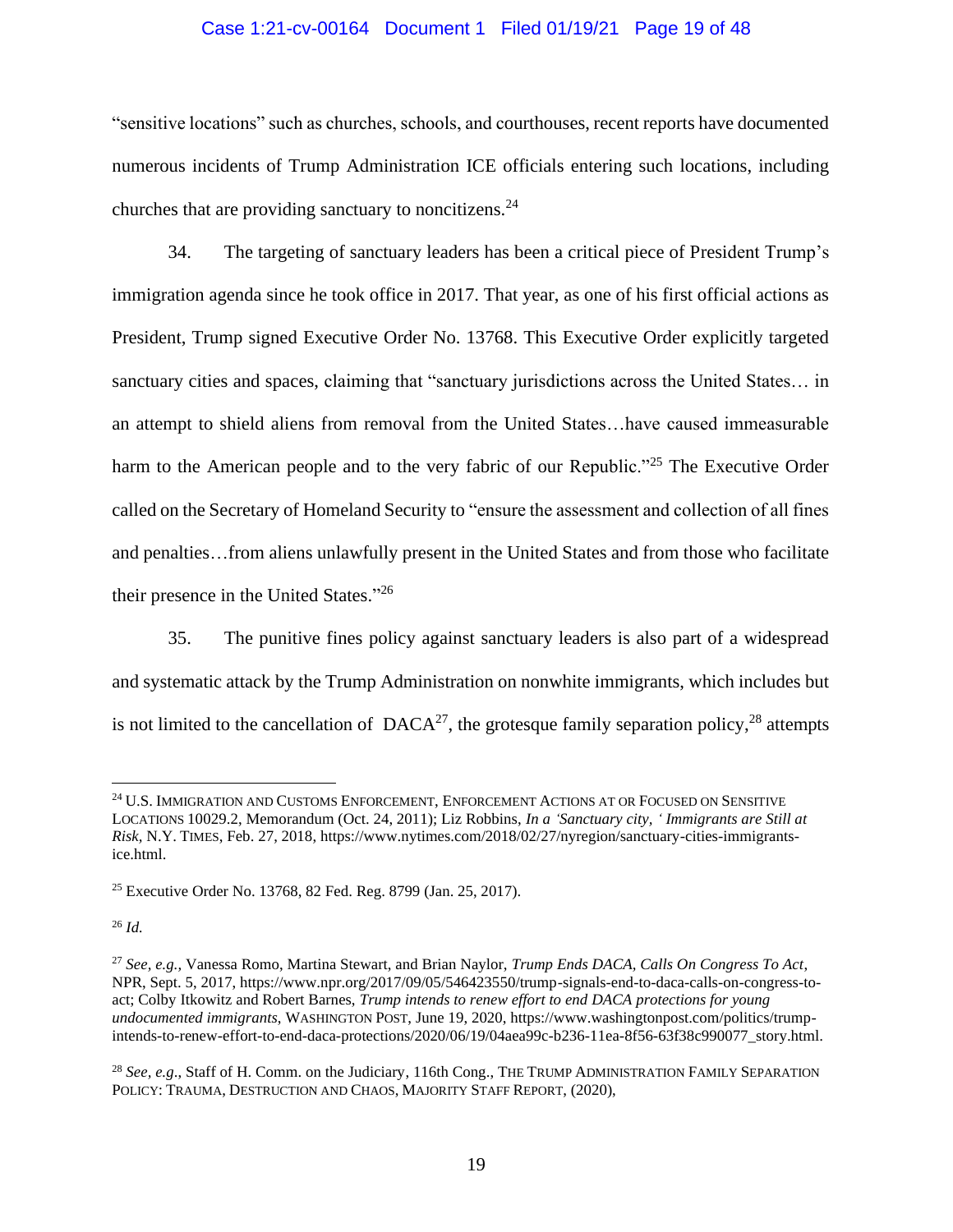## Case 1:21-cv-00164 Document 1 Filed 01/19/21 Page 20 of 48

to end asylum on the Southern Border<sup>29</sup>, the Muslim Ban<sup>30</sup>, the Africa Ban<sup>31</sup>, cancellation of TPS

status $^{32}$ , and transformation of public charge regulations.<sup>33</sup>

<sup>29</sup> *See, e.g.,* Priscilla Alvarez and Geneva Sands, *Trump to block migrants and asylum seekers at US-Mexico border*, CNN, Mar. 18, 2020, https://www.cnn.com/2020/03/18/politics/trump-migrants-banned/index.html; Tal Axelrod, *Trump administration implements new restrictions on asylum eligibility*, THE HILL, Dec. 10, 2020, https://thehill.com/homenews/administration/529743-trump-administration-implements-new-restrictions-on-asylum; and Camilo Montoya-Galvez, *Trump rushes to enact asylum restrictions ahead of Biden presidency*, CBS NEWS, Jan. 11, 2021, https://www.cbsnews.com/news/trump-asylum-restrictions-biden-presidency/.

<sup>30</sup> *See, e.g.,* Michael D. Shear, Nicholas Kulish and Alan Feuer, *Judge Blocks Trump Order on Refugees Amid Chaos and Outcry Worldwide*, N.Y. TIMES, Jan. 28, 2017, https://www.nytimes.com/2017/01/28/us/refugeesdetained-at-us-airports-prompting-legal-challenges-to-trumps-immigration-order.html; Michael D. Shear and Ron Nixon, *How Trump's Rush to Enact an Immigration Ban Unleashed Global Chaos*, N.Y. TIMES, Jan. 29, 2017, https://www.nytimes.com/2017/01/29/us/politics/donald-trump-rush-immigration-order-chaos.html; Jenna Johnson and Abigail Hauslohner, '*I think Islam hates us': A timeline of Trump's comments about Islam and Muslims*, WASHINGTON POST, May 20, 2017, https://www.washingtonpost.com/news/post-politics/wp/2017/05/20/i-thinkislam-hates-us-a-timeline-of-trumps-comments-about-islam-and-muslims/; and Michael D. Shear, *New Order Indefinitely Bars Almost All Travel From Seven Countries*, N.Y. TIMES, Sept. 24, 2017, https://www.nytimes.com/2017/09/24/us/politics/new-order-bars-almost-all-travel-from-seven-countries.html.

<sup>31</sup> *See, e.g.,* Kovie Biakolo, *How the 'African Ban ' Ripped a Family Apart*, THE ATLANTIC, Oct. 27, 2020, https://www.theatlantic.com/politics/archive/2020/10/how-trumps-african-ban-ripped-families-apart/616831/; Liam Knox, *Civil rights groups condemn Trump's travel-ban expansion to six African countries*, Feb. 27, 2020, NBC News, https://www.nbcnews.com/news/nbcblk/civil-rights-groups-condemn-trump-s-travel-ban-expansion-sixn1142231; and Sarah Al-Arshani, *Trump's expanded travel ban will hit nearly a fifth of Africa's population, a continent that he once said is home to 's---hole ' countries*, BUSINESS INSIDER, Feb. 1, 2020, https://www.businessinsider.com/trump-expands-ban-to-more-countries-including-nigeria-2020-1.

<sup>32</sup> *See, e.g.,* Miriam Jordan, *Trump Administration Says That Nearly 200,000 Salvadorans Must Leave*, N.Y. TIMES, Jan. 8, 2018, https://www.nytimes.com/2018/01/08/us/salvadorans-tps-end.html; Jonathan Blitzer, *The Battle Inside the Trump Administration Over T.P.S*., THE NEW YORKER, May 12, 2018, https://www.newyorker.com/news/dailycomment/the-battle-inside-the-trump-administration-over-tps.

<sup>33</sup> *See, e.g.,* Michael D. Shear and Emily Baumgaertner, *Trump Administration Aims to Sharply Restrict New Green Cards for Those on Public Aid*, N.Y. TIMES, Sept. 22, 2018, https://www.nytimes.com/2018/09/22/us/politics/immigrants-green-card-public-aid.html; Torrie Hester, Mary E. Mendoza, Deirdre Moloney and Mae Ngai, *Now the Trump administration is trying to punish legal immigrants for being poor*, WASHINGTON POST, Aug. 9, 2018, https://www.washingtonpost.com/news/made-by-

history/wp/2018/08/09/now-the-trump-administration-is-trying-to-punish-legal-immigrants-for-being-poor/.

https://judiciary.house.gov/uploadedfiles/the\_trump\_administration\_family\_separation\_policy\_trauma\_destruction and chaos.pdf?utm\_campaign=4526-519; Michael D. Shear, *Trump and Aides Drove Family Separation at Border*, *Documents Say*, N.Y. TIMES, Jan. 14, 2021, https://www.nytimes.com/2021/01/14/us/politics/trump-familyseparation.html; Amanda Holpuch and Stephanie Kirchgaessner, *Trump official admits family separation policy 'should never have been implemented'*, THE GUARDIAN, Jan. 14, 2021, https://www.theguardian.com/usnews/2021/jan/14/trump-official-family-separation-policy-rod-rosenstein.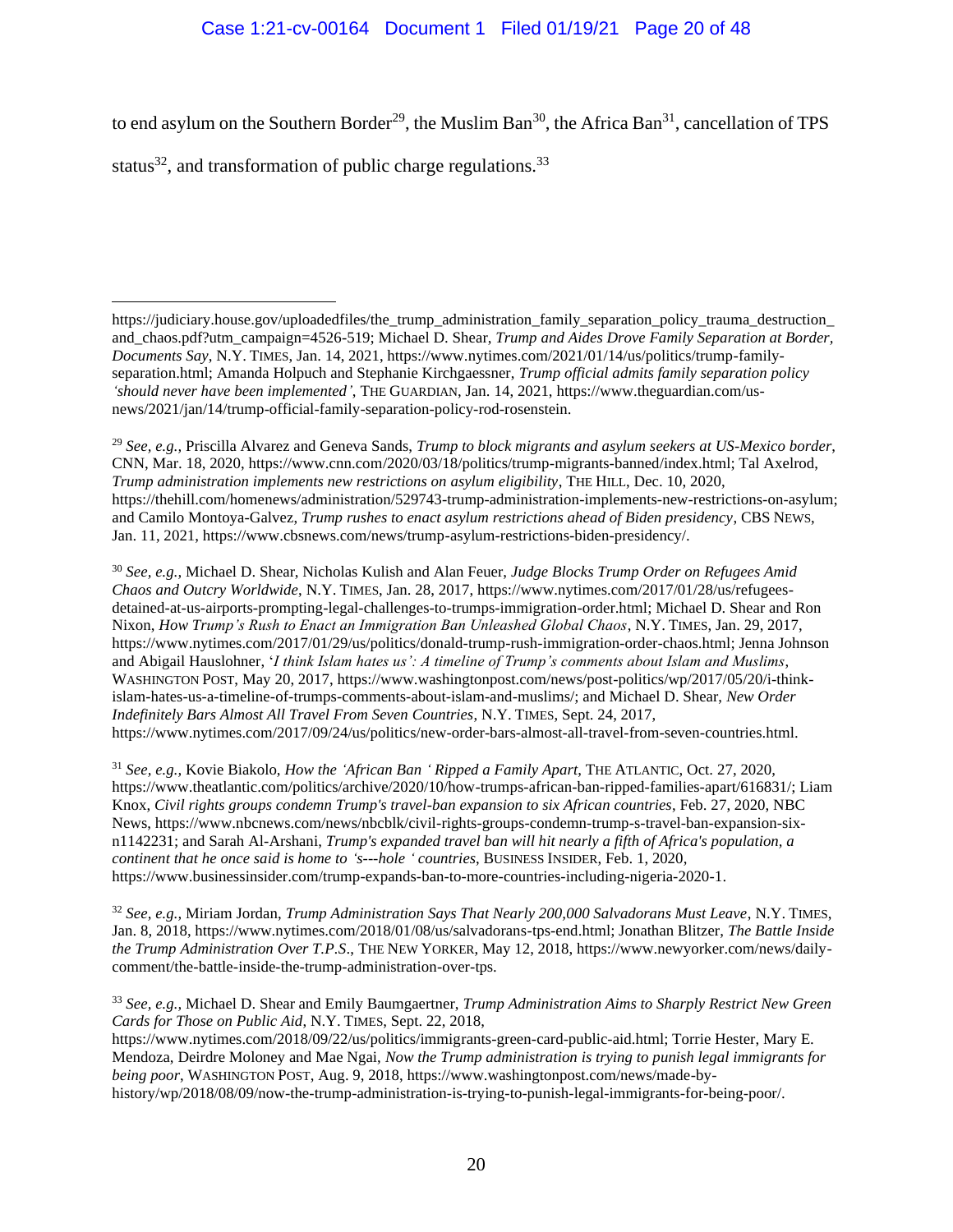#### Case 1:21-cv-00164 Document 1 Filed 01/19/21 Page 21 of 48

36. Sanctuary leaders, including all four Individual Plaintiffs, are predominantly women, a manifestation of the Trump Administration's intent to exact maximum cruelty to vulnerable women and families seeking protection from the United States.

## **Defendants Have Targeted Sanctuary Leaders Through Unprecedented and Retaliatory Civil Immigration Fines**

37. Starting in March 2018, Trump Administration officials embarked on a course of action to issue fines for immigration violations and, over time, became almost exclusively – and obsessively – focused on sanctuary leaders because they were premising their objection to removal on high-minded religious principles and because of their organizing, associations and advocacy against the fines which Trump Administration officials derisively referred to as "conniving" and which specifically drew the retaliatory ire of Trump Administration officials.

38. In March 2018, Trump Administration Senior Advisor Stephen Miller reached out to Gene Hamilton, an attorney with the Office of the Attorney General, to ask about the government's statutory authority to issue fines. Mr. Hamilton cited INA § 274C and § 274D, along with statutory language detailing how money obtained from civil fines could be used for enforcement activities. Mr. Miller replied, "So the fines and penalties can PAY for wall construction?" and later described the strategy as "remarkable."<sup>34</sup>

39. On June 19, 2018, the Trump Administration's first Acting ICE Director, Thomas Homan, issued a directive setting forth the agency's policy regarding the assessment and collection of civil fines. It listed the procedures and requirements for the fine issuance process.

<sup>34</sup> AMERICAN OVERSIGHT, *In the Documents: Stephen Miller Emails With Justice Department Official About Anti-Immigration Measures*, (Jul. 23, 2020), https://www.americanoversight.org/in-the-documents-stephen-miller-emailswith-justice-department-official-about-anti-immigration-measures; *see* Plaintiff's Compl., No. 1:19-cv-00774 (D.D.C. Mar. 20, 2019), https://www.americanoversight.org/document/american-oversight-v-dhs-doj-hhs-and-statestephen-miller-communications.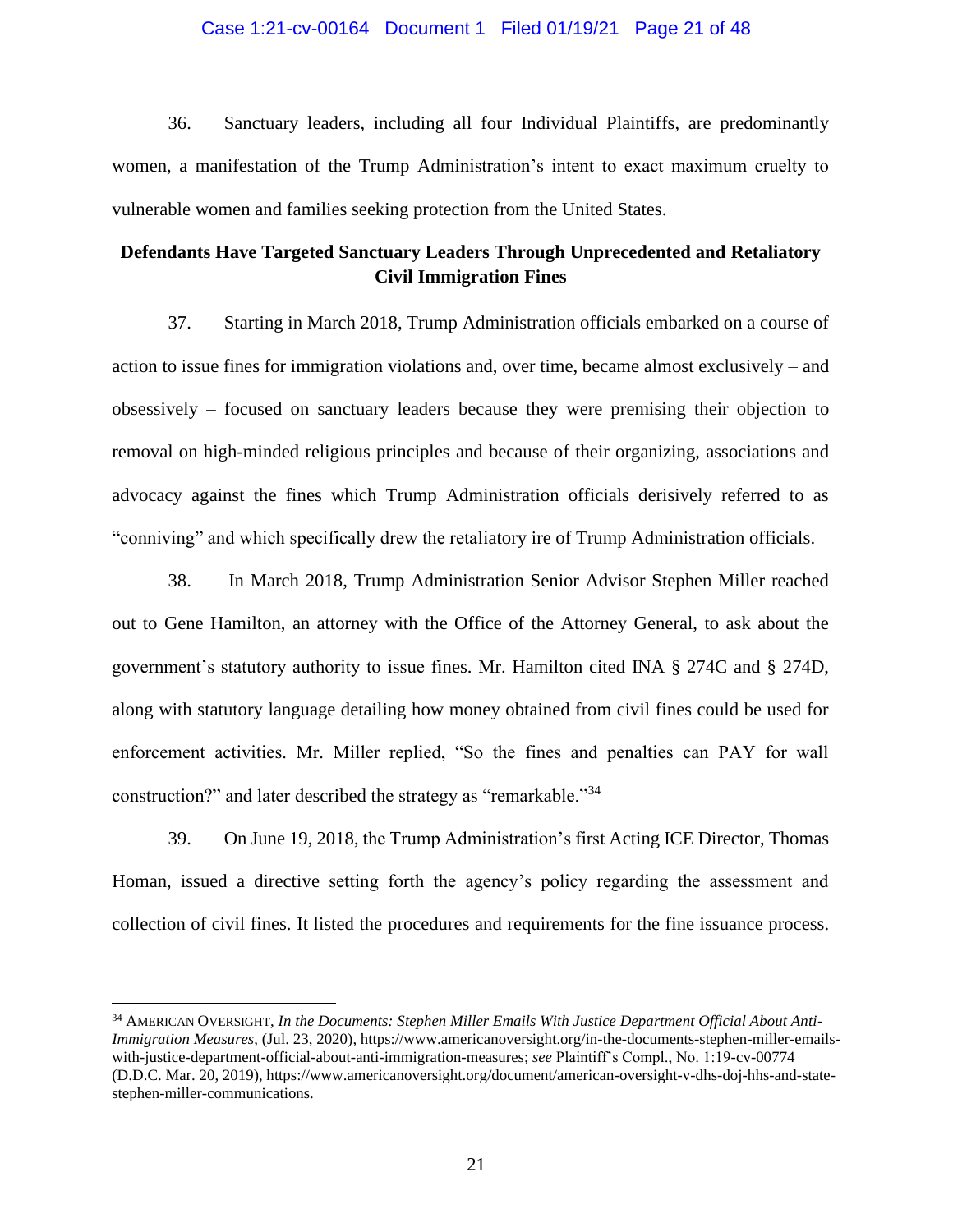#### Case 1:21-cv-00164 Document 1 Filed 01/19/21 Page 22 of 48

On the same day, Acting ICE Director Homan issued a delegation order granting field offices and local-level ICE officers authority to decide whom to fine under the guidance.<sup>35</sup> The focus of the fines came to be those seeking and supporting sanctuary from Trump Administration immigration policies.

40. In April 2019, agency officials emailed ICE Field Offices a spreadsheet of containing the names *only* of people who had taken sanctuary in churches within their area of responsibility and instructed each office to complete a questionnaire about the fine eligibility of each person in sanctuary.

41. In or around June 2019, ICE issued a set of civil immigration fines against nine immigrants in sanctuary: the four individual plaintiffs in the instant suit, and five others. Eight of the 9 are women. Plaintiffs Ms. Chavalán Sut, Ms. Chávez, Ms. Espinal, and Ms. Ramirez were among those who received letters specifying ICE's intent to fine them via form I-79B "Notice of Intention to Fine Under Section 274D of the Immigration and Nationality Act." Upon information and belief, at least one individual of the other four individuals who received a letter during this period "self-departed." Another individual won her case. The third individual received a voluntary departure fine. The fourth individual is still fighting the fines from sanctuary. The outcome of the fifth case is unknown.

42. The fines against Plaintiffs Ms. Chavalán Sut, Ms. Chávez, Ms. Espinal, and Ms. Ramirez ranged from 200,000 to over 500,000 dollars, making national headlines due to the unprecedented nature of the fines and exorbitant amounts. Ms. Chavalán Sut's initial fine was for

<sup>35</sup> U.S. IMMIGRATION AND CUSTOMS ENFORCEMENT, Delegation Order, DO-01-2018, 306-112-002a, Department of Homeland Security, June 19, 2018,

https://ccrjustice.org/sites/default/files/attach/2020/10/Sanctuary%20FOIA%20Doc%201%20- %20Homan%20Delegation%20Order-ICE-Civil-Fines.pdf.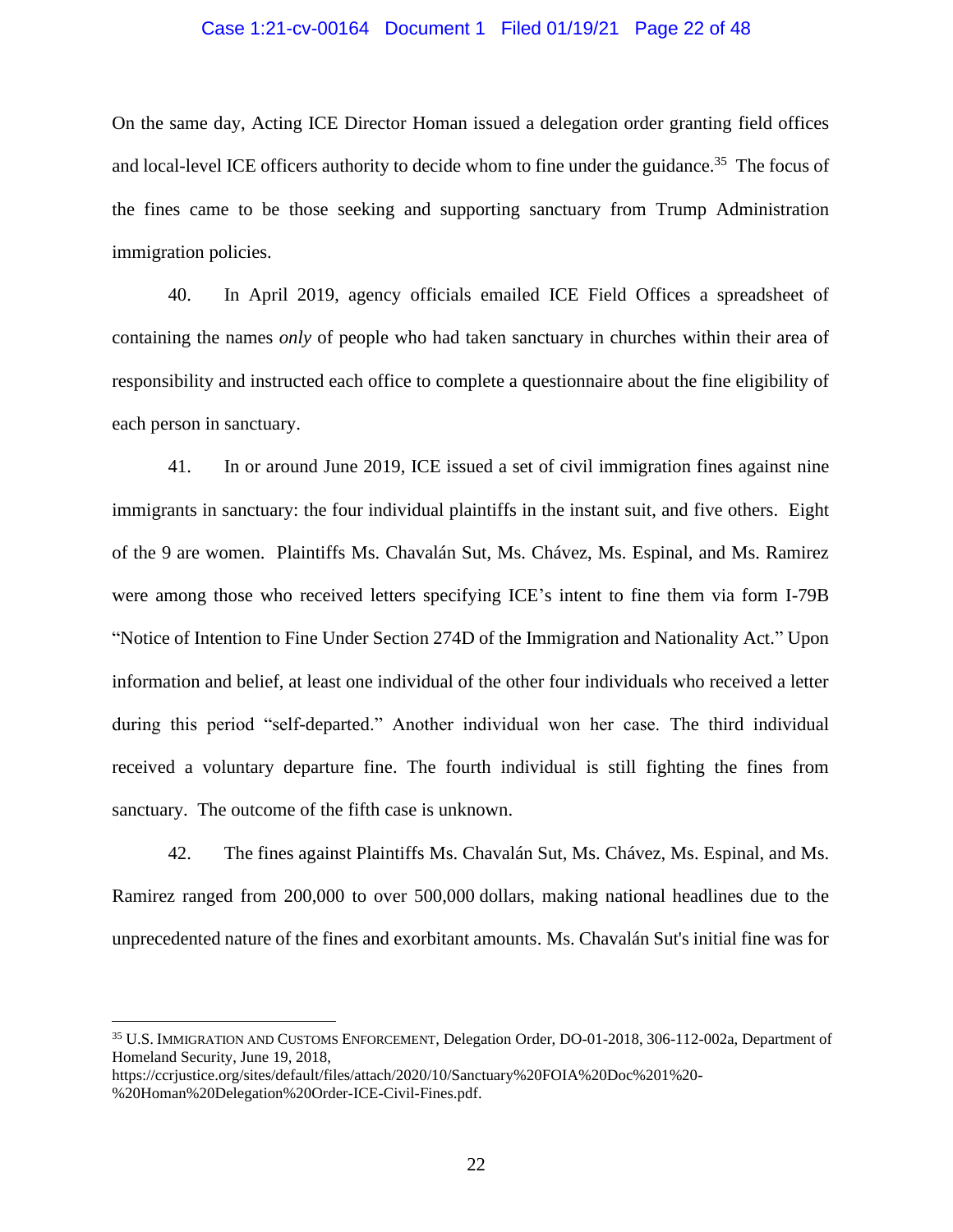#### Case 1:21-cv-00164 Document 1 Filed 01/19/21 Page 23 of 48

\$214,132; Ms. Espinal's initial fine was for \$497,777; Ms. Chávez's initial fine was for \$453,832; and Ms. Ramirez's initial fine was for \$303,620. These forms alleged that recipients had "willfully failed or refused to depart the United States," "willfully failed or refused to present [themselves] for removal," and "connived, conspired, or took any other action" to thwart their deportations.<sup>36</sup>

43. On June 27, 2019, an agency official sent out an email to redacted recipients announcing ICE's issuance of fines to people in sanctuary. The email instructed recipients to expect media interest in the fines "because each of these cases has already had high media interest and because 8 of the 9 appear to have lawyers."<sup>37</sup> The email included a table tracking nine people in sanctuary.

44. Immigration lawyers and even former federal immigration officials have stated that these fines are completely unprecedented. Leon Fresco, the former deputy assistant attorney general for the DOJ Office of Immigration Litigation, commented that the fines are "a vivid illustration of the lengths the Trump administration will go to use any available authority to try to enforce immigration law…I have not seen a \$300,000 fine for failing to facilitate one's own removal."<sup>38</sup>

45. As news of the fines spread, it became clear that ICE had issued the most significant fines against a select group of people: prominent, devout, and outspoken leaders of

<sup>36</sup> Ordoñez, *supra* note 6.

<sup>37</sup> This email was produced by ICE as part of the FOIA suit *Austin Sanctuary Network, et al. v. ICE*, ¶ 41, *infra.* U.S. IMMIGRATION AND CUSTOM ENFORCEMENT, "Sanctuary Cases – Civil Fines," Email dated June 27, 2019, https://ccrjustice.org/sites/default/files/attach/2020/10/Sanctuary FOIA Doc 4 - Email ICE Issues Fines.pdf.

<sup>38</sup> Ordoñez, *supra* note 6.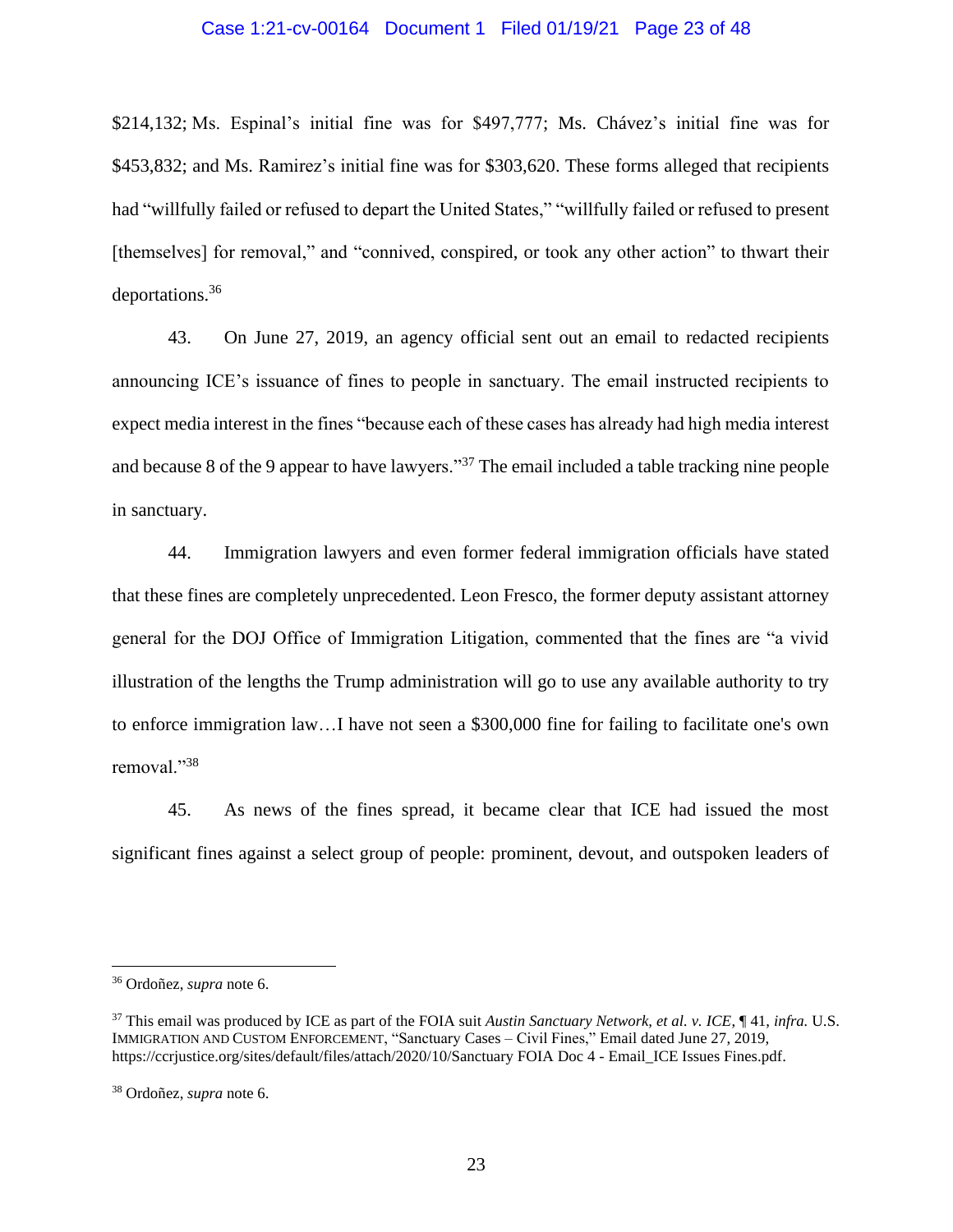## Case 1:21-cv-00164 Document 1 Filed 01/19/21 Page 24 of 48

the faith-based sanctuary movement across the United States.<sup>39</sup> Each sanctuary leader involved as a Plaintiff in the instant suit has publicly advocated for immigrant rights in connection with her faith, as a manifestation of their Christian duty to welcome the stranger (Matthew 25:35 "I was a stranger and you welcomed me.").

46. Ms. Chavalán Sut has given interviews describing ICE's fines as "extortion,"<sup>40</sup> and members of her community say that being involved in her "fight for freedom" has "opened [their] eyes to the callous way the U.S. government treats the most vulnerable people on earth."<sup>41</sup>

As someone whose family has survived generations of anti-indigenous violence and oppression,

https://abc6onyourside.com/news/local/supporters-hold-mothers-day-concert-for-edith-espinal; Joel Dyer, *Windows, Walls and Invisible Lines: Portraits of Life in Sanctuary*, BOULDER WEEKLY, July 11, 2019,

https://www.npr.org/2019/08/04/745609635/undocumented-woman-finds-healing-and-support-in-sanctuary.

<sup>39</sup> *See, e.g.,* Danae King, *Julian Castro visits immigrant Edith Espinal in sanctuary*, THE COLUMBUS DISPATCH, Oct. 15, 2019, https://www.dispatch.com/news/20191015/julian-castro-visits-immigrant-edith-espinal-in-sanctuary; Haley Nelson, *Supporters hold Mother's Day concert for Edith Espinal*, ABC 6, May 10, 2019,

https://www.boulderweekly.com/news/windows-walls-and-invisible-lines-2/; Regina Garcia Cano, The Associated Press, *Churches offer haven from deportation*, ARKANSAS DEMOCRAT GAZETTE, Aug. 3, 2019,

https://www.arkansasonline.com/news/2019/aug/03/churches-offer-haven-deportation/?features-religion; Danae King, *Second Columbus woman facing deportation seeks sanctuary at church*, THE COLUMBUS DISPATCH, July 1, 2018, https://www.dispatch.com/news/20180701/second-columbus-woman-facing-deportation-seeks-sanctuary-atchurch; Mary Tuma, *Amid New Immigration Policies Local Attorneys and Immigrants Navigate a Broken System*, THE AUSTIN CHRONICLE, July 26, 2019, https://www.austinchronicle.com/news/2019-07-26/amid-new-immigrationpolicies-local-attorneys-and-immigrants-navigate-a-broken-system/; Courtney Tanner, *How a mother and her two girls are celebrating Christmas inside a Utah church while avoiding deportation*, THE SALT LAKE CITY TRIBUNE, Dec. 23, 2018, https://www.sltrib.com/news/2018/12/23/christmas-sanctuary-how/; Leoneda Inge, *Honduran Woman Seeks Sanctuary In Chapel Hill Church*, NORTH CAROLINA PUBLIC RADIO – WUNC, Apr. 18, 2018, https://www.wunc.org/post/honduran-woman-seeks-sanctuary-chapel-hill-church; Dave Eggers, *The Trump Administration Seeks to Deport An Abuse Victim Who Fears For Her Life*, THE NEW YORKER, Oct. 24, 2018, https://www.newyorker.com/news/daily-comment/the-trump-administration-seeks-to-deport-an-abuse-victim-whofears-for-her-life; Ned Oliver, *ICE ordered her deportation. Instead she's spent the last year living in a Richmond church. 'I will not dare to put a foot outside',* VIRGINIA MERCURY, July 21, 2019,

https://www.virginiamercury.com/2019/07/21/ice-ordered-her-deportation-instead-shes-spent-the-last-year-livingin-a-richmond-church-i-will-not-dare-to-put-a-foot-outside/; Abigail Clukey, *Undocumented Woman Finds Healing And Support In Sanctuary*, NATIONAL PUBLIC RADIO, Aug. 4, 2019,

<sup>40</sup> James Goodman, *The Sanctuary Strategy*, THE PROGRESSIVE, Dec. 1, 2019, https://progressive.org/magazine/thesanctuary-strategy-goodman/.

<sup>41</sup> Carol Kuruvilla, *ICE Threatens Guatemalan Woman Who Sought Sanctuary In Church With \$214,000 Fine*, HUFFPOST, July 9, 2019, https://www.huffpost.com/entry/ice-guatemalan-woman-sanctuary-churchfine\_n\_5d24aebde4b07e698c415aa1.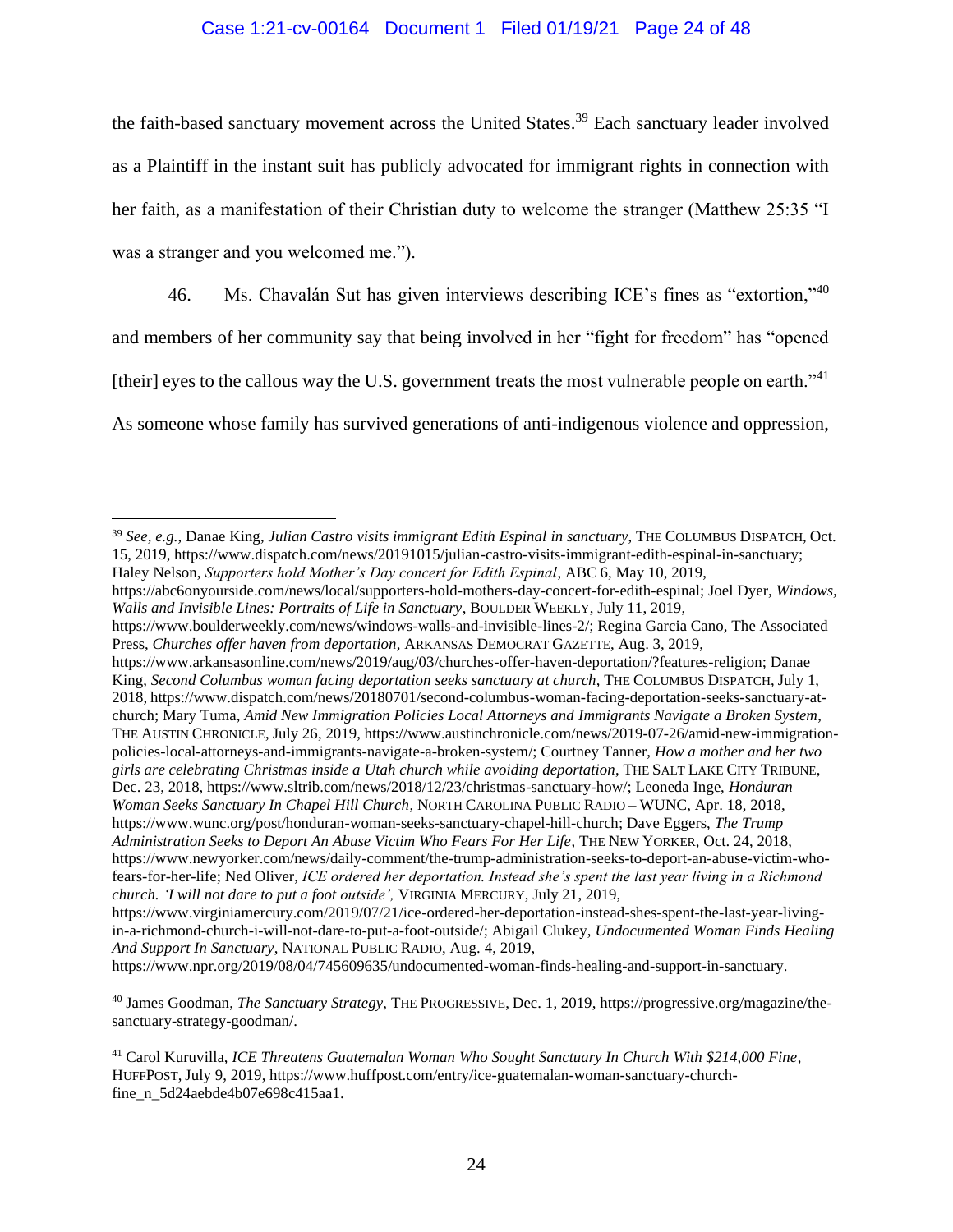#### Case 1:21-cv-00164 Document 1 Filed 01/19/21 Page 25 of 48

Ms. Chavalán Sut views her participation in the sanctuary movement as a search for justice under God's divine mandate.

47. Ms. Chávez's experience in sanctuary is the subject of a short documentary film,  $42$ and she has vowed to keep fighting her case and encouraged others who have fled domestic violence to do the same.<sup>43</sup> Ms. Chávez believes she has a religious duty to speak out publicly about the injustice she is facing due to ICE's retaliatory civil fines. She believes that as a person of faith, she must participate in the sanctuary movement and speak out on behalf of herself, her young children, and immigrants more broadly. She believes that no mother should have to make the impossible decision to leave her children behind or take them into harm's way. She knows ICE's policies that separate families and send children into dangerous situations affect not just her, but thousands of other families in the U.S. Ms. Chávez believes it was an act of faith of the First Unitarian Church to offer sanctuary to her, and an act of faith on her part to accept.

48. Ms. Espinal has met with many community leaders and elected officials to discuss immigration policy from sanctuary.<sup>44</sup> Since taking sanctuary, she has been interviewed by countless Spanish and English media outlets, and she and her attorney were the subject of a documentary film.<sup>45</sup> Ms. Espinal is one of three women living in sanctuary in Columbus, but she is the only one willing to speak to the media. Ms. Espinal has often invited journalists to her

<sup>42</sup> RadioWest, *Sanctuary*, YOUTUBE (Mar. 21, 2018),

https://www.youtube.com/watch?v=q1lo8gsOOCA&ab\_channel=RadioWest.

<sup>43</sup> Ashley Imlay, *After Appeal Denied, Mother of 2 Living in SL Church Vows to Continue Fight for Asylum*, KSL, July 9, 2018, https://www.ksl.com/article/46357337/after-appeal-denied-mother-of-2-living-in-sl-church-vows-tocontinue-fight-for-asylum.

<sup>44</sup> Gabe Ortiz, *Julián Castro visits Ohio mom who has been in sanctuary for two years after facing deportation,*  DAILY KOS, Oct. 15, 2019, https://www.dailykos.com/stories/2019/10/15/1892581/-Juli-n-Castro-visits-Ohio-momwho-has-been-in-sanctuary-for-two-years-after-facing-deportation.

<sup>45</sup> "The Undocumented Lawyer", OPTIMIST, https://optimist.co/films/the-undocumented-lawyer/ (last visited Jan. 17, 2020).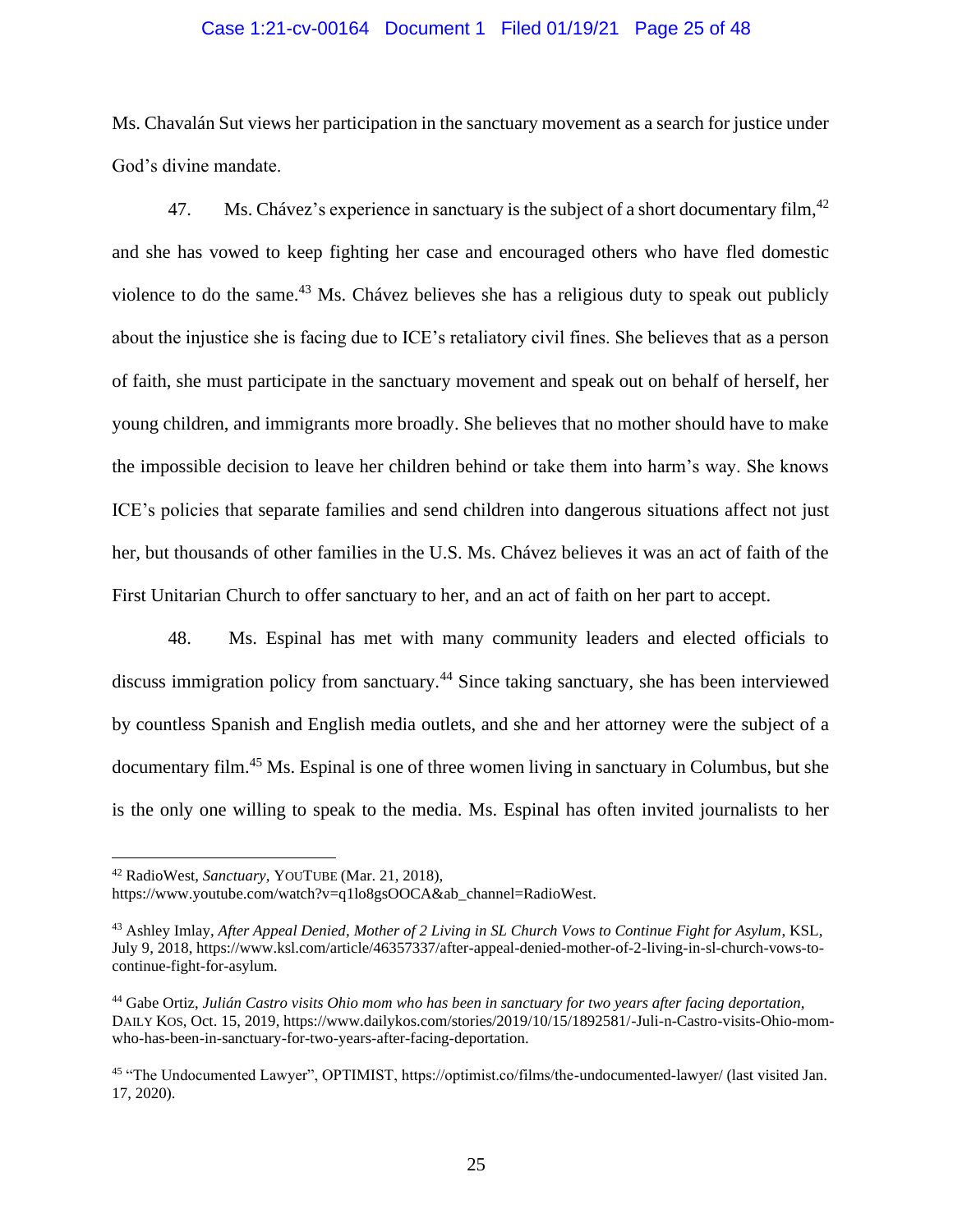#### Case 1:21-cv-00164 Document 1 Filed 01/19/21 Page 26 of 48

church because she wants the public to know how she lives and the conditions in which she has survived. Her ultimate goal is freedom and safety – not just for herself and her family, but for all immigrants.

49. Ms. Ramirez is an Evangelical Baptist who has embraced the Presbyterian faith in sanctuary, and whose belief in the sanctity of all life has led her to speak out against the violence of deportation and U.S. immigration policies. Ms. Ramirez has for years been described as a "poster child for the [sanctuary] movement."<sup>46</sup> The targeted sanctuary leaders all have engaged in significant organizing, including vigils, rallies, and Congressional visits—all motivated by their deeply held religious beliefs—to raise awareness of their dire circumstances and the cruelty of deportation policies. Many of the targeted sanctuary leaders participate in the National Sanctuary Collective, supported by organizations like Plaintiffs ASN and FMP, to respond to developments in immigration policy and to advocate for fair and just responses all of which has a religiously grounded approach.

50. The civil immigration fine letters have required additional resources to be marshaled in defense of these sanctuary leaders, including the coordination of legal responses and advocacy coordinated by groups like Plaintiffs ASN and FMP, which helped sanctuary leaders prepare legal briefing, press statements, events, and other advocacy to address the fines. As a result of these coordinated efforts, the vast majority of the sanctuary leaders who received fines filed answers to their respective intent-to-fine letters in August and September 2019, contesting the fines and arguing they are unconstitutional on their face and as-applied.

<sup>46</sup> Abigail Hauslohner, *The 'sanctuary city 'on the front line of the fight over Trump's immigration policy,* WASH. POST, Feb. 2, 2017, https://www.washingtonpost.com/national/we-cannot-afford-to-make-our-community-less-safeby-driving-people-into-the-shadows/2017/02/02/f14ed2d6-e5ac-11e6-ba11-63c4b4fb5a63\_story.html.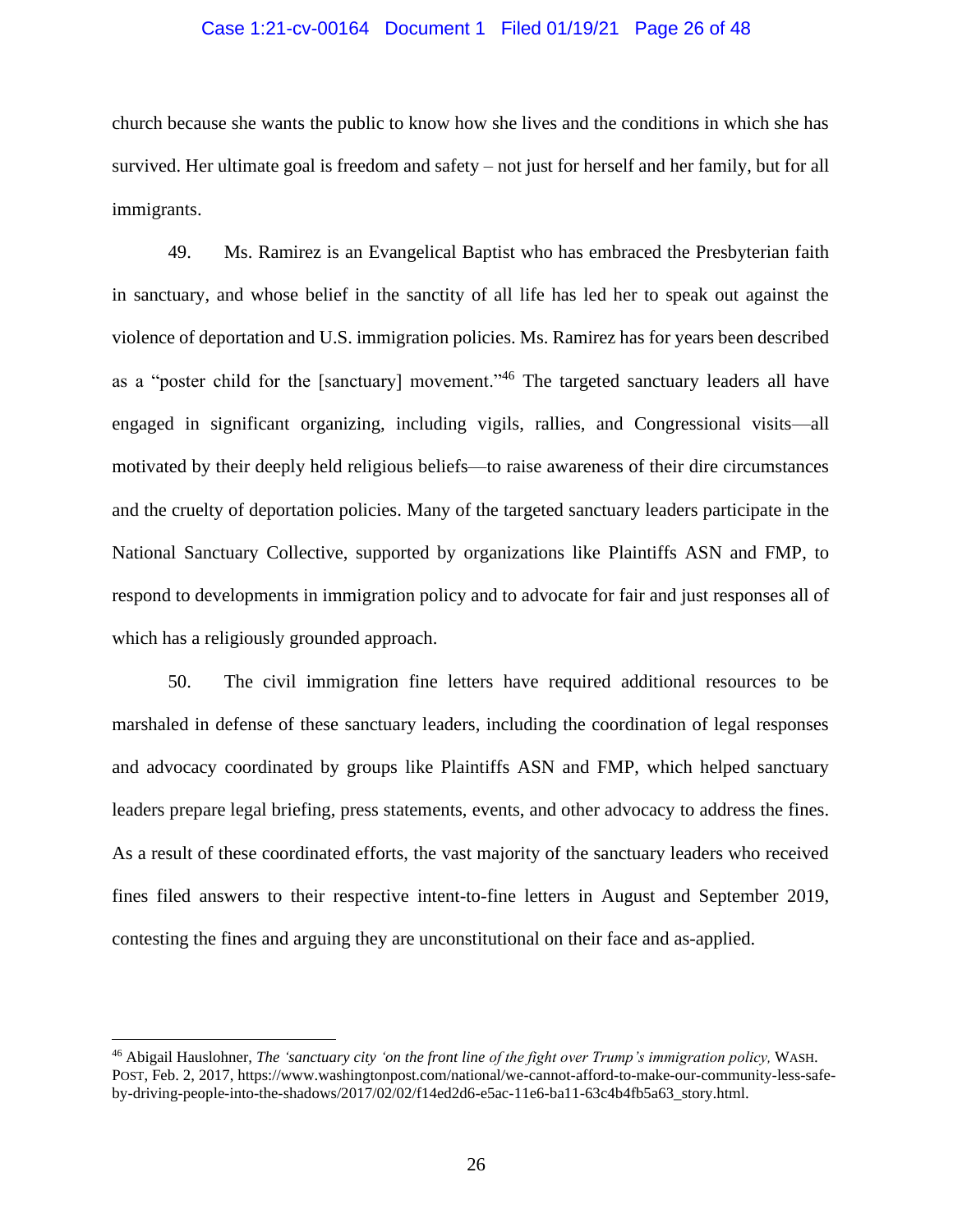### Case 1:21-cv-00164 Document 1 Filed 01/19/21 Page 27 of 48

51. In or around October 2019, eight fine recipients received near-identical letters from DHS stating that their fines had been withdrawn due to ICE discretion. The seemingly coordinated withdrawal of these fines, like the original intent-to-fine letters, received local, national, and international media attention.<sup>47</sup> At the time, ICE spokespersons publicly stated that they will continue to pursue any and all methods of deportation, including re-imposition of the fines, and that "ICE remains committed to utilizing this [civil fines] enforcement tool."<sup>48</sup>

52. In December 2019, ICE gave an exclusive to *The Washington Times*, announcing that it would be issuing new letters to the sanctuary leaders whose fines had been rescinded.<sup>49</sup> Subsequently, several of the sanctuary leaders who had their fines withdrawn in October 2019 received new letters from ICE—this time threatening civil fines and criminal prosecution and requiring all of the sanctuary leaders to go to the respective ICE offices in their jurisdictions to present themselves for removal, departure, or for "continued cooperation with the Department of Homeland Security." Church and community members and/or lawyers attended many of these meetings in their stead.

<sup>48</sup> *Id*.

<sup>47</sup> *See, e.g., EEUU cancela multa de casi medio millón de dólares a una immigrante Mexicana*, EL PERIODICO, Oct. 23, 2019, https://www.elperiodico.com/es/internacional/20191023/eeuu-cancela-multa-inmigrante-mexicana-7696965; Ivette Leyva, *Ice retira las multas de hasta 500,000 dólares impuestas a migrantes refugiados en iglesias*, TELEMUNDO, Oct. 23, 2019, https://www.telemundo.com/noticias/2019/10/23/ice-retira-las-multas-de-hasta-500000-dolares-impuestas-migrantes-refugiados-en-iglesias-tmna3558346; Franco Ordoñez, *Trump Administration Withdraws Huge Fines For Some Immigrants In U.S. Illegally*, NATIONAL PUBLIC RADIO, Oct. 22, 2019, https://www.npr.org/2019/10/22/772263253/trump-administration-withdraws-huge-fines-for-some-immigrants-in-us-illegally; Geneva Sands, *ICE rescinds half-million fine against undocumented immigrant living in Ohio church,*  CNN, Oct. 22, 2019, https://www.cnn.com/2019/10/22/politics/ice-rescinds-fine-edith-espinal/index.html; Julián Aguilar, *Immigration agency decides against six-figure fines for undocumented immigrants living in sanctuaries*, THE TEXAS TRIBUNE, Oct. 23, 2019, https://www.texastribune.org/2019/10/23/trump-administration-cancels-bigfines-some-undocumented-immigrants/; The Associated Press, *ICE withdraws big fines for immigrants living in churches*, TAMPA BAY TIMES, Oct. 24, 2019, https://www.tampabay.com/news/2019/10/24/ice-withdraws-big-finesfor-immigrants-living-in-churches/.

<sup>49</sup> Steven Dinan, EXCLUSIVE: *ICE revives six-figure fines against illegal immigrants living in sanctuary*, WASHINGTON TIMES, Dec. 7, 2019, https://www.washingtontimes.com/news/2019/dec/7/exclusive-ice-movesrevive-six-figure-fines-agains/.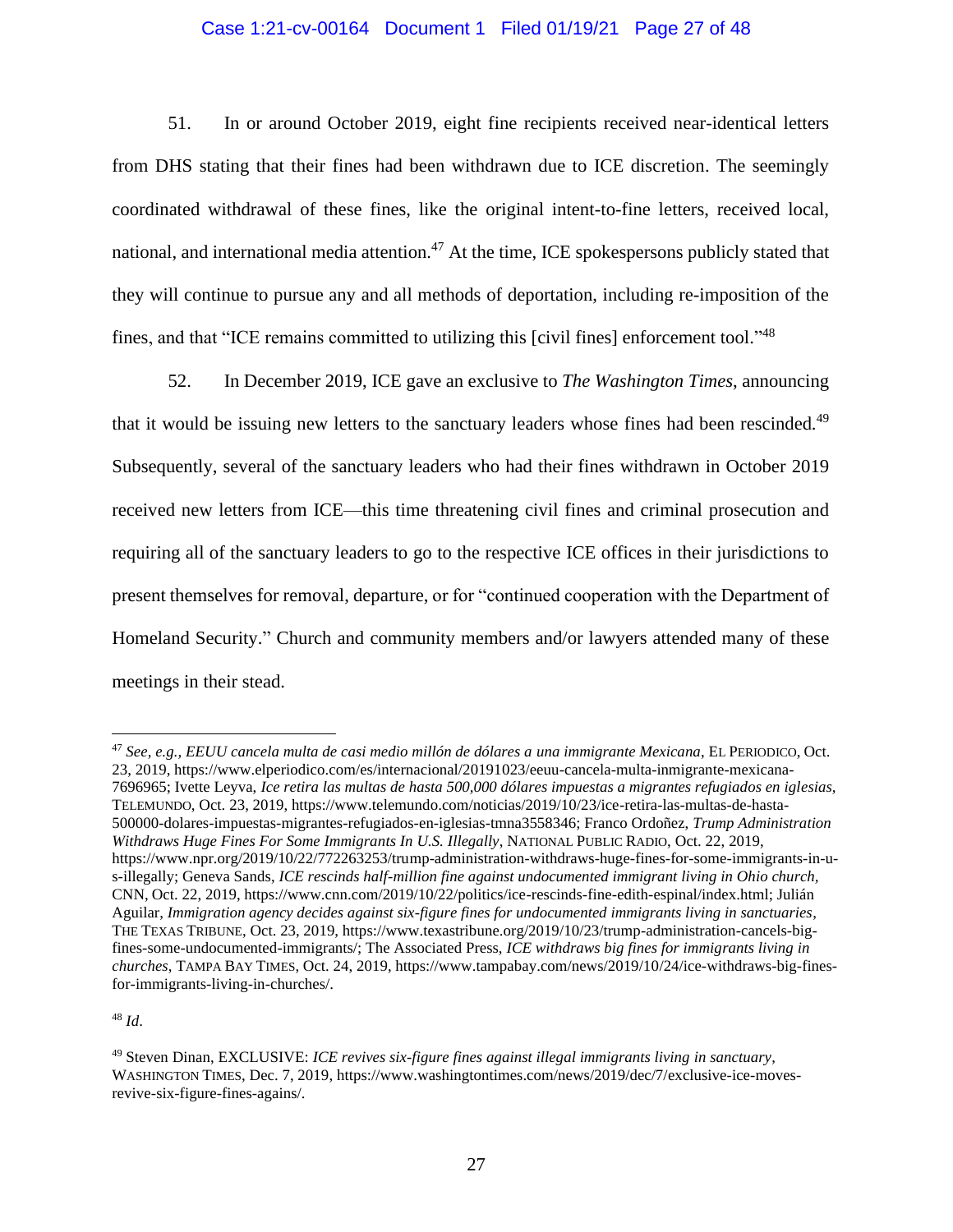#### Case 1:21-cv-00164 Document 1 Filed 01/19/21 Page 28 of 48

53. During one such meeting, an attorney asked ICE officials why her client had been targeted and was told that she was targeted for making herself "known" by drawing media attention to her case. This characterization echoes prior statements made by ICE officials, including a statement made by an ICE official over a telephone call with Patrick Shea, pro bono counsel to First Unitarian Church of Salt Lake City, on June 10, 2019. During this call, the ICE officer indicated that if Ms. Chávez and the church where she was living in sanctuary went into protective silence and there was no further public-facing media coverage, ICE would not take further action on her case.

54. In February 2020, several organizations including Plaintiff FMP filed a Freedom of Information Act ("FOIA") lawsuit, *Austin Sanctuary Network et al. v. United States Immigration and Customs Enforcement et al.*, No. 20-cv-1686-LJL (S.D.N.Y. 2020), suing various agencies including ICE for more information about the civil immigration fines policy and the targeting of sanctuary leaders. The plaintiffs in the FOIA lawsuit, which includes ASN and FMP, held a press conference on February 26, 2020, describing the civil fines as "unprecedented", "retaliatory" and "punitive", criticizing the government's lack of transparency, and citing serious constitutional concerns with the imposition of the fines.<sup>50</sup> The press conference featured Ms. Espinal and Ms. Ramirez as speakers.

55. The very day after the press conference, ICE issued Ms. Chavalán Sut, Ms. Chávez, Ms. Espinal, and Ms. Ramirez new notices of intent to fine of approximately \$60,000

<sup>50</sup> *See* Center for Constitutional Rights et al., *Immigrant Rights Groups Sue ICE for Immediate Release of Information Concerning the Continuing Retaliation Against Immigrants in Sanctuary, Feb. 26, 2020,* https://ccrjustice.org/home/press-center/press-releases/immigrant-rights-groups-sue-ice-immediate-releaseinformation.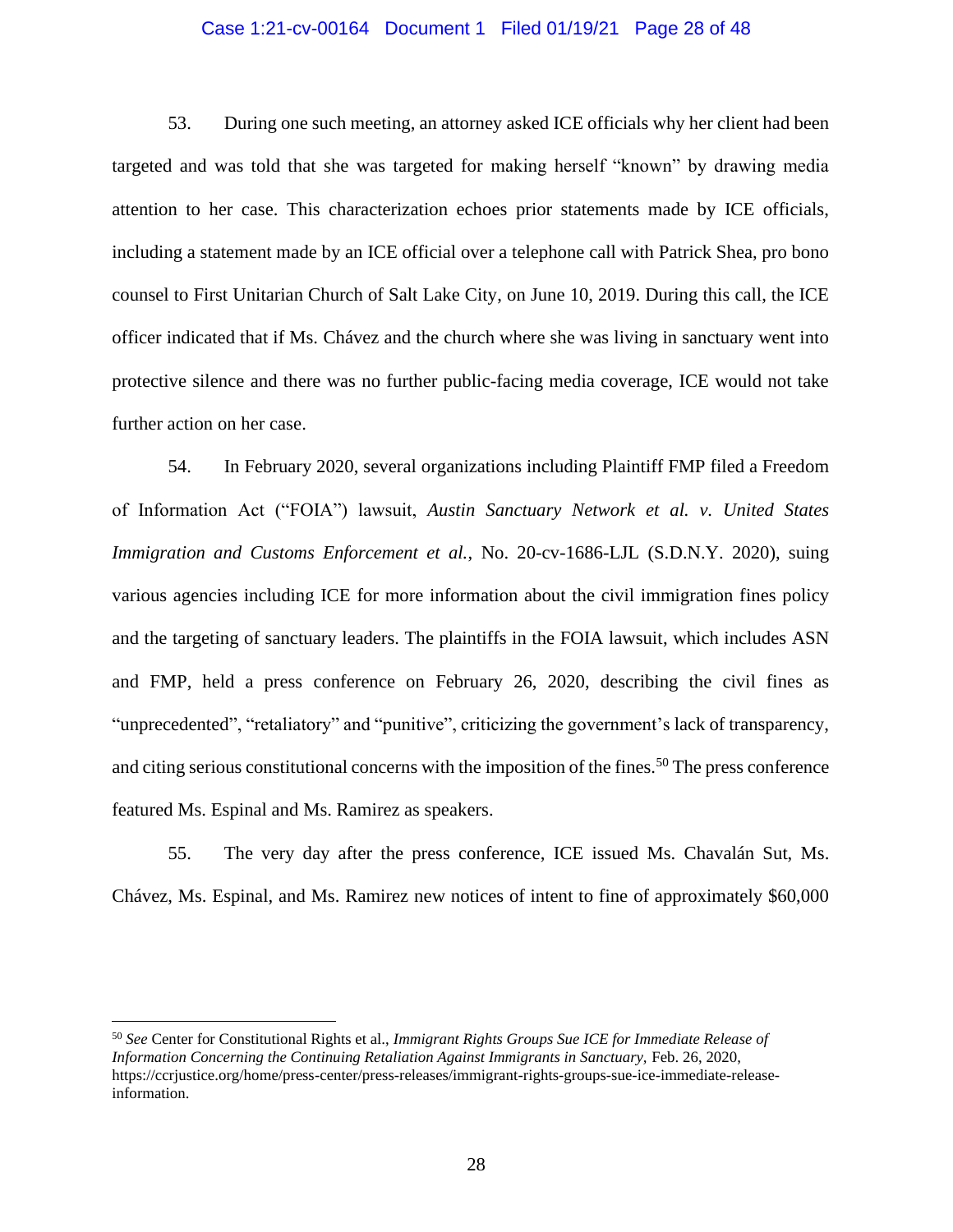#### Case 1:21-cv-00164 Document 1 Filed 01/19/21 Page 29 of 48

each. Ms. Chavalán Sut received a fine in the amount of \$59,925, while Ms. Chávez, Ms. Espinal, and Ms. Ramirez received fines in the amount of \$59,126.

56. Once again, Plaintiffs ASN and FMP also had to provide advocacy support to the sanctuary leaders who were fearful based on renewed enforcement, which pressured them to leave sanctuary. Plaintiff FMP and others also had to coordinate legal responses to the new fine notices, filing briefing contesting the fines in late April 2020 with ICE.

57. On October 22, 2020, the FOIA plaintiffs including Plaintiffs ASN and FMP released a small subset of documents produced by ICE pursuant to the FOIA litigation. This release was accompanied by a press release<sup>51</sup> and briefing guide,<sup>52</sup> both of which highlight the retaliatory nature of the agency's civil fines policy against people in sanctuary.

58. On October 28, 2020, the sanctuary leaders held a press conference to advocate for prosecutorial discretion for people in sanctuary. Three of the four individual plaintiffs spoke at the press conference from their places of worship.

59. Within days of these events, in or around early November, 2020, ICE issued its decisions to assess the civil fines against at least four of the sanctuary leaders, including Plaintiffs Ms. Chávez, Ms. Espinal, and Ms. Ramirez. As of the time of filing, Ms. Chavalán Sut had not received a new fine order. FMP continues to work with the lawyers of each of the sanctuary leaders to coordinate further defenses.

<sup>51</sup> Center for Constitutional Rights et al., *Sanctuary Leaders Release Documents Showing ICE's Plan to Roll Out Massive Civil Fines Against Undocumented Immigrants*, Oct. 22, 2020, https://ccrjustice.org/home/presscenter/press-releases/sanctuary-leaders-release-documents-showing-ices-plan-roll-out.

<sup>52</sup> Center for Constitutional Rights, *Briefing Guide: FOIA Documents Reveal ICE's Use of Civil Fines to Target Immigrant Leaders in Sanctuary*, Oct. 22, 2020,

https://ccrjustice.org/sites/default/files/attach/2020/10/Briefing%20Guide\_%20ICE%20Sanctuary%20Fines%20FOI A\_October%2022%202020.pdf.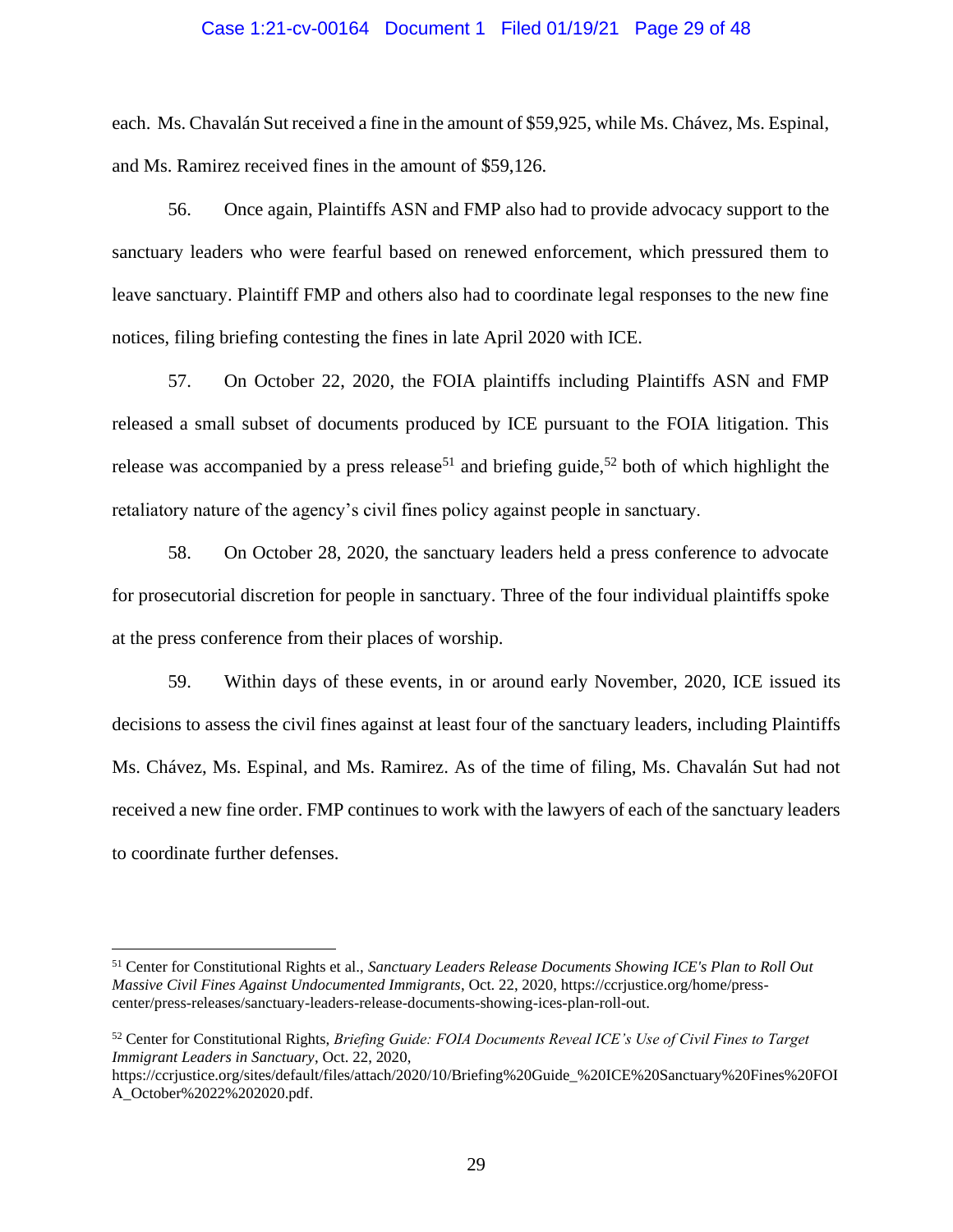#### **The Civil Immigration Fines are Punitive and Excessive.**

60. Ms. Chavalán Sut, Ms. Chávez, Ms. Espinal, and Ms. Ramirez are indigent and, as Defendants know or should know, have no reasonable prospect of paying approximately \$60,000. Due to ICE's enforcement policies and the dangers they face if deported, each is living in sanctuary with no income, already experiencing protracted financial precarity and hardship. They rely on their churches, congregations, and local communities to meet their essential needs and, for Ms. Chávez, Ms. Espinal, and Ms. Ramirez, the needs of their young children. They have no way to meet their own material needs, much less pay the civil immigration fines, whether in the original amounts of \$200,000-\$500,000 or the subsequent amounts of around \$60,000. Each of the fines was re-issued at roughly the same amount, further suggesting that Defendants are targeting Individual Plaintiffs.

61. Defendants' actions harm Plaintiffs' ability to advocate for sanctuary policies and force them to defend themselves against fines that would place them in significant debt and eliminate any possibility of financial security for their families.

62. The government has never identified and cannot identify any bona fide administrative purpose for these fines. As retaliation for their religiously-based and high profile activism, they were devised and pursued by Trump Administration officials with a specific purpose in mind: to punish.

#### **Defendants' Coercive Actions Have Harmed Plaintiffs.**

63. Defendants' retaliatory conduct, including the civil fines ordered against Individual Plaintiffs Ms. Chavalán Sut, Ms. Chávez, Ms. Espinal, and Ms. Ramirez, has caused Plaintiffs substantial mental anguish. The civil fines have caused the sanctuary leaders an enormous amount of anxiety and stress, coinciding with deterioration of their health.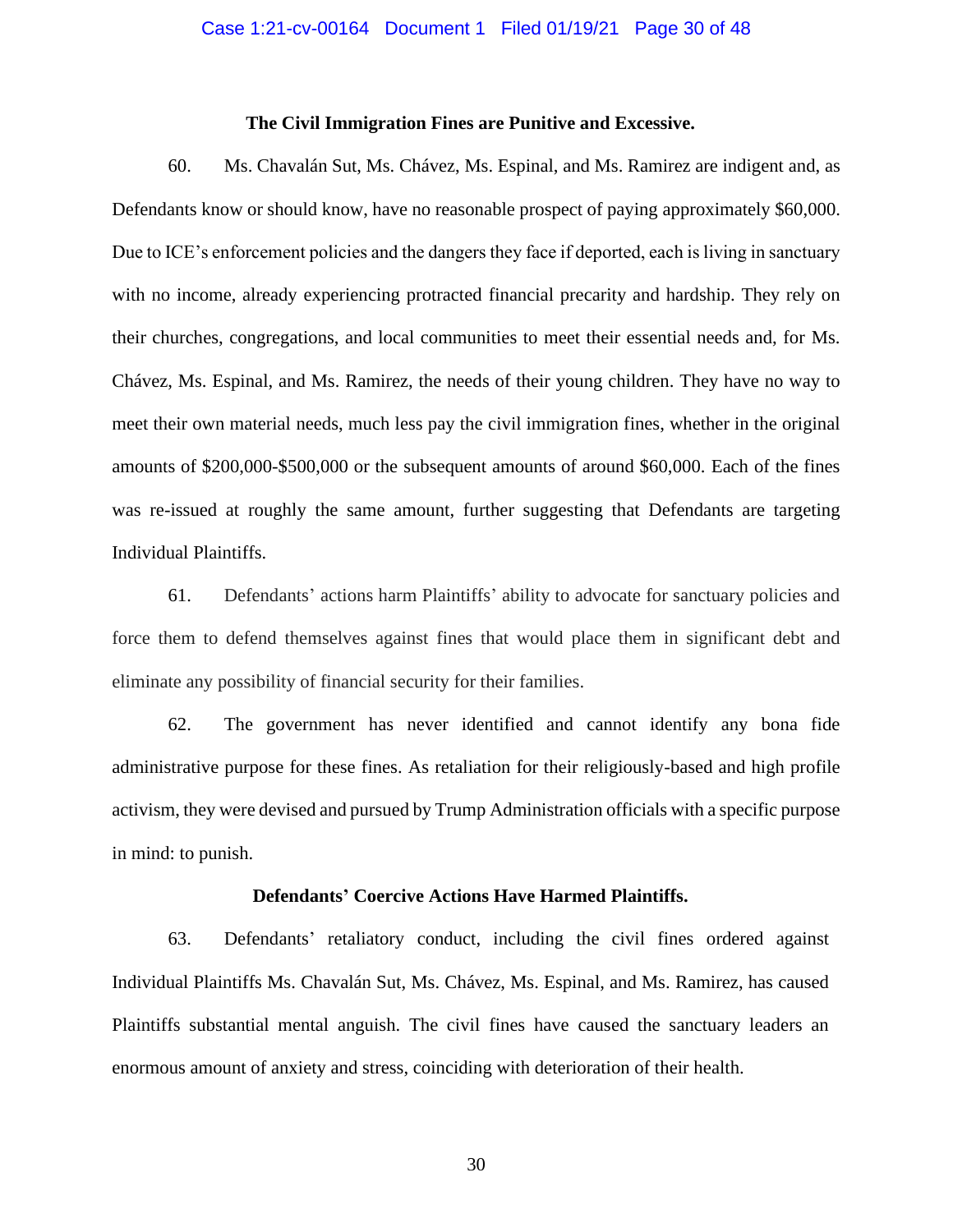#### Case 1:21-cv-00164 Document 1 Filed 01/19/21 Page 31 of 48

64. Receiving a fine in retaliation for being an indigenous person speaking out against injustice has been painful for Ms. Chavalán Sut and her family because it is a reminder of the government oppression they have already endured and has opened old wounds. The fines have made Ms. Chavalán Sut and her children feel depressed and anxious about what is to come if Ms. Chavalán Sut continues to speak out.

65. Since receiving a fine, Ms. Chávez has experienced constant anxiety and worry over what ICE might do next to her and her daughters if she continues to speak out. She has trouble sleeping because she is worried that ICE will break into the church at any moment. She also suffers from migraines.

66. Ms. Espinal has suffered panic attacks recently due to the stress caused by the fines, which has deteriorated her mental health. The stress has led to physical problems as well, including migraines, chest pain, and stomach pain. She is currently seeing a therapist to help her cope.

67. Ms. Ramirez has experienced and continues to experience anxiety and stress, migraines, and loss of sleep because of the civil fines and the amount of money she is being asked to pay. She requires daily medication for her headaches. Ms. Ramirez has discussed how the civil immigration fines have impacted her mental, emotional, and physical health with her therapist.

68. The fear of additional civil immigration fines enforcement has also made it more difficult for Plaintiffs Ms. Chavalán Sut, Ms. Chávez, Ms. Espinal, and Ms. Ramirez to exercise their faith and organize other faith communities through the sanctuary movement, due to widespread fear among faith communities that such organizing will lead to further targeting. Defendants' actions harm Plaintiffs' ability to advocate for sanctuary policies and force them to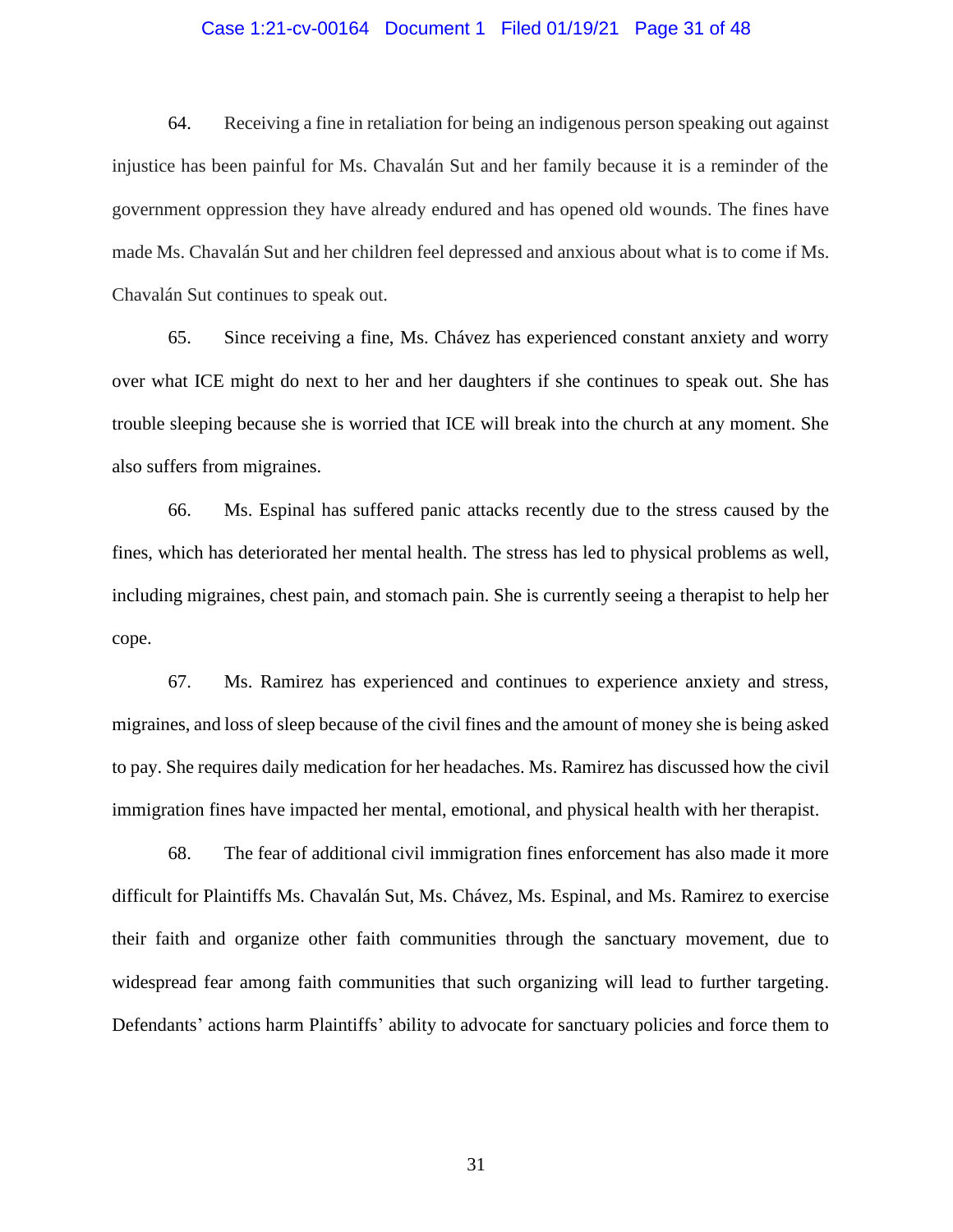#### Case 1:21-cv-00164 Document 1 Filed 01/19/21 Page 32 of 48

defend themselves against fines that would place them in significant debt and eliminate any possibility of financial security for their families.

69. Receiving a fine in retaliation for being an indigenous person speaking out against injustice has been painful for Ms. Chavalán Sut and her family because it is a reminder of the government oppression they have already endured and has opened old wounds. The fines have made Ms. Chavalán Sut and her children depressed, which makes it difficult for her to advocate for the sanctuary movement. She is worried that she will die before she has justice.

70. Prior to receiving the initial notice to fine, Ms. Chávez spoke with reporters for several news pieces about her case and the need for communities of faith to provide sanctuary, both in English and Spanish. After Ms. Chávez received her first Notice of Intention to Fine in the amount of approximately \$453,000, she connected to other women in sanctuary who had received notices of fines in similar amounts, and she came to believe that she had been targeted for punishment by ICE for speaking out. For a time afterward, she declined to give additional interviews out of fear of what ICE might do to her next because she knew that the publicity surrounding her case was one of the motivating factors for ICE's decision to issue the fine. Since then, she has done most of her advocacy work through her lawyer and her supporters at her church. Ms. Chávez has maintained a much lower profile since Defendants issued her a fine and since the statement made by ICE to attorney Patrick Shea, as described above. Ms. Chávez has spoken out more recently about the National Sanctuary Collective's policy demands, but she remains very afraid of further retaliation.

71. Defendants' targeting has caused Ms. Espinal serious distress, as she would face a risk of serious injury or death if deported. The fines have been particularly painful for Ms. Espinal because her inability to work while in sanctuary and resulting lack of financial resources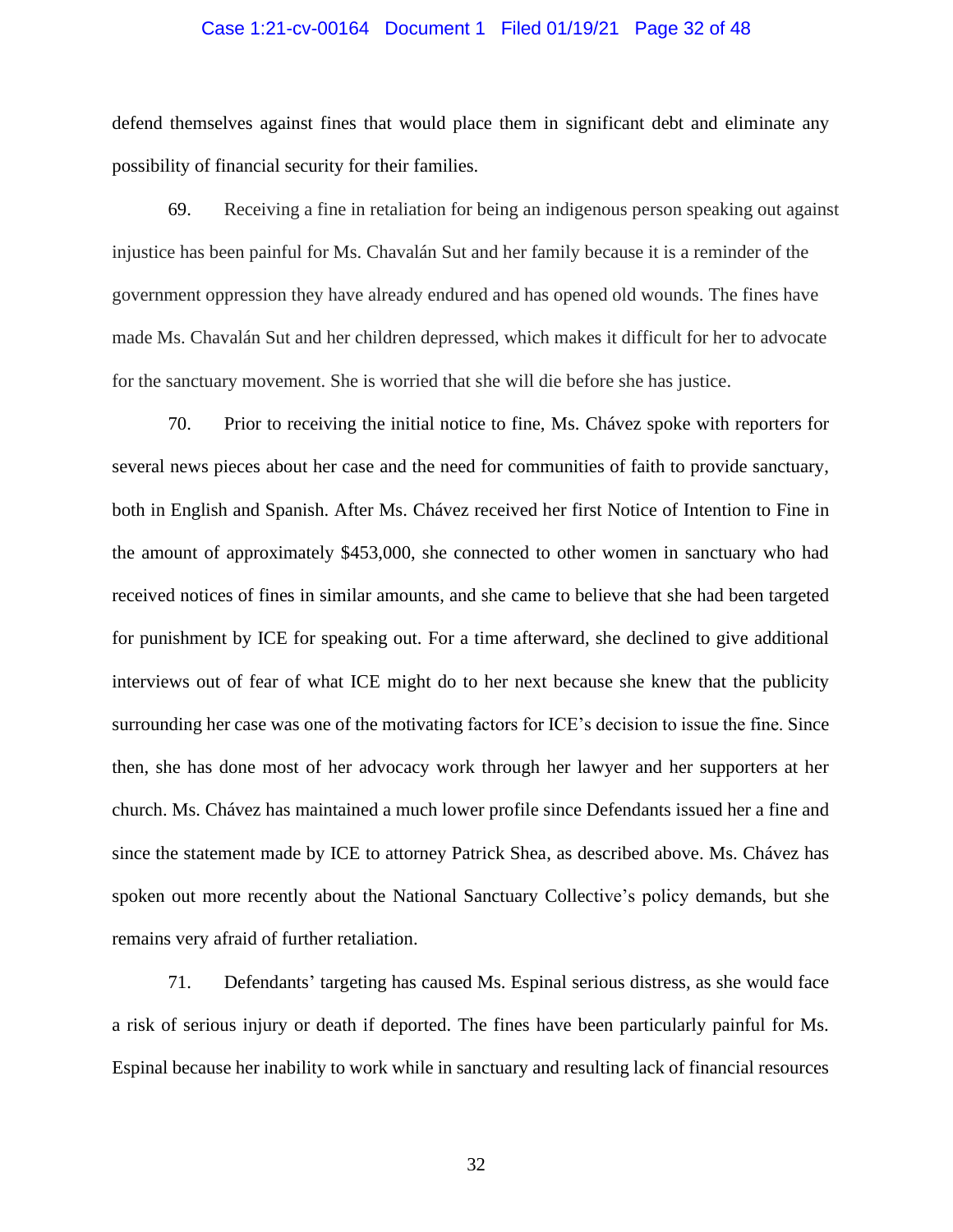#### Case 1:21-cv-00164 Document 1 Filed 01/19/21 Page 33 of 48

has already negatively impacted her children, who have put aside their hopes to attend college and culinary school for the time being due to cost. Although Ms. Espinal was vocal about her case when she first took sanctuary, ICE's targeting made her fearful of the consequences of being public about her case. As a result, she has become less outspoken: she does not give as many interviews as she used to, and is constantly grappling with how she can do what her faith calls her to do by speaking out publicly about her case while living in a state of constant worry.

72. After being issued the civil fines, Ms. Ramirez fears for her life and the life of her child when she speaks publicly about sanctuary issues and her own case. She has also refused to give multiple interviews because of these fears caused by the civil immigration fines. She is concerned that ICE will continue to target her if she speaks out, not just through civil fines or other immigration consequences but also by portraying her negatively in the public eye, thereby encouraging others to say hateful things about her on social media.

73. In addition, Plaintiffs fear that the civil immigration fine proceedings will prevent sanctuary leaders from supporting their families and lead to further adverse immigration, financial, and other consequences in the future.

74. Defendants' retaliatory practices have also forced Plaintiffs ASN and FMP to divert significant resources to the protection and defense of sanctuary leaders from civil immigration fines at the cost of fulfilling their stated missions. In addition to the costs and burdens associated with diverting mission and resources to address this crisis in the sanctuary movement, ASN and FMP have expended particular resources such as additional medical, legal and interpretation costs.

75. While ASN is a predominantly volunteer-run organization, the added work of responding to Defendants' targeting of sanctuary leaders required ASN to hire a paid organizer.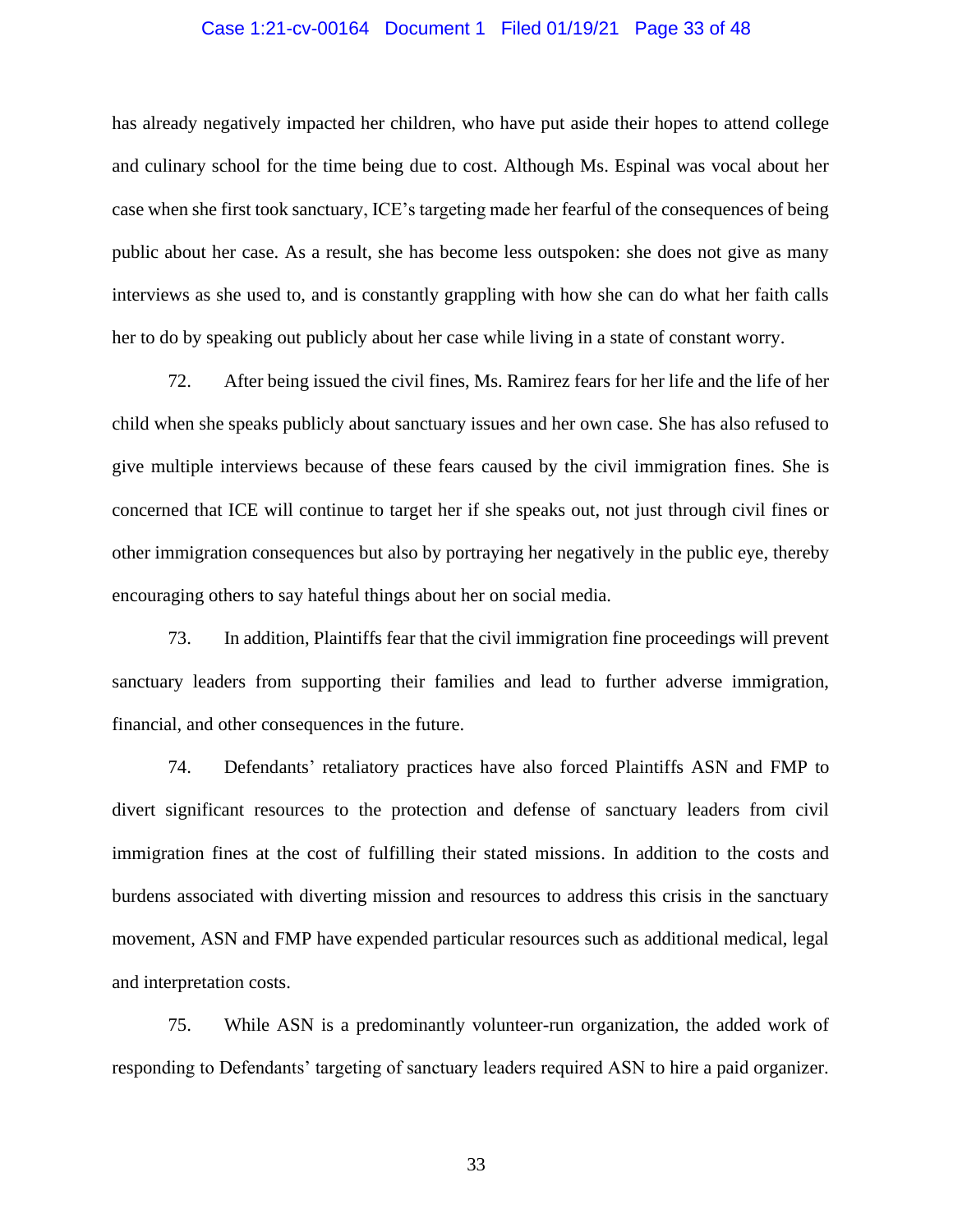#### Case 1:21-cv-00164 Document 1 Filed 01/19/21 Page 34 of 48

ASN went from having no paid organizer in 2018 to paying one \$6,400 in 2019 and \$23,600 in 2020. ASN also incurred additional medical, legal, and simultaneous interpretation costs associated with supporting targeted sanctuary leaders. Their simultaneous interpretation costs went up from \$4,680 in 2018 5o \$7,000 in 2019 and \$7,733 in 2020.

76. Despite being a small organization with just two full-time staff members, FMP has coordinated the legal efforts of sanctuary leaders across the country since early 2018. In late summer 2019, FMP became the lead coordinator of sanctuary leaders' civil fines legal defense before ICE and the Board of Immigration Appeals ("BIA"). FMP is also currently responsible for Ms. Chávez's civil fines defense. In addition to their legal work, FMP works with sanctuary leaders and other organizations, including ASN, to publicly advocate against Defendants' targeting of immigrants in sanctuary. ASN and FMP have co-drafted and published press releases, responded to media inquiries, coordinated social media outreach, and helped coordinate multiple Congressional visits as part of this advocacy. FMP diverted significant time away from its other programs, including potential new client representation, to engage in legal and advocacy work in response to Defendants' conduct.

#### **CLAIMS FOR RELIEF**

#### **FIRST CLAIM FOR RELIEF**

#### **Violation of the First Amendment: Freedom of Speech and Association** (All Plaintiffs Against All Defendants)

77. Plaintiffs ASN, FMP, Ms. Chavalán Sut, Ms. Chávez, Ms. Espinal, and Ms. Ramirez incorporate by reference each and every allegation contained in the paragraphs above.

78. The First Amendment protects freedom of speech. Speech that concerns "political change" is "core political speech" and thus "trenches upon an area in which the importance of First Amendment protections is at its zenith." *Meyer v. Grant*, 486 U.S. 414, 421-22, 425 (1988).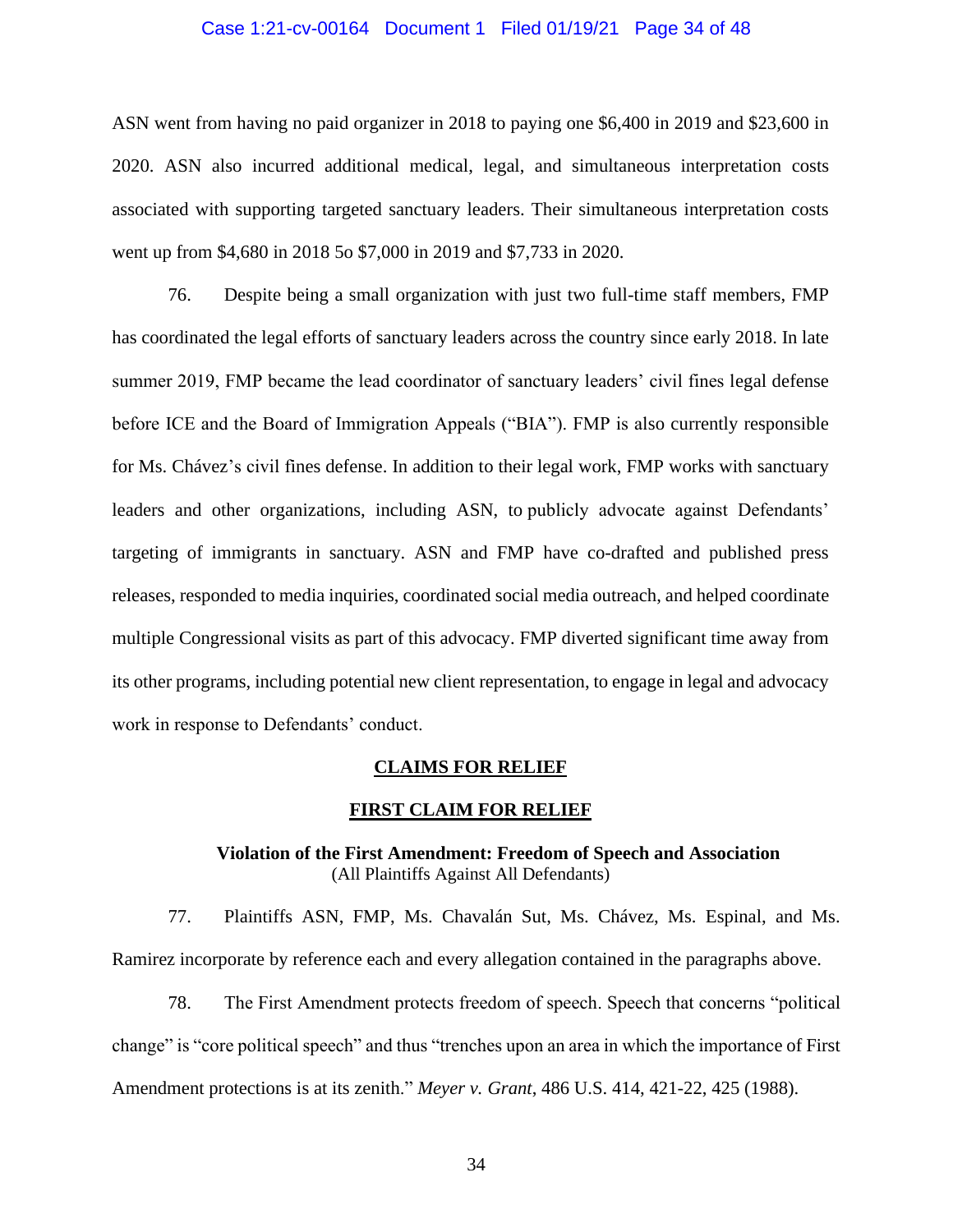#### Case 1:21-cv-00164 Document 1 Filed 01/19/21 Page 35 of 48

79. The First Amendment also protects freedom of association. The right to expressive association "is implicit in the right to engage in activities protected by the First Amendment." *Roberts v. Jaycees*, 468 U.S. 609,622 (1984). To have a protectable right of expressive association, "a group must engage in some form of expression, whether it is public or private." *Boy Scouts of America v. Dale*, 530 U.S. 640, 648 (2000).

80. Government action that targets private speech based on the viewpoint taken by the speaker is an egregious form of content discrimination and presumptively unconstitutional. *See Matal v. Tam*, 137 S. Ct. 1744 (2017). Similarly, government action that targets speech based on the identity of the speaker is presumptively unconstitutional. *See Citizens United v. Fed. Election Comm'n*, 558 U.S. 310 (2010).

81. By individually and collectively speaking out about their decision to take sanctuary, advocating for sanctuary policies to protect immigrants from unjust immigration policies, and organizing faith communities, Individual Plaintiffs Ms. Chavalán Sut, Ms. Chávez, Ms. Espinal, and Ms. Ramirez have engaged and continue to engage in core political speech and exercise their associational rights. Individual Plaintiffs have spoken out about their decisions to take sanctuary and the need for people of faith and houses of worship to protect immigrants from the injustice of deportation policies. They have criticized U.S. immigration policies and advocated for change. In addition to their individual speech and advocacy, Individual Plaintiffs meet together and with other sanctuary leaders through regular calls and online meetings, with the support of Organizational Plaintiffs ASN, FMP, and others. Individual Plaintiffs have written joint public statements and press releases, and have spoken out at events that they have led and organized. They have formed the National Sanctuary Collective to advocate for their families, communities, and immigrants nationwide.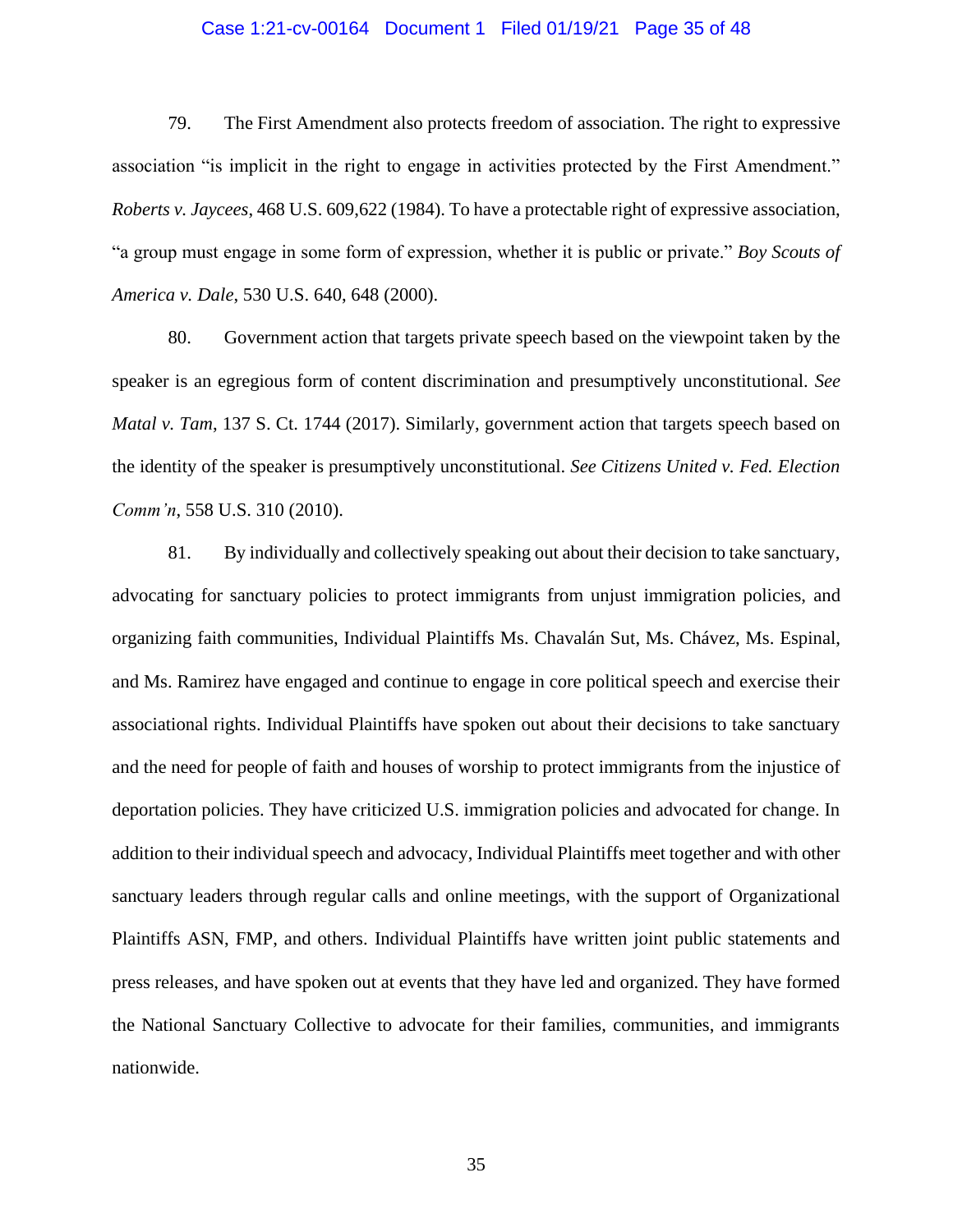#### Case 1:21-cv-00164 Document 1 Filed 01/19/21 Page 36 of 48

82. By issuing civil immigration fines—in exorbitant amounts and accompanied by notices to report to ICE offices for likely detention or deportation—against sanctuary leaders, Defendants' actions significantly affect the ability of Plaintiffs to advocate individually and collectively for sanctuary policies and organize faith communities. Defendants' discriminatory and retaliatory issuance of civil fines has instilled in the sanctuary leaders and faith communities an ongoing fear of reprisal that has chilled their ability to speak and associate freely. Defendants' actions harm Plaintiffs' ability to advocate for sanctuary policies and force them to defend sanctuary leaders against fines that would place them in significant debt and eliminate any possibility of financial security for their families. Defendants' actions have diverted Organizational Plaintiffs from their advocacy for sanctuary policies in order to defend Individual Plaintiffs against these unjust fines.

83. Defendants' actions in enforcing fines against sanctuary leaders would not have occurred but for their protected speech and conduct criticizing U.S. immigration policies. Defendants' actions target speech based on its viewpoint, content, and the identity of the speaker, and serves no compelling state interest.

#### **SECOND CLAIM FOR RELIEF**

## **Violation of the First Amendment: Freedom of Speech and Association— Retaliation** (All Plaintiffs Against All Defendants)

84. Plaintiffs ASN, FMP, Ms. Chavalán Sut, Ms. Chávez, Ms. Espinal, and Ms. Ramirez incorporate by reference each and every allegation contained in the paragraphs above.

85. To establish a First Amendment retaliation claim, a plaintiff must show that (1) she engaged in conduct protected under the First Amendment; (2) the defendant took some retaliatory action sufficient to deter a person of ordinary firmness in plaintiff's position from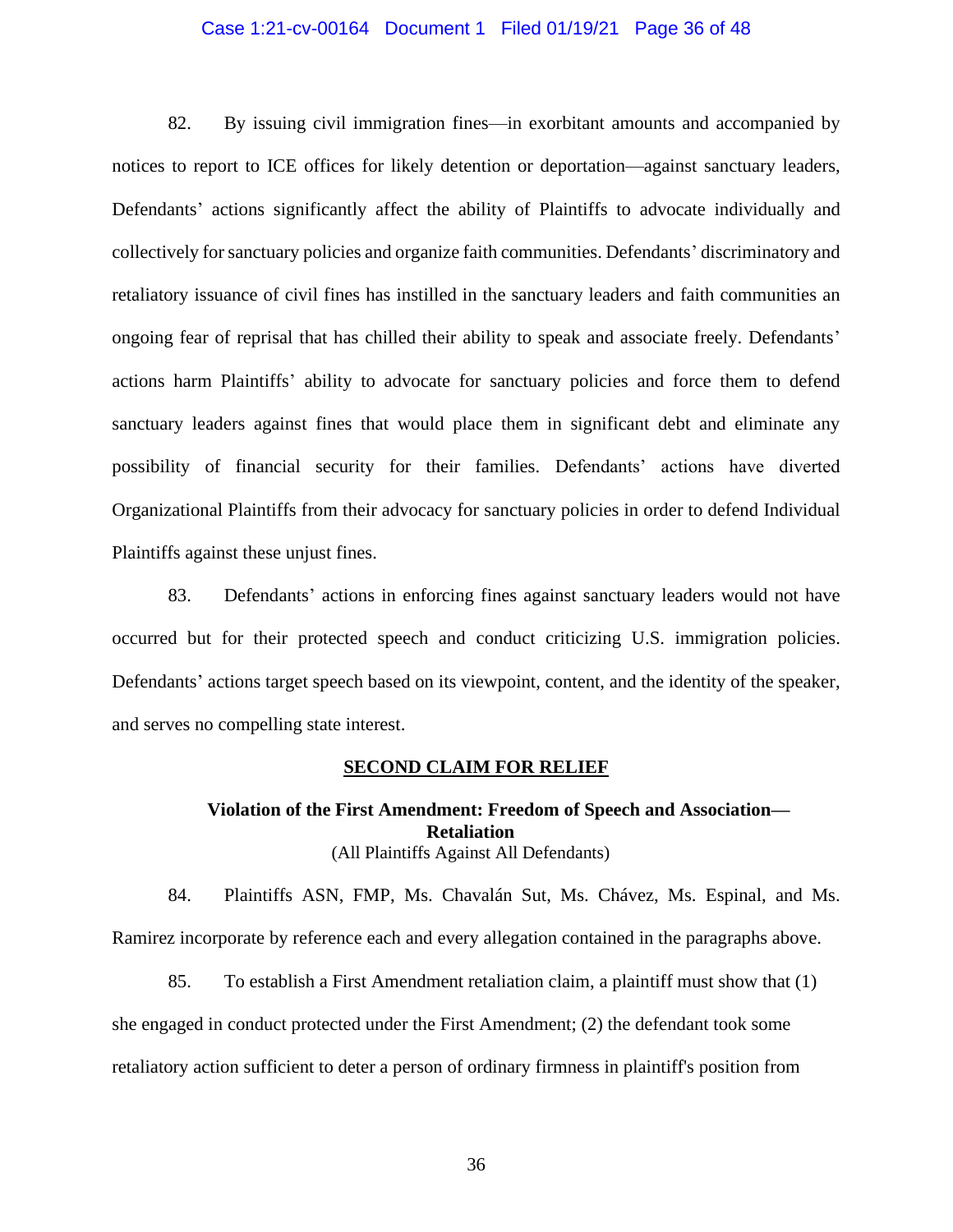#### Case 1:21-cv-00164 Document 1 Filed 01/19/21 Page 37 of 48

speaking again; and (3) a causal link between the exercise of a constitutional right and the adverse action taken against her. *See Aref v. Lynch*, 833 F.3d 242, 258 (D.C. Cir. 2016).

86. By individually and collectively speaking out about their decision to take sanctuary, advocating for sanctuary policies to protect immigrants from unjust immigration policies, and organizing faith communities, Individual Plaintiffs Ms. Chavalán Sut, Ms. Chávez, Ms. Espinal, and Ms. Ramirez have engaged and continue to engage in core political speech and exercise their associational rights. Individual Plaintiffs have spoken out about their decisions to take sanctuary and the need for people of faith and houses of worship to protect immigrants from the injustice of deportation policies. They have criticized U.S. immigration policies and advocated for change. In addition to their individual speech and advocacy, Individual Plaintiffs meet together and with other sanctuary leaders through regular calls and online meetings, with the support of Organizational Plaintiffs ASN, FMP, and others. Individual Plaintiffs have written joint public statements and press releases, and have spoken out at events that they have led and organized. They have formed the National Sanctuary Collective to advocate for their families, communities, and immigrants nationwide.

87. Defendants' decision to target Individual Plaintiffs Ms. Chavalán Sut, Ms. Chávez, Ms. Espinal, and Ms. Ramirez for civil immigration fines is causally connected to their protected political speech and association. Defendants took specific steps to target people in sanctuary and, within that group, targeted individuals who have been outspoken leaders of the sanctuary movement, for civil immigration fines. These proximity of Defendants' retaliatory actions to Plaintiffs' exercise of their protected speech and conduct—including the issuances of notices and fine decisions following Plaintiffs' public events and communication with the press—is highly suggestive of Defendants' retaliatory intent. Moreover, the amount of fines Defendants are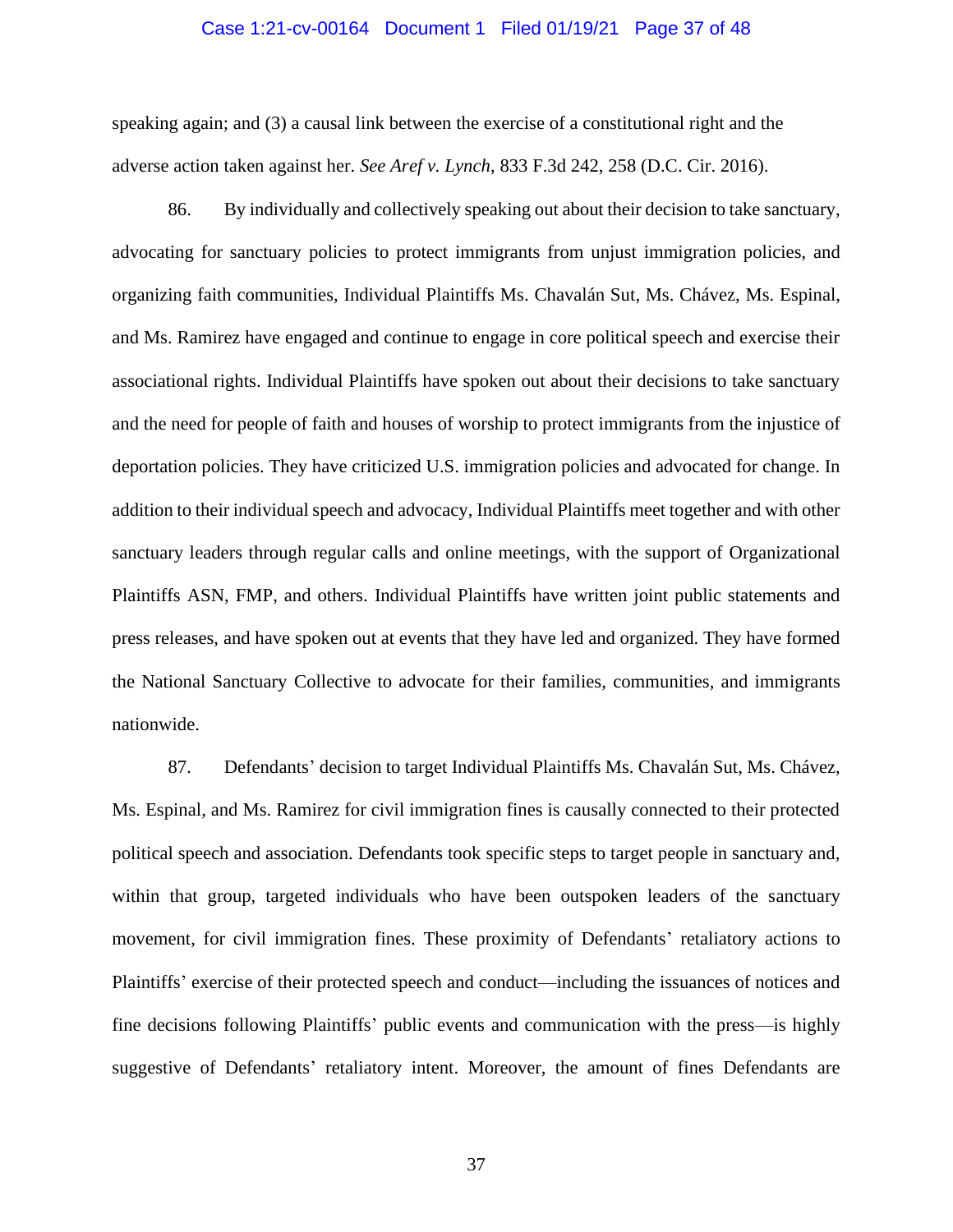#### Case 1:21-cv-00164 Document 1 Filed 01/19/21 Page 38 of 48

pursuing against sanctuary leaders is significantly higher than amounts issued to others, and Defendants have taken steps to publicize their efforts against sanctuary leaders in particular.

88. Defendants' unlawful actions are imposing immediate and ongoing harm on Plaintiffs and have caused Plaintiffs deprivation of their constitutional rights. Defendants' retaliatory actions are sufficient to deter a person of ordinary firmness from exercising her constitutional rights. Defendants' discriminatory issuance of civil fines has instilled in the sanctuary leaders an ongoing fear of reprisal that has impeded their ability to speak and associate freely. Defendants' actions harm Plaintiffs' ability to advocate for sanctuary policies and force them to defend sanctuary leaders against fines that would place them in significant debt and eliminate any possibility of financial security for their families. Defendants' actions have diverted Organizational Plaintiffs from their advocacy for sanctuary policies in order to defend Individual Plaintiffs against these unjust fines.

#### **THIRD CLAIM FOR RELIEF**

#### **Violation of the First Amendment: Free Exercise of Religion**

(Organizational Plaintiff ASN and All Individual Plaintiffs Against All Defendants)

89. Organizational Plaintiff ASN and Individual Plaintiffs Ms. Chavalán Sut, Ms. Chávez, Ms. Espinal, and Ms. Ramirez incorporate by reference each and every allegation contained in the paragraphs above.

90. Under the Free Exercise Clause of the First Amendment, a governmental policy, custom, or practice that is not neutral and/or not of general applicability is presumptively unconstitutional and must be justified by a compelling governmental interest and narrowly tailored to advance that interest. Facial neutrality is not determinative. *Church of Lukumi Babalu Aye, Inc. v. City of Hialeah*, 508 U.S. 520, 531–32 (1993). The Free Exercise Clause protects against "governmental hostility which is masked, as well as overt." *Id*. (internal quotations and citations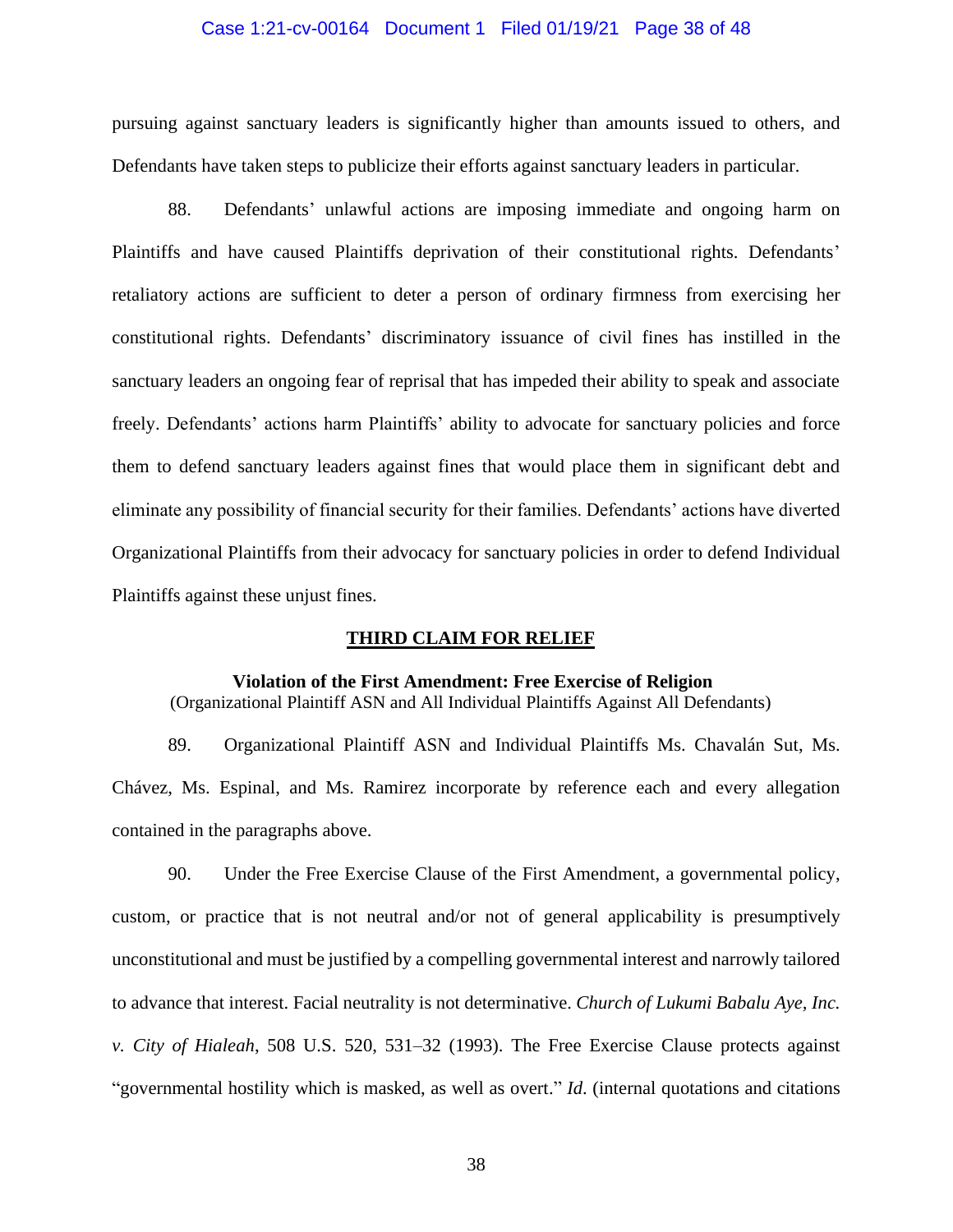#### Case 1:21-cv-00164 Document 1 Filed 01/19/21 Page 39 of 48

omitted). Differential treatment between persons to whom the government's policy or practice may apply suggests non-neutrality. *See Masterpiece Cakeshop, Ltd. v. Colorado Civil Rights Com'n*, 138 S. Ct. 1719, 1732 (2018).

91. Individual Plaintiffs have publicly taken sanctuary in a house of worship and advocate for sanctuary policies to protect immigrants from unjust immigration policies based on their deeply held religious beliefs. ASN, organizationally and by and through its members, also advocates for sanctuary policies to protect immigrants from unjust immigration policies based on their deeply held religious beliefs. In so doing, Individual Plaintiffs and ASN have exercised their First Amendment right to free exercise of religion.

92. Defendants chose to target Individual Plaintiffs for civil immigration fines based on their public decision to take sanctuary in a house of worship and their advocacy, with ASN and others, for sanctuary policies to protect immigrant from unjust immigration policies based on their deeply held religious beliefs. Defendants continue to pursue fines on these bases.

93. Defendants' actions are not neutral or generally applicable, as they are aimed at denying Individual Plaintiffs the ability to take sanctuary in a place of worship and denying Individual Plaintiffs and ASN—organizationally and by and through its members—the ability to organize faith communities to advocate in support of sanctuary policies. Defendants' actions are likewise not generally applicable because they grant immigration officials unbridled discretion to censor sanctuary leaders' and organizations' religious expression while permitting other immigrants and organizations to engage in non-religious expression.

94. Defendants' actions—selecting individuals for differential treatment in the issuance and assessment of civil fines based on their free exercise of their sincerely held religious beliefs serve no compelling state interest. Defendants were influenced by Individual Plaintiffs' and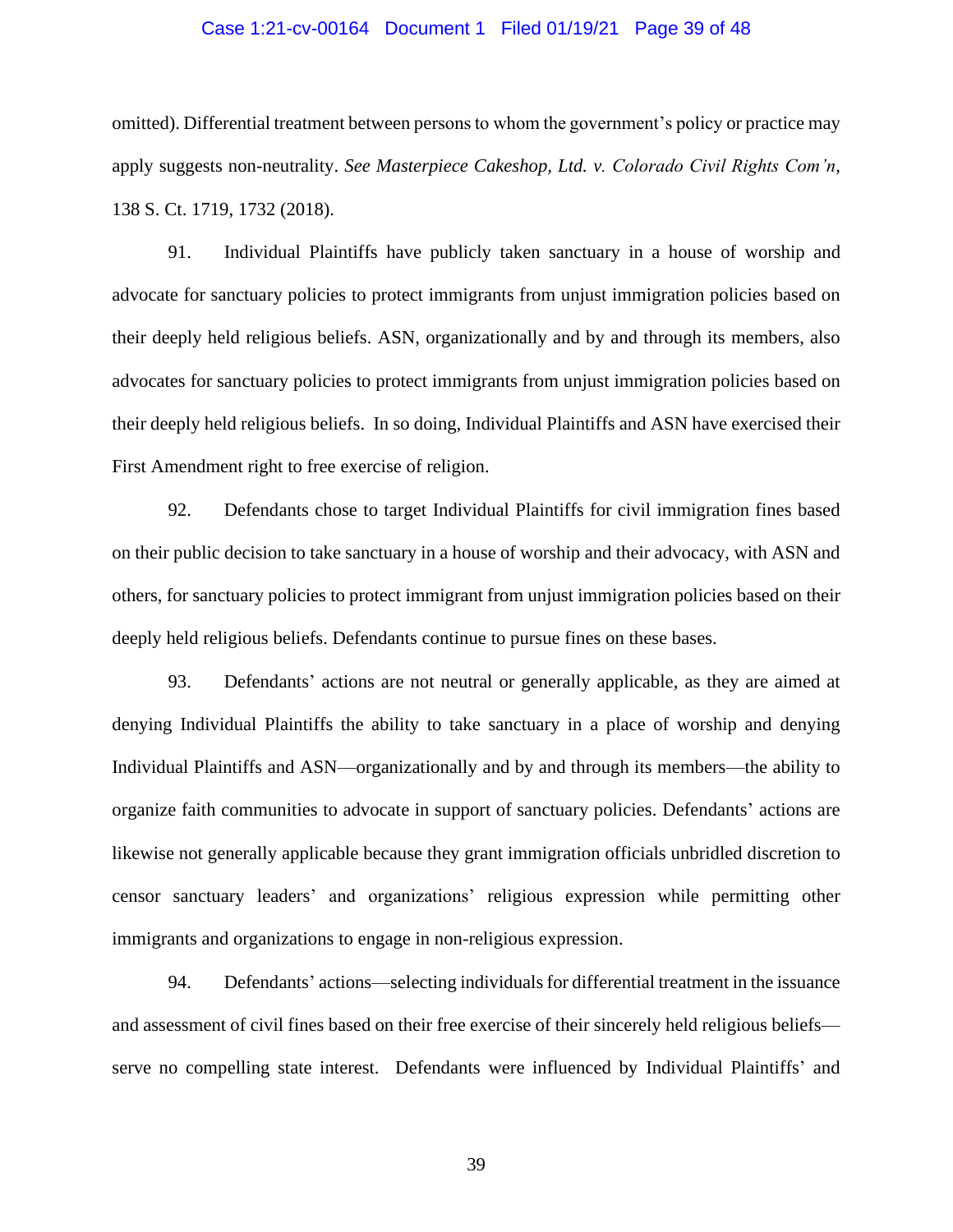#### Case 1:21-cv-00164 Document 1 Filed 01/19/21 Page 40 of 48

ASN's religious exercise in their decisions about which individuals to fine and how much money to fine them for. Individual Plaintiffs were targeted with larger fines than other immigrants with final removal orders who also received fines. Individual Plaintiffs also received fines when other immigrants in sanctuary who had final removal orders did not.

95. Defendants' unlawful actions are imposing an immediate and ongoing harm on Individual Plaintiffs and ASN for their exercise of their constitutional right to freedom of religion, including by chilling their freedom of religious exercise, in violation of Individual Plaintiffs' and ASN's First Amendment rights under the United States Constitution. Defendants' actions significantly affect Individual Plaintiffs' and ASN's ability to advocate for sanctuary policies and organize their communities. Defendants' discriminatory issuance of civil fines has instilled in these Plaintiffs an ongoing fear of reprisal that has impeded their ability to freely exercise their religious beliefs.

96. In addition to directly impeding the religious exercise of ASN and its members, Defendants' retaliatory practices have also forced ASN to divert significant resources to the protection and defense of sanctuary leaders from civil immigration fines at the cost of fulfilling its stated mission. ASN had planned to divert significant time to educating more congregations outside of Austin to join their work but was forced to abandon these plans in order to spend time supporting sanctuary leaders who received fine notices. ASN also suffered financial losses as a result of Defendants' conduct. While ASN is a predominantly volunteer-run organization, the added work of responding to Defendants' targeting of sanctuary leaders required ASN to hire a paid organizer. ASN also incurred additional medical, legal, and simultaneous interpretation costs associated with supporting targeted sanctuary leaders.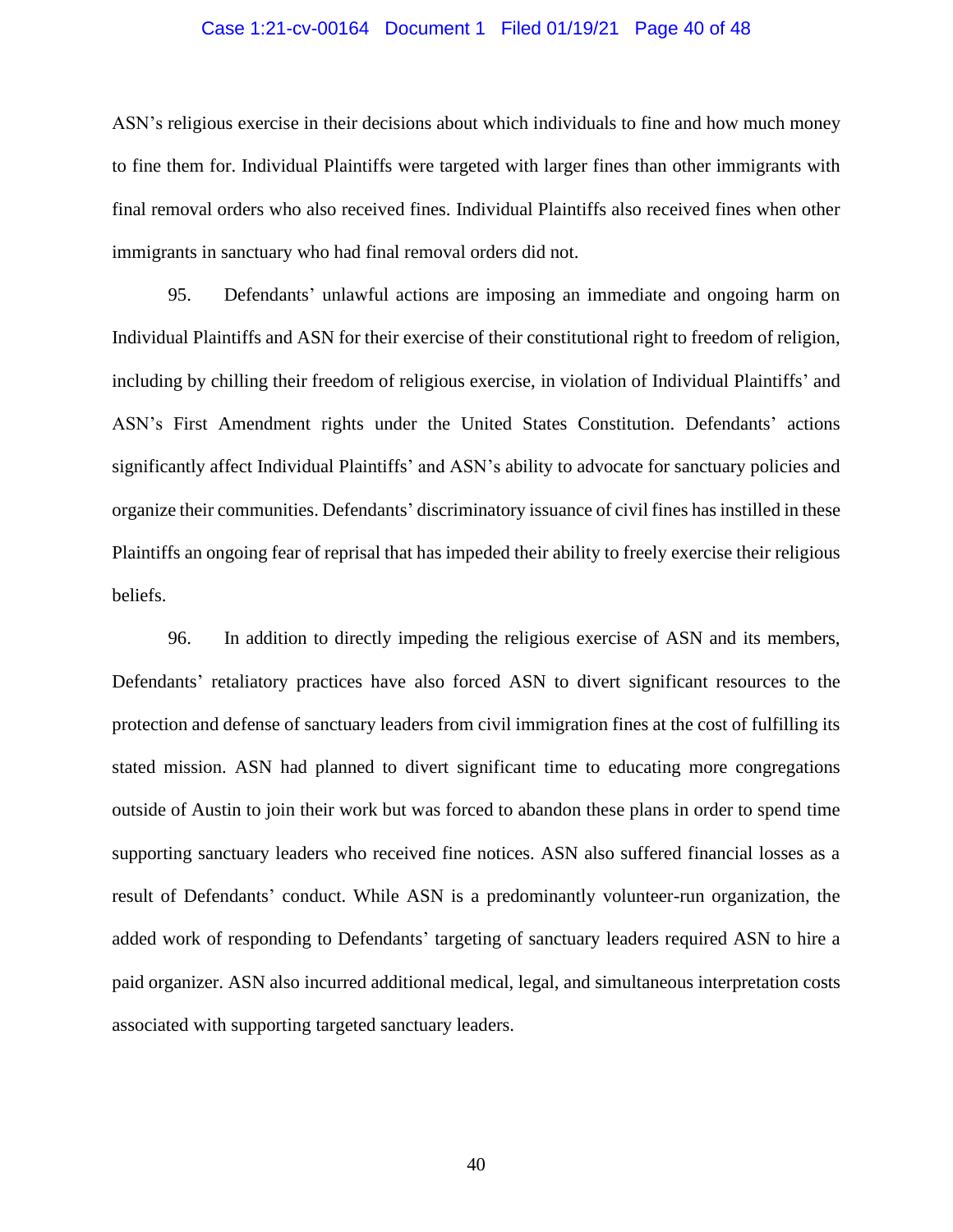#### **FOURTH CLAIM FOR RELIEF**

#### **Violation of the Religious Freedom Restoration Act (RFRA)**

(Organizational Plaintiff ASN and All Individual Plaintiffs against Defendants DHS, ICE, Gaynor and Johnson, in their official capacities for declaratory and injunctive relief; and DHS Defendants Jane or John Does 1-6 and ICE Defendants Jane or John Does 7-12, in their official capacities for declaratory and injunctive relief and individual capacities for damages)

97. Organizational Plaintiff ASN and Individual Plaintiffs Ms. Chavalán Sut, Ms. Chávez, Ms. Espinal, and Ms. Ramirez incorporate by reference each and every allegation contained in the paragraphs above.

98. "In order to ensure broad protection for religious liberty, RFRA provides that 'Government shall not substantially burden a person's exercise of religion, even if the burden results from a rule of general applicability.'" *Burwell v. Hobby Lobby Stores, Inc.*, 573 U.S. 682, 694–95 (2014) (concluding that the Affordable Care Act's contraceptive mandate for for-profit corporations violated RFRA because it substantially burdened corporations' sincerely held religious beliefs) (quoting 42 U.S.C. §§ 2000bb-1(a)).

99. As amended by RLUIPA, RFRA defines the "exercise of religion" to include "any exercise of religion, whether or not compelled by, or central to, a system of religious belief." 42 U.S.C. § 2000cc–5(7)(A) (2000). Congress has mandated that this concept "be construed in favor of a broad protection of religious exercise, to the maximum extent permitted by the terms of this chapter and the Constitution." *Hobby Lobby*, 573 U.S. at 696.

100. A court may find a substantial burden where it can identify direct or indirect coercion aimed at the exercise of a religious belief. *Hobby Lobby*, 573 U.S. at 726; *Thomas v. Review Bd. of Ind. Employment Sec. Div.*, 450 U.S. 707, 717–18 (1981).

101. Sizable financial penalties can constitute a substantial burden to religious belief, including where the fines are intended to pressure recipients to violate their sincerely held religious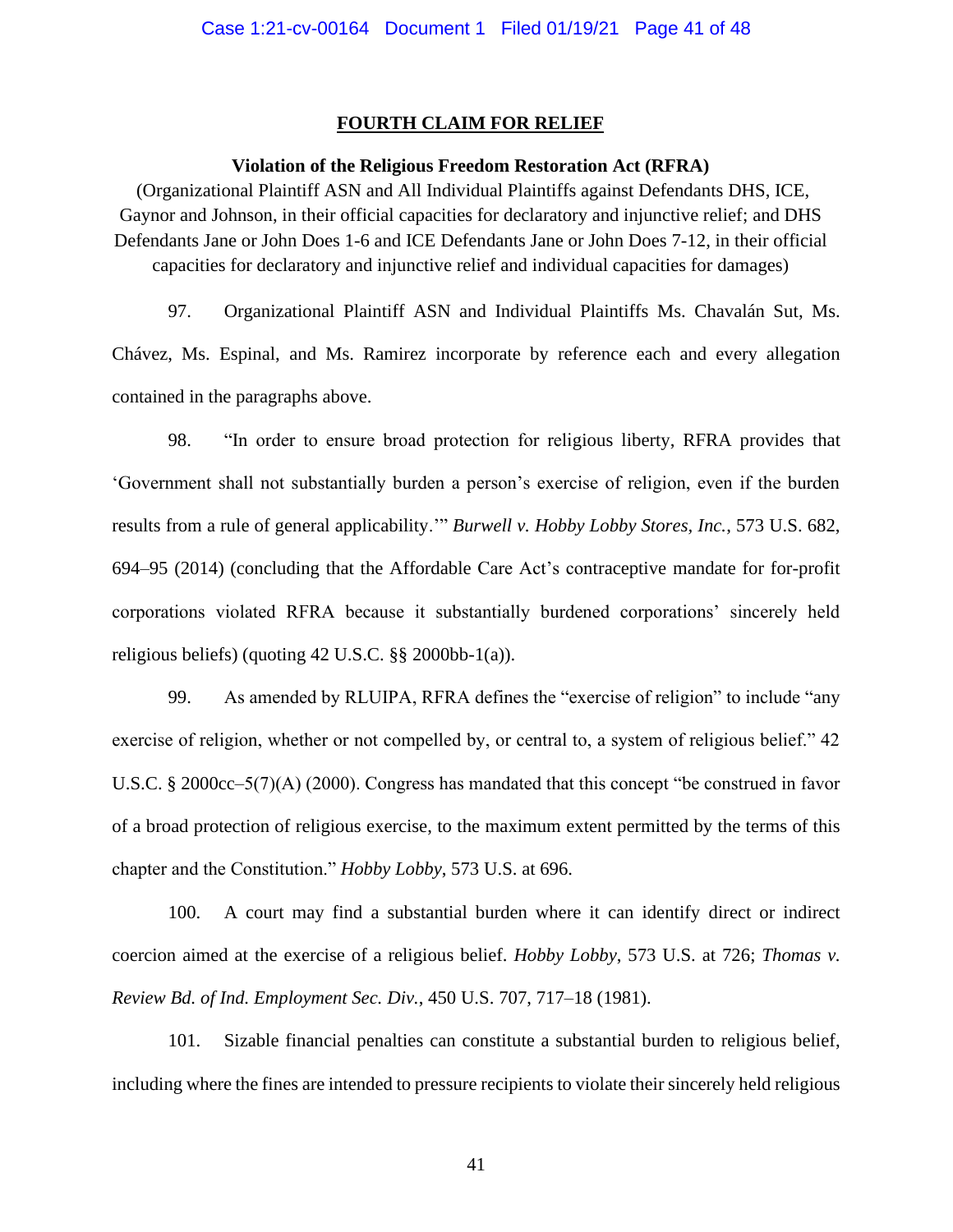#### Case 1:21-cv-00164 Document 1 Filed 01/19/21 Page 42 of 48

belief. *Hobby Lobby*, 573 U.S at 726 (finding substantial burden because enormity of fines for defying the mandate pressured corporations to violate their belief against providing health insurance coverage for drugs that they perceived to be abortifacients).

102. The targeted fines issued by the government burden ASN, including its members, and Individual Plaintiffs Ms. Chavalán Sut, Ms. Chávez, Ms. Espinal, and Ms. Ramirez by pressuring them to cease actions that are motivated by their deeply held religious beliefs. ASN is a faith-based coalition that supports immigrants and participates in the broader, religiously grounded sanctuary movement. ASN and Individual Plaintiffs sincerely believe that they have a religious duty to advocate for sanctuary policies to protect themselves and their families, to participate in the sanctuary movement, and to call for broad protections for immigrants' rights. These are fundamental and important tenets of these Plaintiffs' religious beliefs because of the central roles that social justice and the family play in their religious communities.

103. Defendants' targeting unjustly penalized Organizational Plaintiff ASN and Individual Plaintiffs for exercising their religious beliefs. As discussed above, ASN and its members have been harmed due to the widespread fear that this targeting has created among individuals and faith communities, whom ASN and its members organize through ASN's work. In addition, ASN was forced to divert its resources from other projects to focus on supporting sanctuary leaders in response to ICE's targeting, including by incurring additional organizing and interpretation costs.

104. ICE's incredibly high financial penalties were meant to–and did–have a coercive effect on Individual Plaintiffs by pressuring them to leave sanctuary, separate from their families, and stop speaking out publicly about their cases, immigration policies, and the need for sanctuary policies. Ms. Chavalán Sut felt that the fines had opened up old wounds from government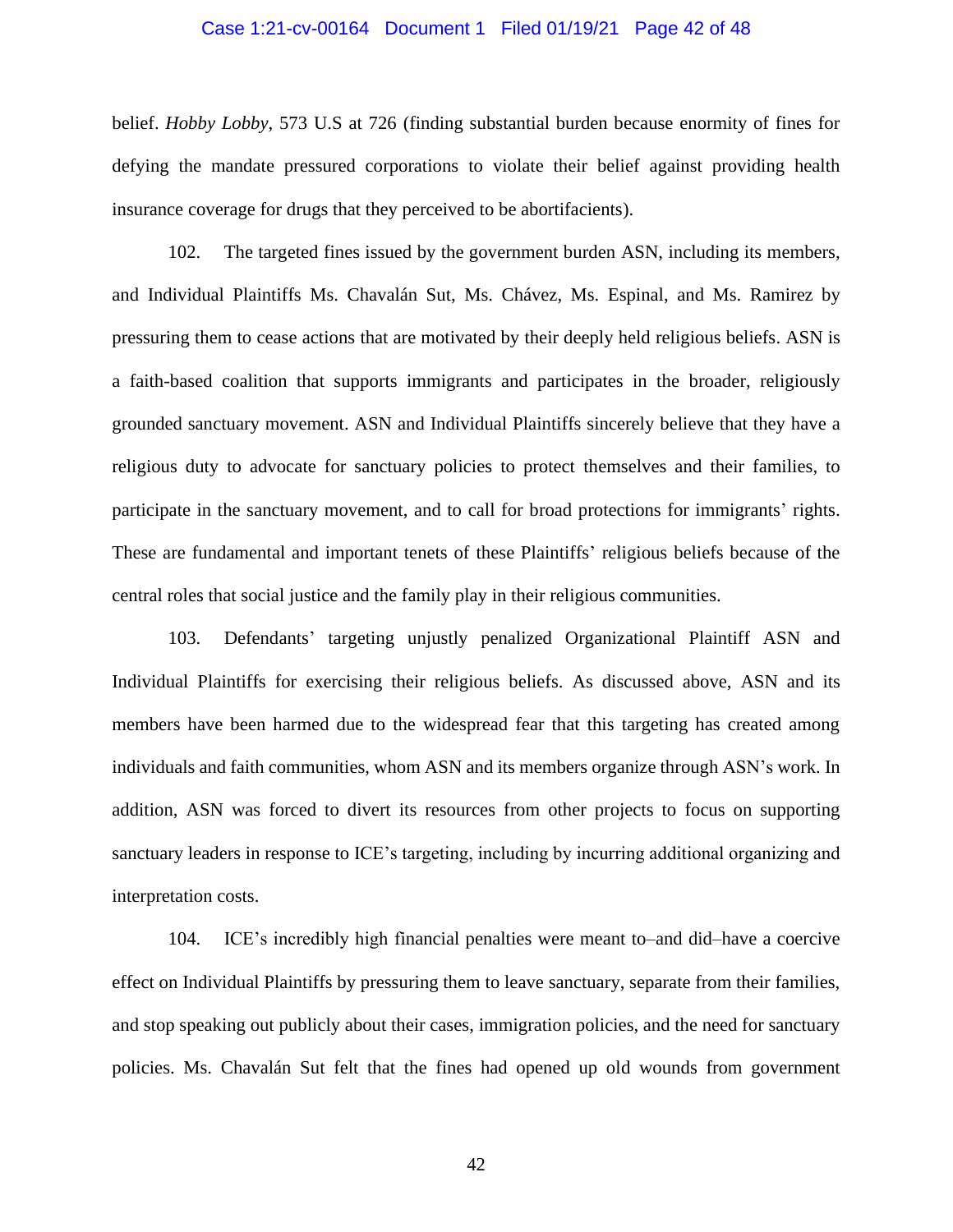#### Case 1:21-cv-00164 Document 1 Filed 01/19/21 Page 43 of 48

oppression that she and her family have endured, and the emotional toll has made it harder for her to speak out about the sanctuary movement for fear of what ICE might do to her next. Ms. Chávez had been public about her case before receiving the civil fines. Subsequently, for a time she declined to give additional interviews out of fear of what ICE might do to her next. Ms. Espinal also avoided media attention for a time after receiving a fine. She was terrified that ICE would continue to punish her and her family for advocating for the sanctuary movement. Since being issued the civil fines, Ms. Ramirez feels fear for her life and the life of her child when she speaks publicly about sanctuary issues and her own case. She has also refused to give multiple interviews because of these fears caused by the civil fines.

105. By forcing ASN and Individual Plaintiffs into this impermissible choice between their sincerely held religious practices—including advocating for sanctuary policies to protect themselves, their families, and the sanctuary movement, and speaking out on behalf of the "least of these" through immigrants' rights advocacy—and the threat of retaliation and punishment, Defendants placed a substantial burden on these Plaintiffs' exercise of their sincerely held religious beliefs in violation of RFRA, 42 U.S.C. § 2000bb-1(a).

106. Defendants have no compelling interest in targeting and silencing ASN and Individual Plaintiffs. These Plaintiffs were engaged in protected religious and political speech and conduct. Furthermore, Individual Plaintiffs are indigent and cannot pay the fines. Defendants' exorbitant and selective imposition of civil fines belies any compelling interest in immigration enforcement; Defendants specifically targeted individuals living in houses of worship who have been outspoken in their prayers, statements, and advocacy for sanctuary policies rather than all individuals who have allegedly failed to depart within the meaning of the statute. Nor is pursuing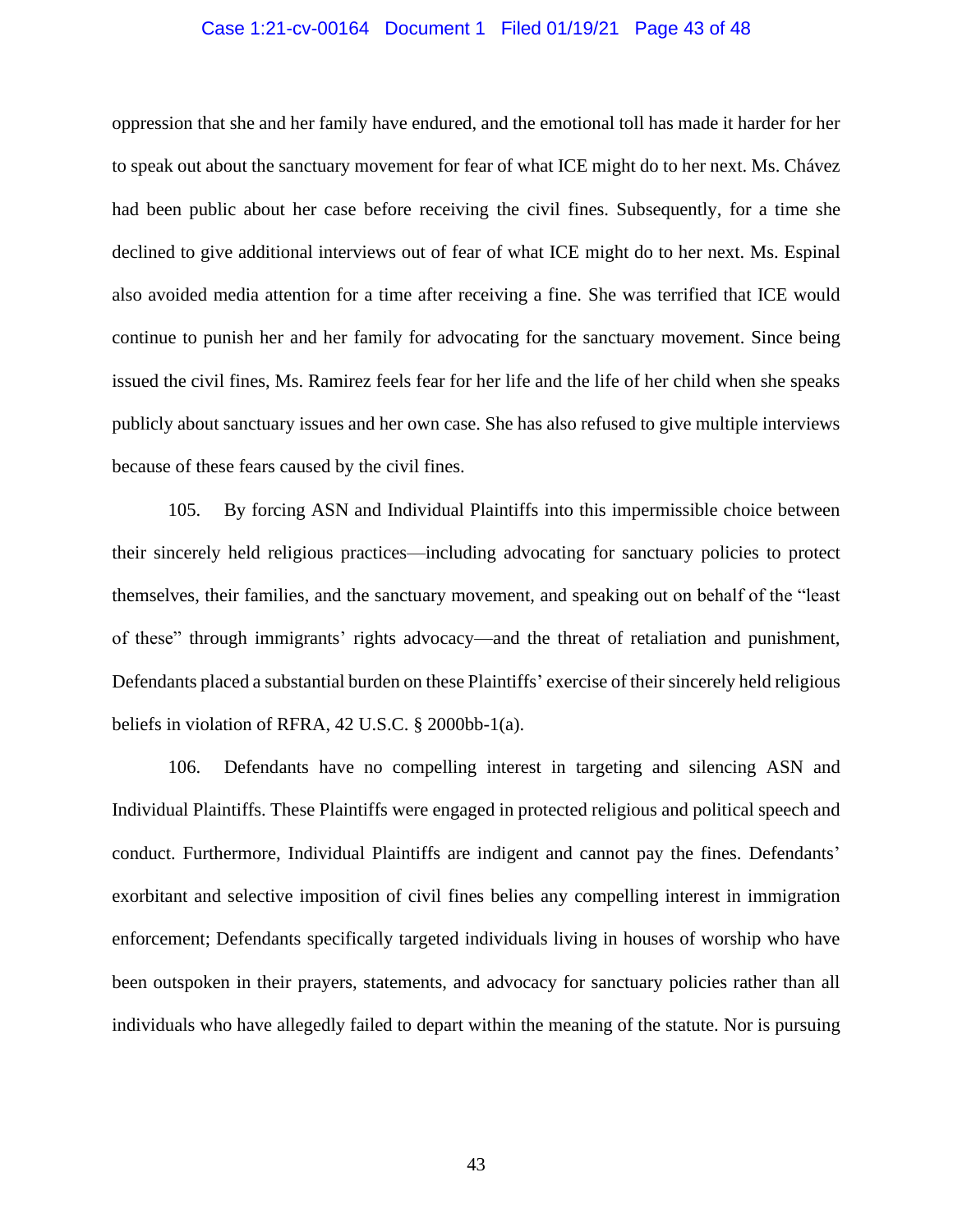#### Case 1:21-cv-00164 Document 1 Filed 01/19/21 Page 44 of 48

civil immigration fines against Individual Plaintiffs the least restrictive means through which the United States government can further any legitimate immigration policy interests.

107. By attempting to fine Ms. Chavalán Sut, Ms. Chávez, Ms. Espinal, and Ms. Ramirez, Defendants infringed on ASN's and Individual Plaintiffs' sincerely held religious exercise in violation of RFRA.

108. The John or Jane Doe DHS and ICE officers were responsible for identifying, targeting and levying exorbitant fines against the Individual Plaintiffs and thereby imposing a substantial burden on their religious beliefs. As a result of these Defendants' violation of ASN's and Individual Plaintiffs' RFRA rights, ASN and the Individual Plaintiffs are entitled to damages from John or Jane Doe individual-capacity defendants. *Tanzin v. Tanvir*, 140 S. Ct. 550 (2020).

109. Defendants' unlawful actions are imposing an immediate and ongoing harm on ASN and the Individual Plaintiffs and have caused Individual Plaintiffs mental anguish and damage to their reputation, and have caused all ASN and Individual Plaintiffs deprivation of their statutory rights, along with material and economic loss.

### **FIFTH CLAIM FOR RELIEF**

**Violation of the Eighth Amendment: Excessive Fines** (All Individual Plaintiffs against All Defendants)

110. Individual Plaintiffs Ms. Chavalán Sut, Ms. Chávez, Ms. Espinal, and Ms. Ramirez incorporate by reference each and every allegation contained in the paragraphs above.

111. The Excessive Fines Clause of the Eighth Amendment provides: "Excessive bail shall not be required, nor excessive fines imposed, nor cruel and unusual punishments inflicted." U.S. Const., Amend. XVIII. To qualify as a "fine" for the purposes of the Excessive Fines Clause, a payment must be imposed by the government and be at least partially punitive in nature. *Browning-Ferris v. Kelco*, 492 U.S. 257, 265 (1989); *see also Timbs v. Indiana*, 139 S. Ct. 682,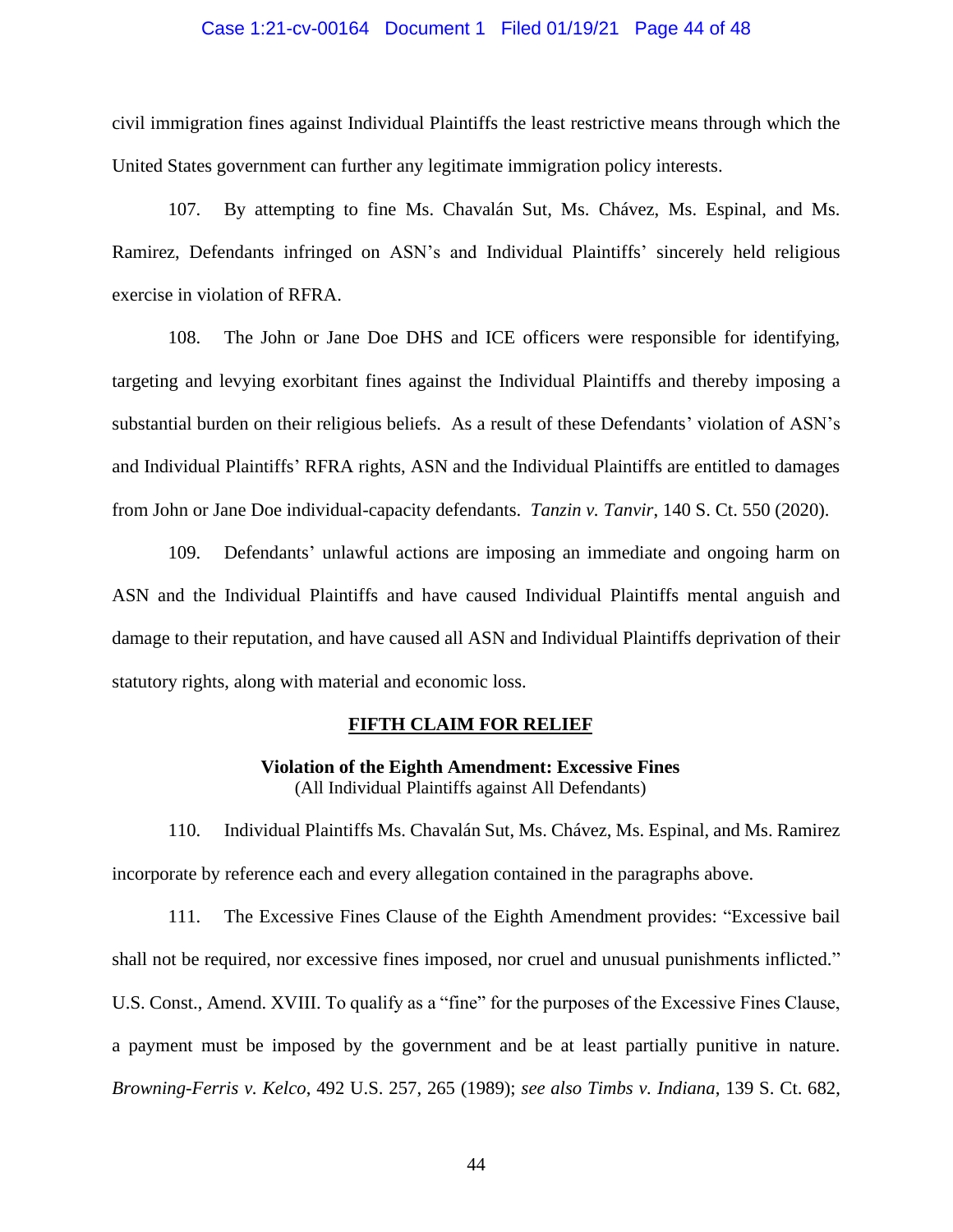#### Case 1:21-cv-00164 Document 1 Filed 01/19/21 Page 45 of 48

689-690 (2019) (holding "civil in rem forfeitures are fines for purposes of the Eighth Amendment when they are at least partially punitive".

112. A fine is excessive when it is "grossly disproportionate" to the "gravity of the defendant's offense." *United States v. Bajakajian*, 524 U.S. 321, 335, 227 (1998); *see also Timbs*, 139 S. Ct. at 688. Courts consider the individualized circumstances of the person fined; whether the person fined is among the class of persons for whom the statute was designed; the harm to the government and the public caused by the underlying conduct being penalized; and the underlying maximum sentence. *Bajakajian*, 524 U.S. at 338. The context of the fine is also relevant. "Excessive fines can be used, for example, to retaliate against or chill the speech of political enemies…. [or as] a source of revenue…." *Timbs*, 139 S. Ct. at 689 (internal quotation marks and citation omitted).

113. The civil immigration fines Defendants issued to Individual Plaintiffs are fines for the purposes of the Excessive Fines Clause because they are levied by a U.S. government agency and are punishment (here, for their failure to depart the U.S., in violation of immigration law). The initial 1-79B "Notice of Intention to Fine Under Section 274D of the Immigration and Nationality Act" Defendants sent to Individual Plaintiffs alleges that each failed to depart the U.S. and refused to present herself for deportation. Stephen Miller described such sanctions as "fines and penalties" in leaked emails, and President Trump spoke of ensuring "collection of all fines and penalties" in a post-*American Carnage* order, E.O. 13768 (Jan. 25, 2017). Furthermore, the plain language of the statute under which Defendants issued fines to Individual Plaintiffs portrays the penalties as punitive: the title of the statute is "Civil penalties for failure to depart", and the statutory text provides that the penalties are for failure "to depart the United States" or "present themselves for removal." INA § 274D(1)(A),(C), 8 U.S.C. § 1324d(1)(A),(C).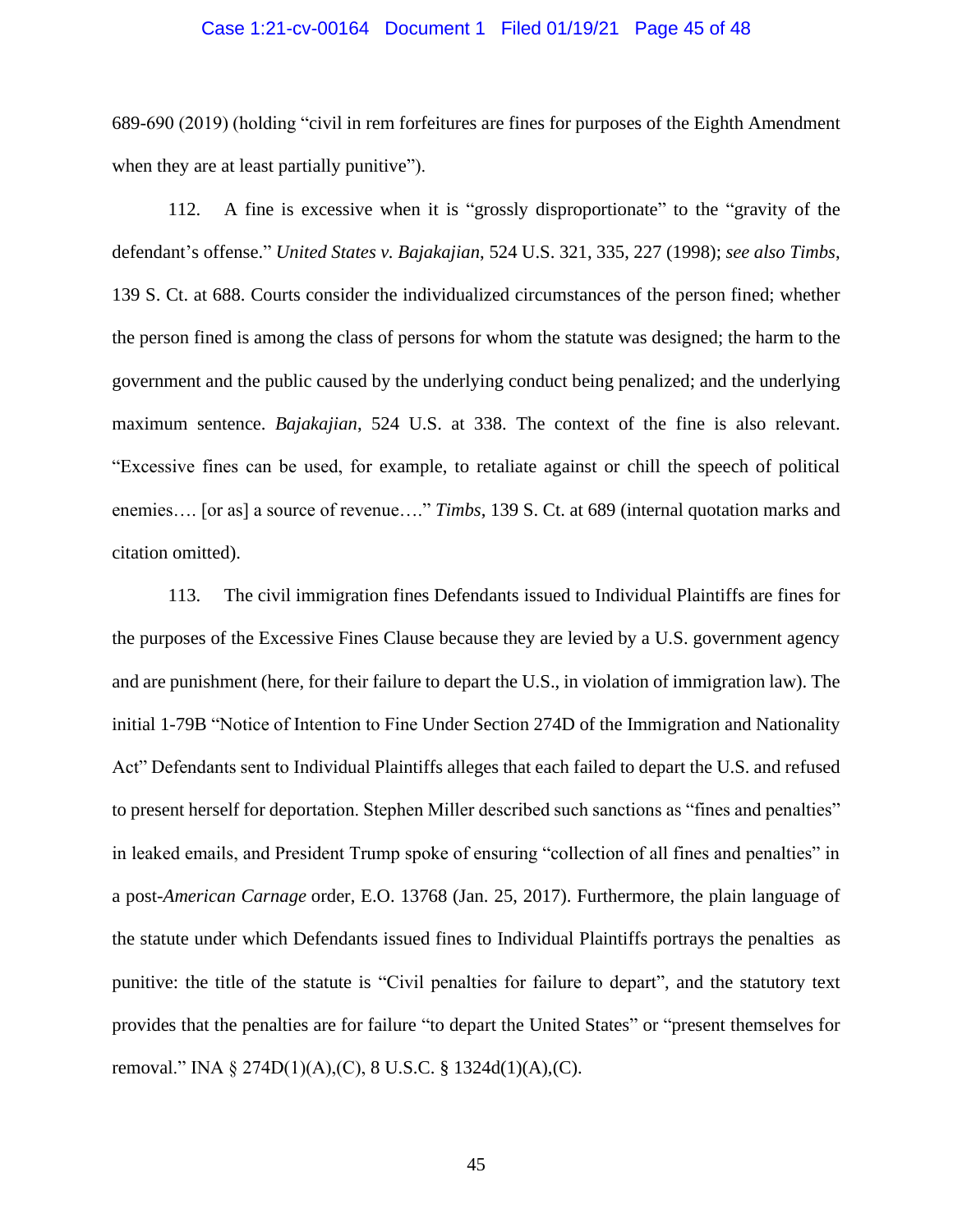#### Case 1:21-cv-00164 Document 1 Filed 01/19/21 Page 46 of 48

114. The civil immigration fines Defendants' issued to Individual Plaintiffs are excessive under the Excessive Fines Clause in part because they are grossly disproportionate to the alleged offenses at issue, which are civil violations of U.S. immigration law and carry no criminal sentence. Any harm to the public or U.S. government due to sanctuary leaders' failure to leave the U.S. is minimal. Sanctuary leaders' presence and organizing for justice in the U.S., if anything, contributes to the public interest.

115. The civil immigration fines are also excessive because Individual Plaintiffs are indigent. Due to ICE's enforcement policies and the dangers they face if deported, each is living in sanctuary with no income, already experiencing protracted financial precarity and hardship. They rely on their churches, congregations, and local communities to meet their essential needs and, for Ms. Chávez, Ms. Espinal, and Ms. Ramirez, the needs of their young children. They have no way to meet their own material needs, much less pay the civil immigration fines, whether in the original amounts of \$200,000-\$500,000 or the subsequent amounts of around \$60,000.

116. Individual Plaintiffs are experiencing ongoing anxiety and fear that even if they were granted lawful permanent resident status or prosecutorial discretion, the fines could remain on their record. The Individual Plaintiffs fear that the fines could lead to adverse employment consequences and could saddle them with crushing debt.

117. Defendants have used the excessive civil fines to "retaliate against or chill the speech of political enemies" and to serve "as a source of revenue," just as *Timbs* warned they might. 139 S. Ct. at 685. President Donald J. Trump has repeatedly disparaged the sanctuary movement, portraying advocates, particularly noncitizens, who call for sanctuary as his administration's "political enemies." Senior administration officials like Mr. Miller have explicitly connected the fines to funding the Trump administration's border wall project, writing: "So the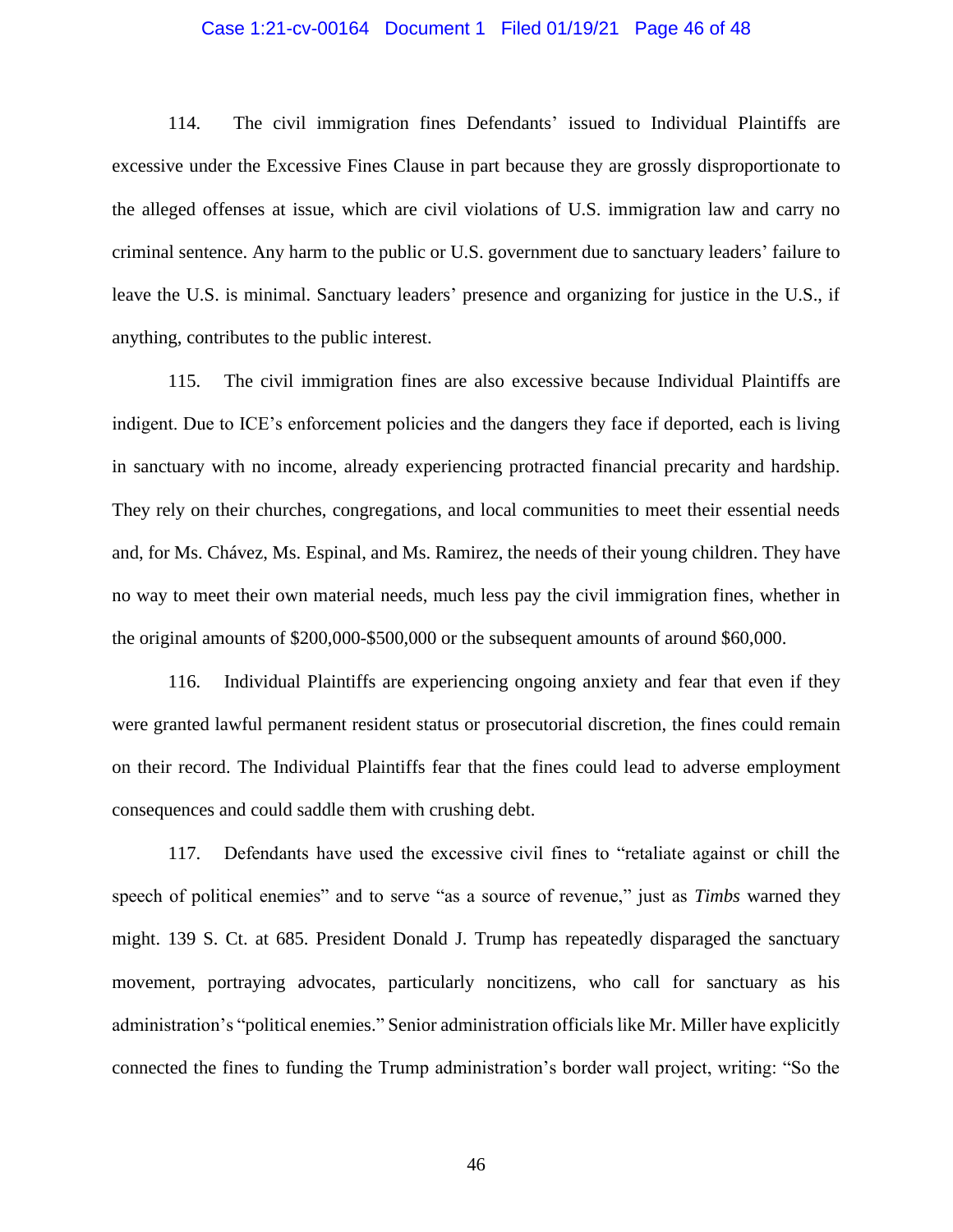#### Case 1:21-cv-00164 Document 1 Filed 01/19/21 Page 47 of 48

fines and penalties can PAY for wall construction?" and later describing the strategy as "remarkable."<sup>53</sup>

118. The government has never identified and cannot identify any bona fide administrative purpose for these fines. They were devised and pursued by Trump Administration officials with a specific purpose in mind: to punish.

119. The sheer magnitude of these fines; the minimal harm caused by their underlying offenses; the indigence of Individual Plaintiffs; and the presence of overt political and retaliatory motives on the part of Defendants and President Trump all signal that the civil immigration fines violate the Excessive Fines Clause.

120. Defendants' unlawful actions are imposing immediate and ongoing harm on Plaintiffs and have caused Plaintiffs mental anguish, deprivation of their constitutional rights, damage to their reputation, and material and economic loss.

#### **PRAYER FOR RELIEF**

WHEREFORE, Plaintiffs respectfully request that this Court:

1. Declare that Defendants' policy of retaliatory enforcement of civil immigration fines against people who have taken sanctuary and advocate for sanctuary policies and immigrant rights based on their deeply held religious briefs violates the First Amendment, RFRA, and the Eighth Amendment;

<sup>53</sup> *See* AMERICAN OVERSIGHT, *In The Documents: Stephen Miller Emails With Justice Department Official About Anti-Immigration Measures*, July 23, 2020, https://www.americanoversight.org/in-the-documents-stephen-milleremail.